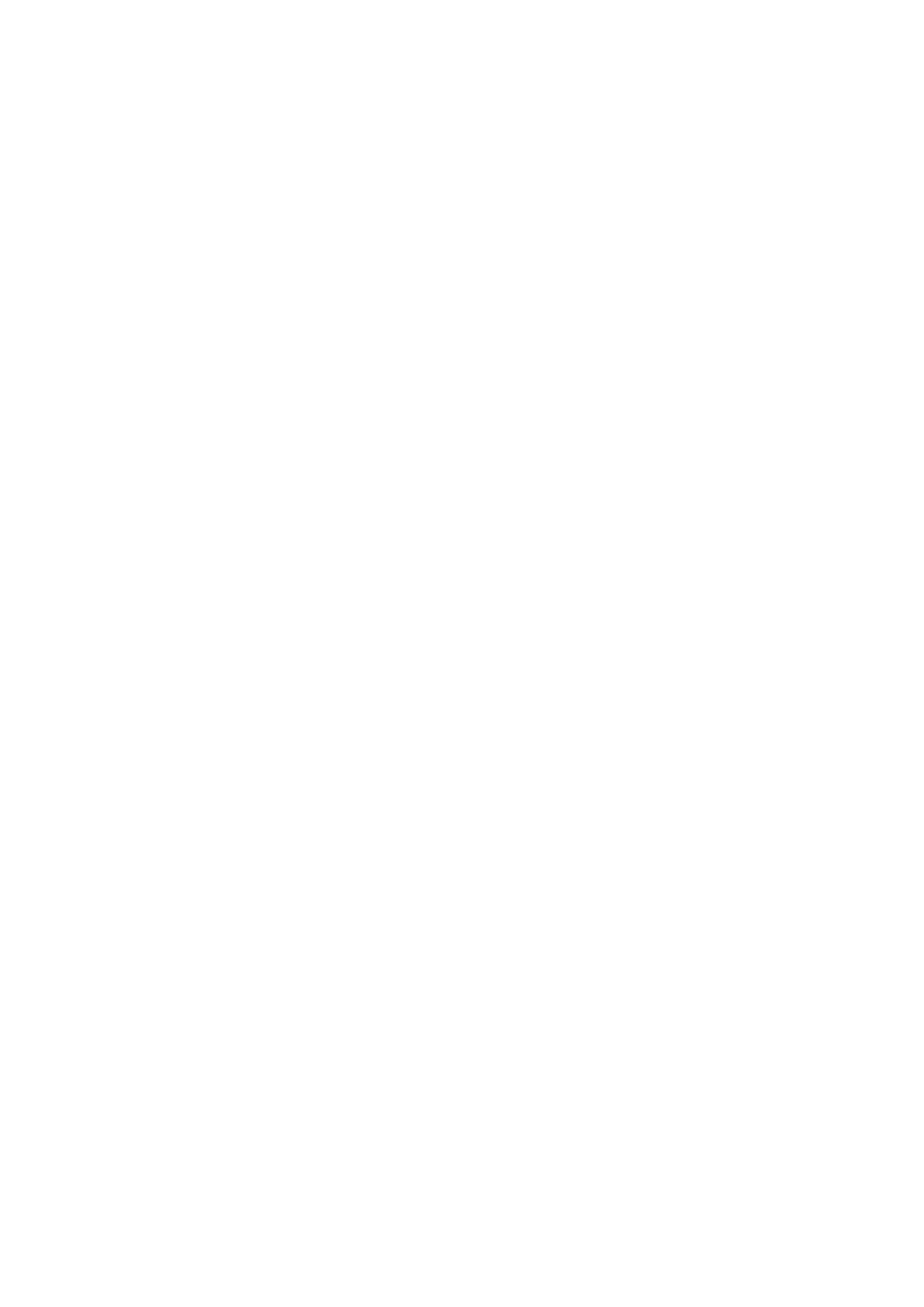## **EUROPEAN UNIVERSITY INSTITUTE MAX WEBER PROGRAMME**

*Competition, Human Capital and Income Inequality with Limited Commitment*

RAMON MARIMON VINCENZO QUADRINI

EUI Working Paper MWP No. 2008/19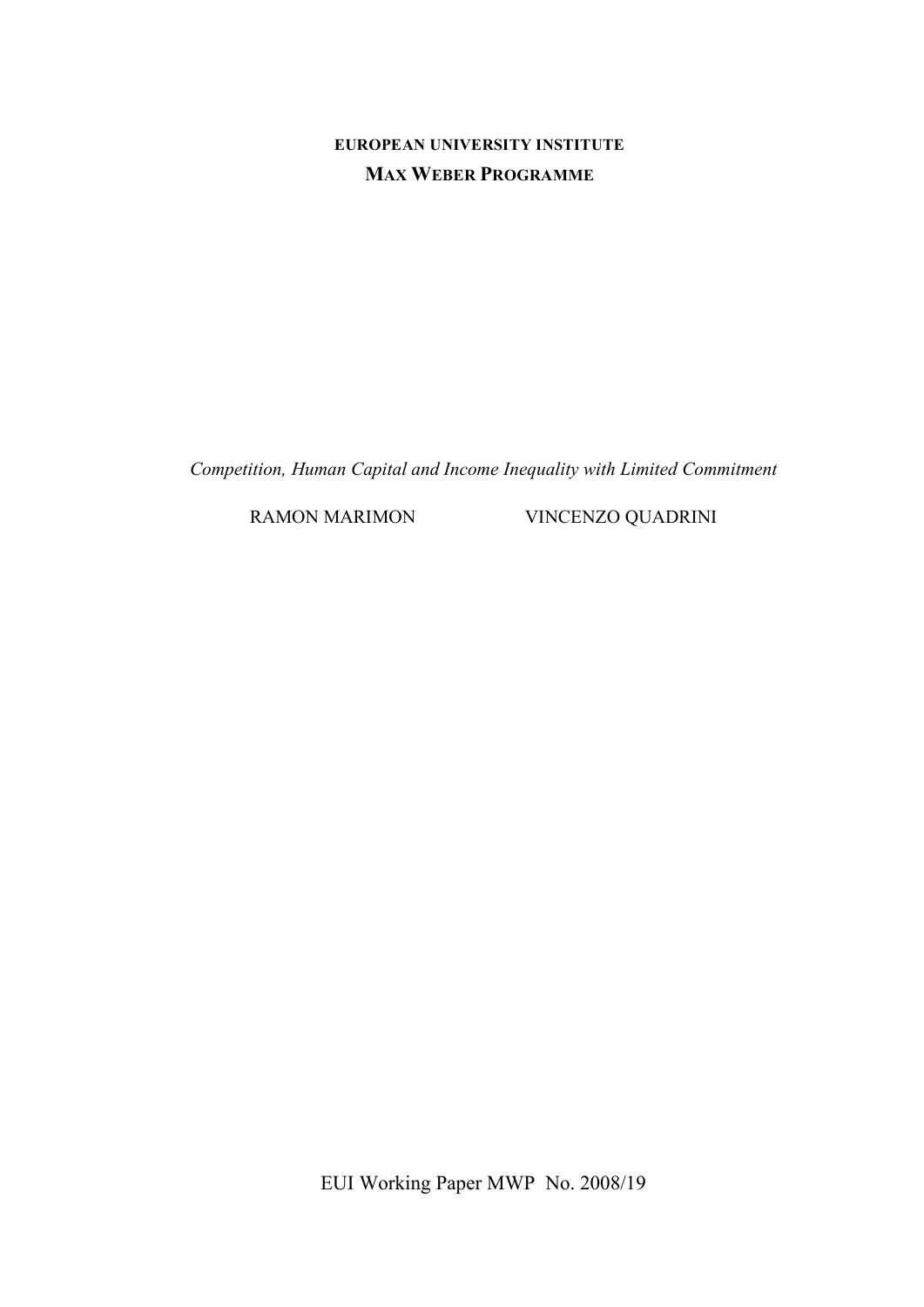This text may be downloaded for personal research purposes only. Any additional reproduction for other purposes, whether in hard copy or electronically, requires the consent of the author(s), editor(s). If cited or quoted, reference should be made to the full name of the author(s), editor(s), the title, the working paper or other series, the year, and the publisher.

The author(s)/editor(s) should inform the Max Weber Programme of the EUI if the paper is to be published elsewhere, and should also assume responsibility for any consequent obligation(s).

ISSN 1830-7728

© 2008 Ramon Marimon and Vincenzo Quadrini

Printed in Italy European University Institute Badia Fiesolana I – 50014 San Domenico di Fiesole (FI) Italy

> http://www.eui.eu/ http://cadmus.eui.eu/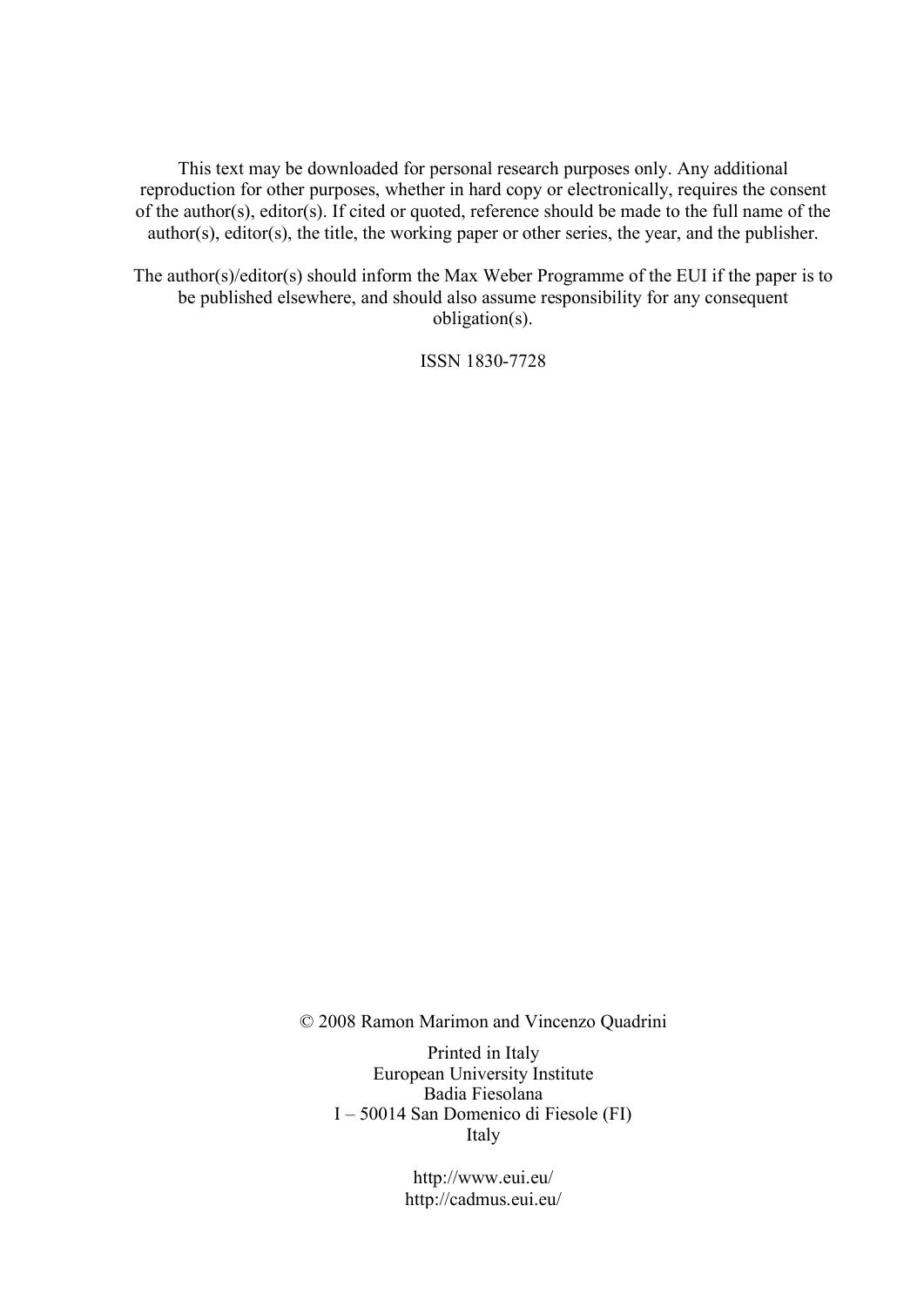### **Abstract**

We develop a dynamic general equilibrium model with two-sided limited commitment to study how barriers to competition, such as restrictions to business start-up, affect the incentive to accumulate human capital. We show that a lack of contract enforceability amplifies the effect of barriers to competition on human capital accumulation. High barriers reduce the incentive to accumulate human capital by lowering the outside value of 'skilled workers', while low barriers can result in over-accumulation of human capital. This over-accumulation can be socially optimal if there are positive knowledge spillovers. A calibration exercise shows that this mechanism can account for significant cross-country income inequality.

### **Keywords**

Limited commitment; limited enforcement; human capital accumulation; income inequality; innovation; barriers to competition.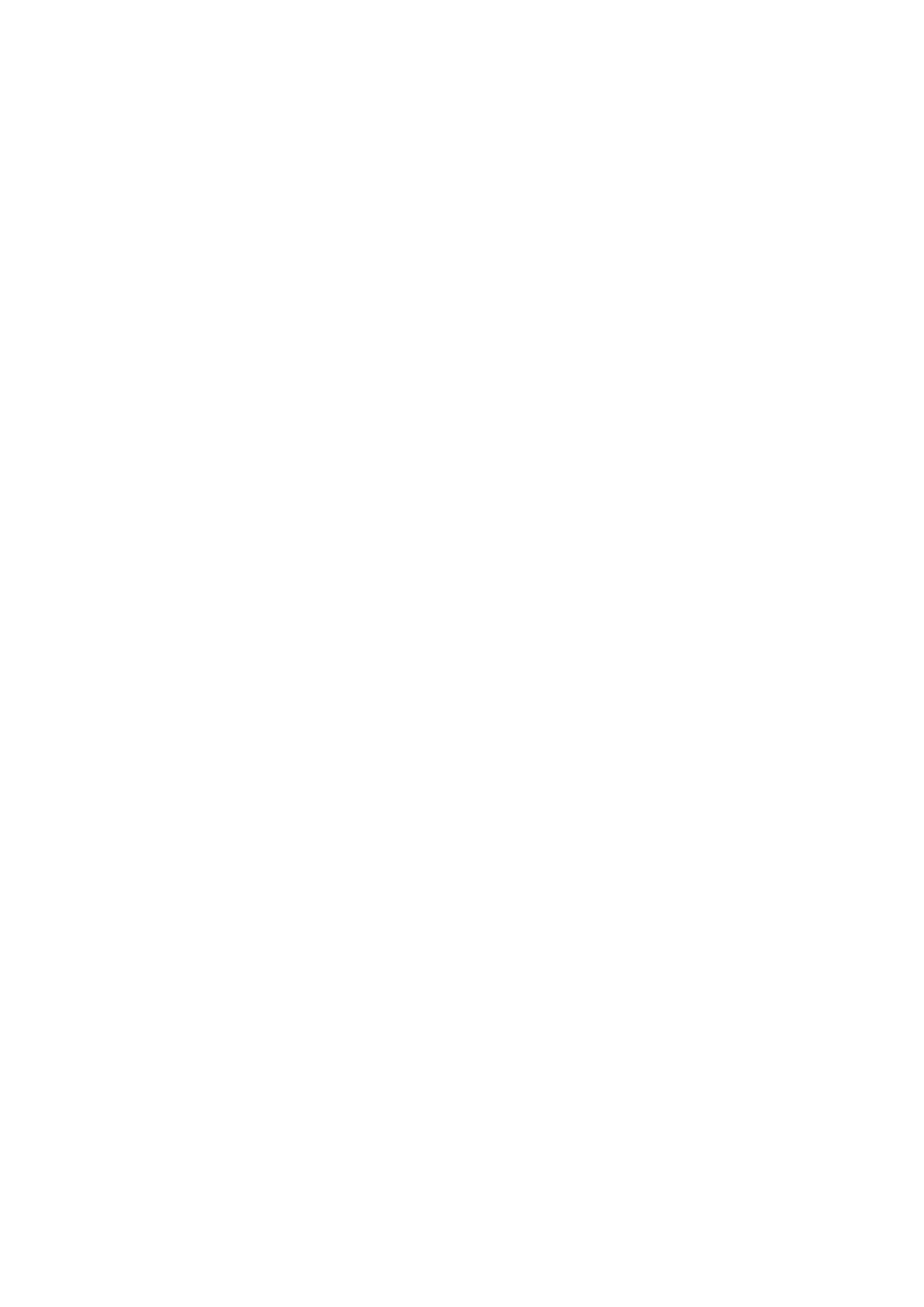# Competition, human capital and income inequality with limited commitment<sup>∗</sup>

Ramon Marimon

European University Institute, UPF-CREi, CEPR and NBER

Vincenzo Quadrini University of Southern California, CEPR and NBER

May 21, 2008

<sup>∗</sup>We would like to thank the following for insightful comments: Michele Boldrin, Francesco Caselli, Hugo Hopenhayn, Boyan Jovanovic, Narayana Kocherlachota, Omar Licandro, Stephen Parente, Nancy Stokey and participants at several seminars and conferences. Previous versions of this paper have circulated under the title "Competition, Innovation and Growth with Limited Commitment". Marimon acknowledges support from Ente Luigi Einaudi, Fundación BBVA and Ministerio de Educación y Ciencia. Quadrini acknowledges support from the National Science Foundation.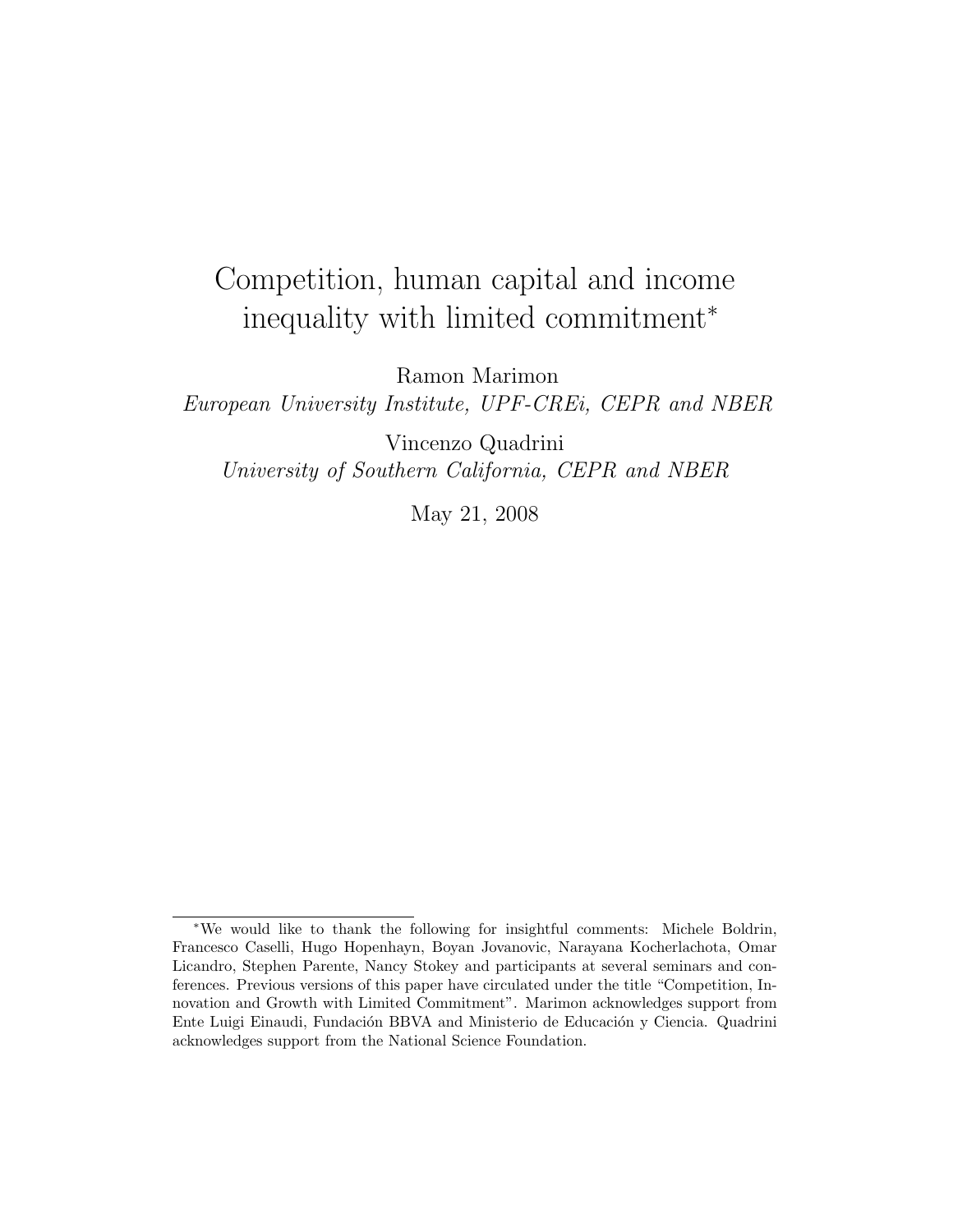#### 1 Introduction

Human capital accumulation plays an important role in the mechanics of economic growth as a complementary factor to physical capital, technological innovations and, with knowledge spillovers, to human capital itself. In turn, economic growth stimulates the accumulation of human capital by raising its return. Such bidirectional effects are at the core of growth theories based on endogenous human capital accumulation (e.g. Nelson & Phelps (1996) and Lucas (2002)). In these theories, higher competitive wages are the usual channel through which human capital is rewarded.

In this paper we focus on human capital accumulation as a key to technological innovation, either in the adoption of existing technologies or in the development of new technologies. We use a dynamic general equilibrium model where contracts are not enforceable, neither for workers nor for firms. The limited commitment of workers means that they can always quit the firm. The limited commitment of firms means that they can renegotiate the payments promised to the workers after the investment in human capital has been made. These contractual frictions affect the accumulation of both human and physical capital.

One contribution of this paper is to show that the way limited enforcement of contracts affects the accumulation of human capital depends on barriers to the mobility of skilled labor. In particular, we show that high barriers discourage the accumulation of human capital while low barriers have a stimulating effect. As a result, differences in 'barriers to competition' translate into significant differences in incomes and welfare across economies.

Barriers that limit the value of redeploying human capital outside the firm reduce the outside option of skilled workers. Consequently, if a firm renegotiates the promised payments, the worker does not have a credible mechanism for punishing the firm. Anticipating this, the worker does not provide the effort to acquire the skills. This is a typical time-inconsistency problem.

If the worker could commit to staying with the firm and providing effort (one-sided commitment from the worker) the contractual friction could be resolved by making advance payments to the worker. However, without this commitment, advance payments are not incentive-compatible for the worker. This emphasizes the importance of a double-sided limited commitment to the results of this paper.

In line with existing Contract Theory, one can try to solve the commit-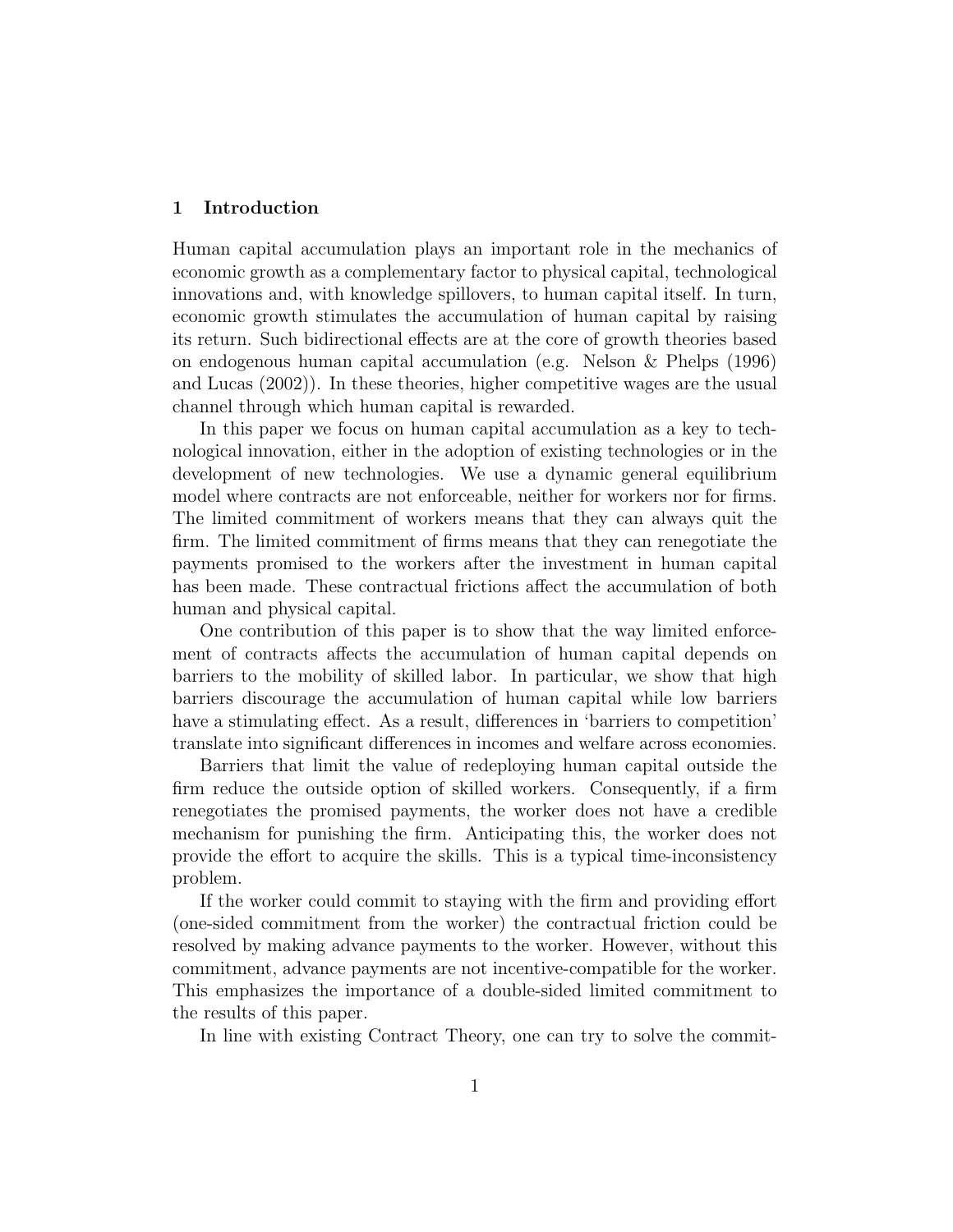ment problem with an output-sharing agreement or by transferring total or partial ownership of assets to the workers (e.g. Hart & Moore (1994)). But with two-sided lack of commitment, such arrangements are still open to unverifiable de facto renegotiations (or skimming).

There is, however, a natural solution to the time-inconsistency problem: for the firm to invest in complementary factors of production up to the point where there is no discrepancy between *ex-ante* promised payments to the workers and ex-post outside values. For example, in our economies the best outside option for a skilled-worker is to enter into a contractual arrangement with a new firm. Therefore, a credible investment policy for an incumbent firm is to mimic the investment decisions of a new firm. However, when the investment cost of new firms is high, their investment is low. Consequently, investment by incumbent firms is also low. In contrast, with full or one-sided commitment, incumbent firms do not mimic the investment decisions of new firms, and only the latter are directly affected by start-up costs.

Our results are first illustrated with a simple two-stage model which is then extended to a dynamic infinite horizon set-up. The parametrization of the infinite horizon model allows us to quantify the ability of one particular barrier—start-up costs—to account for different levels of human capital accumulation and innovation, as well as cross-country income differences. The baseline model accounts, roughly, for half of the cross-country income gaps with the US. Even though this number should be taken with caution, given the simplicity of the model, it shows that this mechanism can be quantitatively important, bringing a new perspective on the role of competition as a factor of growth. We deliberately use a semi-endogenous growth model (Jones (1995)) to explain income differences, as opposed to long-run growth differences, since this is what the evidence on the potential role of start-up costs suggests. We discuss this evidence in Section 2.

Our results can also be interpreted as saying that barriers to competition determine cross-country positions relative to the 'technology possibility frontier', without emphasizing a distinction between innovation and technology adoption, which is consistent with the idea that even the implementation of known technologies requires appropriate human capital. In contrast, Acemoglu, Aghion, & Zilibotti (2006) take the 'technology possibility frontier' as given and develop a theory where the 'distance to the frontier' determines a country's comparative advantage on innovation vs. adoption. Moreover, while in their theory the cost of barriers depends on the position of a country relative to the frontier, in our framework it is the barriers that determine the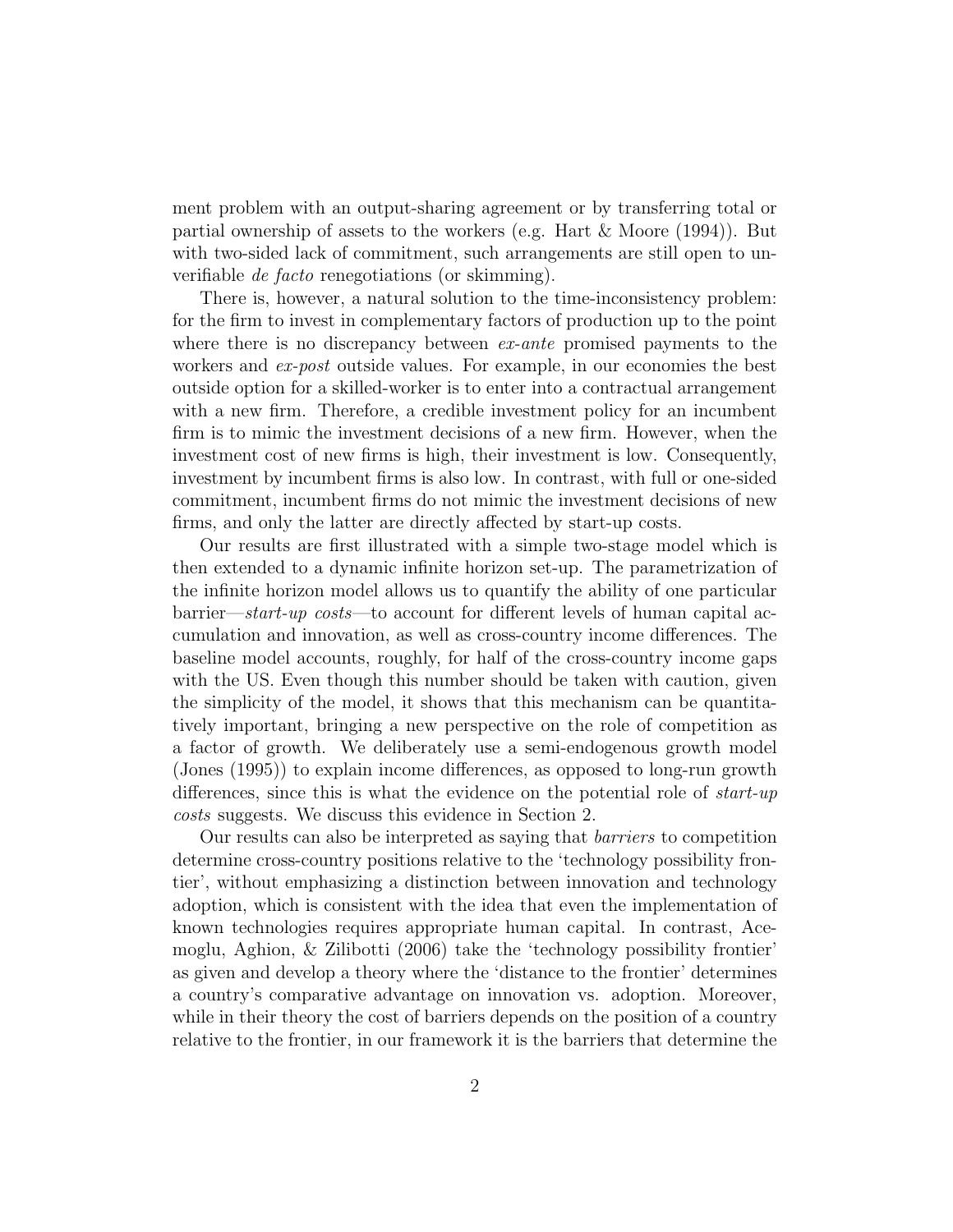position of a country in relation to the frontier. The causality effect is reversed and the policy implications are very different. They argue the lack of pro-competitive policies becomes more costly as countries approach the world technology frontier, while our theory implies that the lack of pro-competitive policies can determine a country's position away from the frontier, as our computations of the dynamical model show.

We also show how other barriers to mobility such as *covenants* (preventing a skilled-worker from working for a period in the same industry), can be incorporated in our model to account for regional differences. For example, the evolution of the computer industry exemplifies the effects of both types of barriers to competition. As Bresnahan & Malerba (2002) emphasize, this industry has gone through different technological stages (from main- frames to PCs and the Internet). Knowledge in this particular industry was geographically spread in many countries including Europe. Yet the United States has persistently been the industry leader. According to them, this dominance can be explained by "...the existence of a large body of technical expertise in universities and the generally supportive environment for new firm formation in the United States", Bresnahan & Malerba (2002, page 69).

While lower barriers to business start-up may have favored the computer leadership of the United States, different enforcement of covenants—and informational linkages across firms—may have determined the shift of regional leadership within the United States. As argued by Saxenian (1996), Gilson (1999) and Hyde (2003), Silicon Valley dominates over Route 128 due to a Californian legal and social tradition of not enforcing post-employment covenants, resulting in high labor mobility and knowledge spillovers.

This paper relates to different strands of literature. In addition to the ones already cited, at least two more should be mentioned. First, the labor literature that studies the accumulation of skills within the firm (e.g. Acemoglu (1997), Acemoglu & Pischke (1999), Acemoglu & Shimer (1999)). In this literature, higher outside values worsen the hold-up problem and lead to lower accumulation of skills. In our framework, instead, higher outside values increase human capital investment. Second, by emphasizing the role of barriers to mobility, our work also relates to the literature that emphasizes the role of barriers to riches in slowing growth and explaining income differences (Mokyr (1990) and Parente & Prescott (2002)).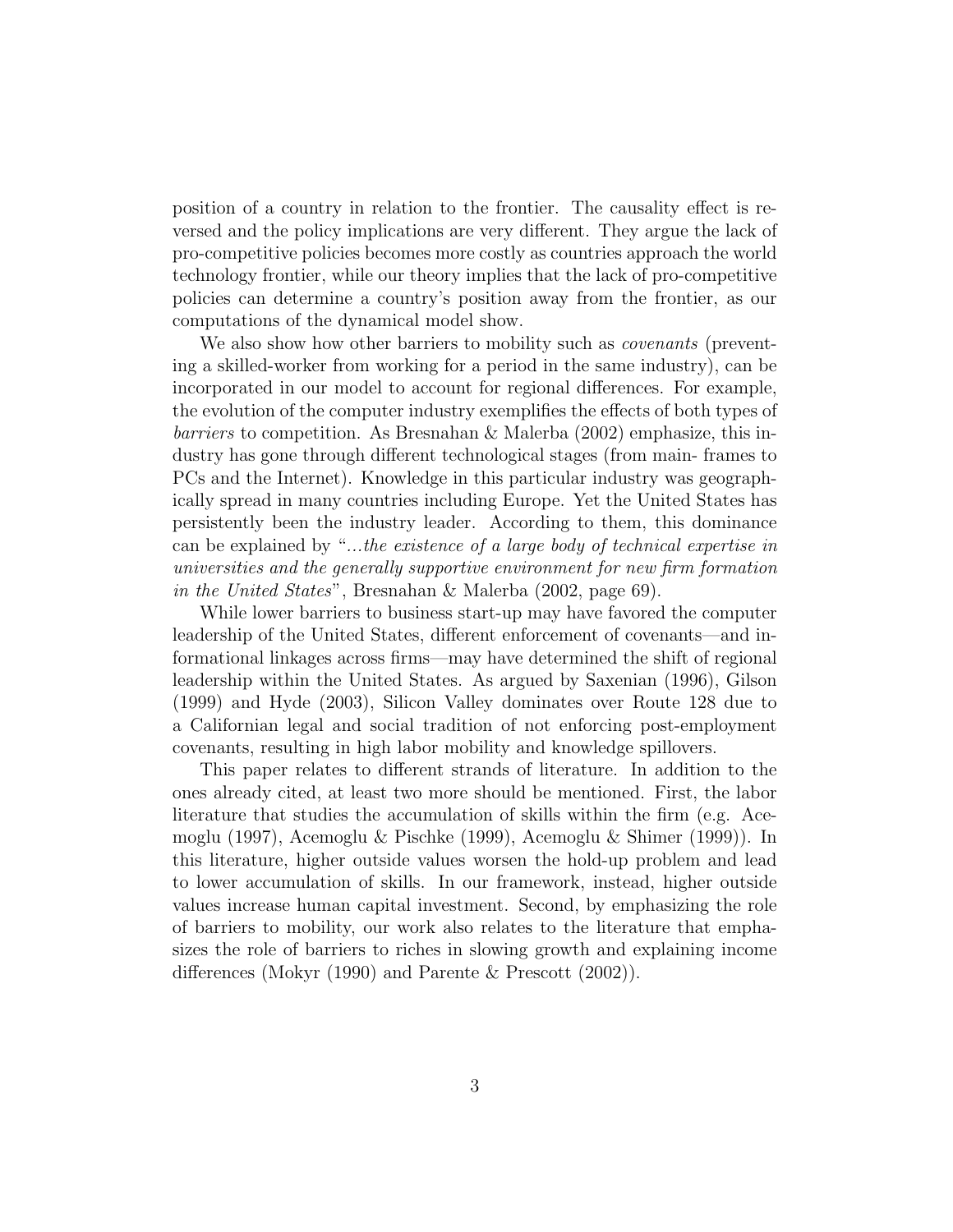#### 2 Cross-country evidence on barriers to business start-up

Before describing the theoretical framework, we present here some crosscountry data suggesting a relation between the cost of business start-up which in our theory is one of the barriers to knowledge mobility—and crosscountry income. It is important to emphasize that our theory is broader than simply capturing the impact of barriers to business start-up. Here, and in the later application of the theory, we will focus on barriers to business start-up only because this is the data we have available.

A recent publication from the World Bank (2005) provides indicators of the quality of the business environment for a cross-section of countries. It also includes proxies for barriers to business start-up. There are three main variables. The first is the 'cost of starting a new business'. This is the average pecuniary cost needed to set up a corporation in the country, in percentage of the country per-capita income.<sup>1</sup> The second proxy is the 'number of bureaucratic procedures' that need to be filed before starting a new business. The third proxy is the average 'length of time' required to start a new business.

Figure 1 plots the level of per-capita GDP in 2004 against these three indicators, where all variables are in log. All panels show a strong negative correlation, indicating that the set-up of a new business is more costly and cumbersome in poor countries.

The cost of business start-up is also negatively correlated with economic growth. To show this, we regress the average growth in per-capita GDP from 2000 to 2004 to the cost of business start-up. We also include the 1999 percapita GDP to control for the initial level of development. We would like to emphasize that the goal of these regressions is not to establish a causation but only to highlight some key correlations that motivate our study. The estimation results, with t-statistics in parenthesis, are reported in Table 1.

As can be seen from the table, the cost of business start-up is negatively associated with growth even if we control for the level of economic development. Therefore, countries with lower barriers to entry tend to experience faster growth. This finding is robust to the choice of alternative years for

<sup>1</sup>The normalization of the cost of business start-up by the level of per-capita income better captures the importance of barriers to business start-up than the absolute dollar cost. What is relevant is the comparison between the cost of business start-up and the value of creating a business. Although the dollar cost is on average higher in advanced economies, the value of a new business is also likely to be higher.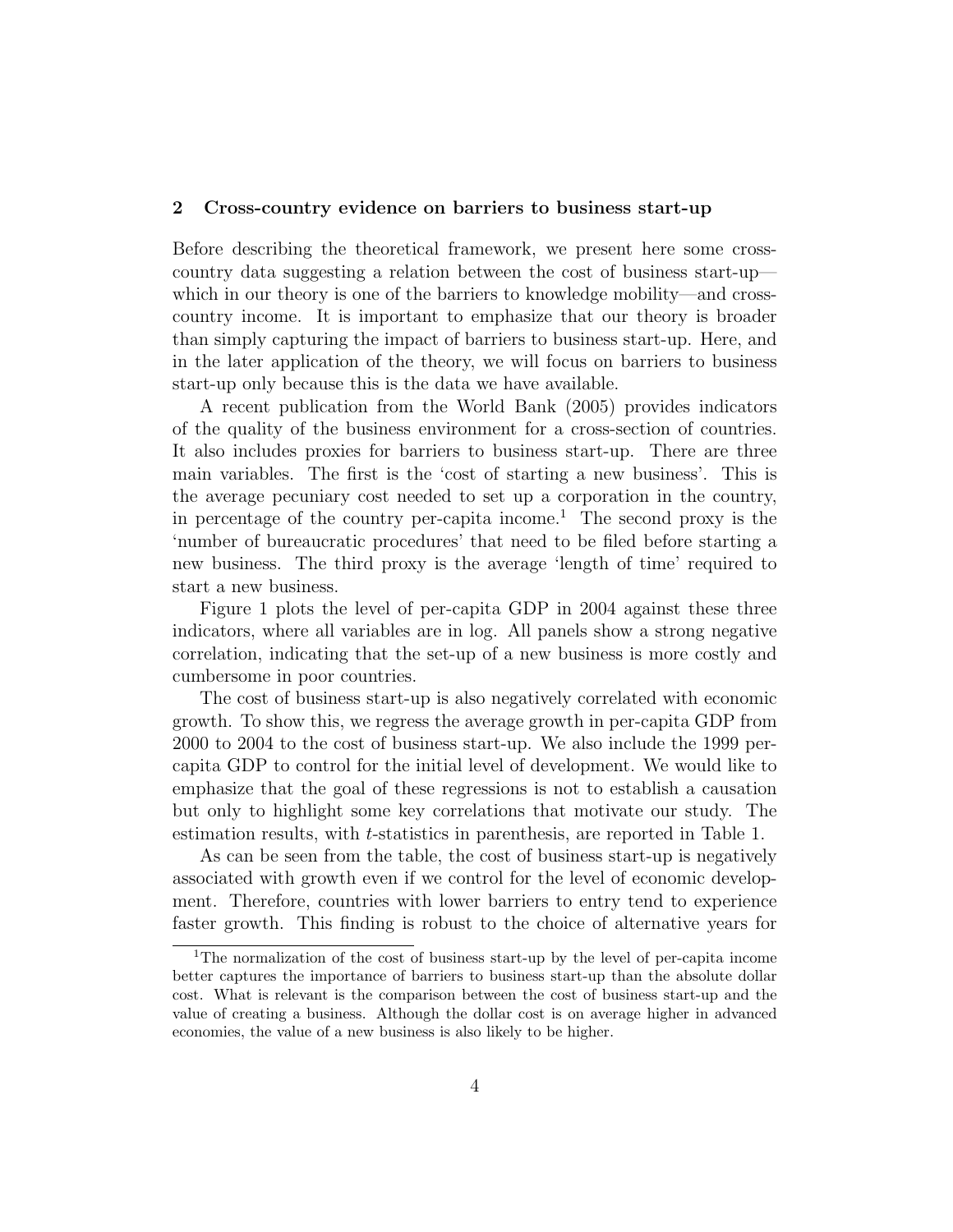Figure 1: Barriers to business start-up and level of development.

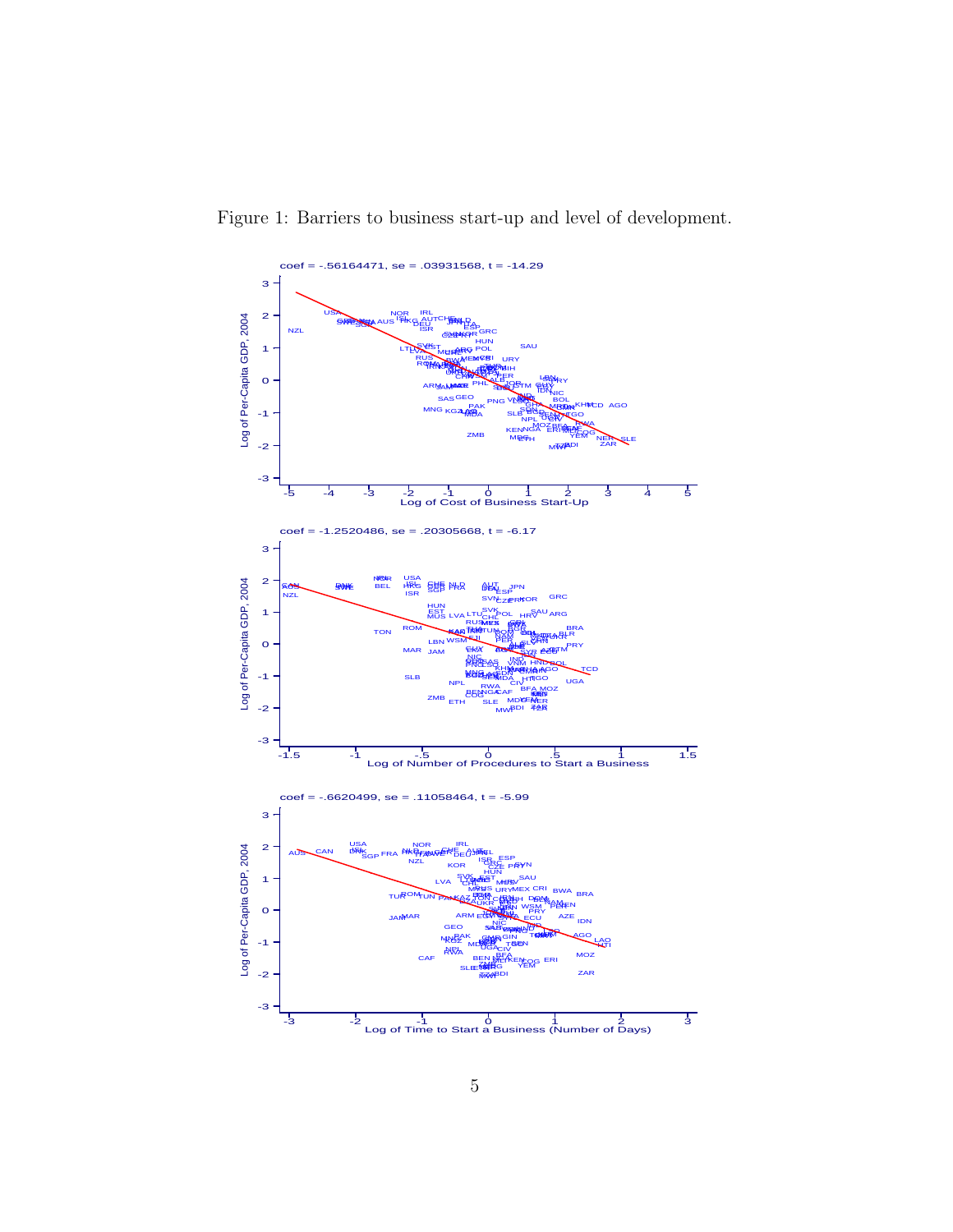|                 | Constant | Initial<br>Per-Capita<br>GDP | Cost<br>of Business<br>$Start$ - $Up$ |
|-----------------|----------|------------------------------|---------------------------------------|
| Coefficients    | 15.55    | $-1.16$                      | $-1.04$                               |
| t-Statistics    | (5.01)   | $(-3.81)$                    | $(-4.92)$                             |
| R-square        | 0.150    |                              |                                       |
| N. of countries | 140      |                              |                                       |

Table 1: Cost of business start-up and growth.

NOTES: The dependent variable is the average annual growth rate in per-capita GDP for the five year period 2000-2004. Initial Per-Capita GDP is the log of per-capita GDP in 1999. The cost of business start-up is in percentage of the per-capital Gross National Income as reported in Doing Business in 2005 (also in log)

compute the average growth rate. The other proxies for barriers to entry specifically, the number of procedures and the time required to start a new business—are also negatively correlated with growth but they are not statistically significant at conventional levels.

To summarize, the general picture portrayed by the data is that economic development and growth is negatively associated with the cost of starting a business. We have presented simple correlations which, of course, do not imply causation. In the following section we present a model where barriers to entry and, more generally, barriers to the mobility of knowledge or human capital, lead to lower income and growth. We will return to the cross country data presented here in the quantitative analysis of Section 6.

#### 3 The model

There is a continuum of 'workers', of total mass 1, each characterized by a level of human or knowledge capital  $h_t$ . Their lifetime utility is  $\sum_{t=0}^{\infty} \beta^t (c_t (e_t)$ , where  $c_t$  is consumption and  $e_t$  is the 'effort' to accumulate knowledge as specified below. In addition to workers there is a continuum of of 'investors' of total mass  $m > 1$ . Investors are risk neutral with lifetime utility  $\sum_{t=0}^{\infty} \beta^t c_t$ . The risk neutrality implies that the equilibrium interest rate is equal to the intertemporal discount rate; that is,  $r = 1/\beta - 1$ .

Production projects require the input of knowledge capital,  $h_t$ , and phys-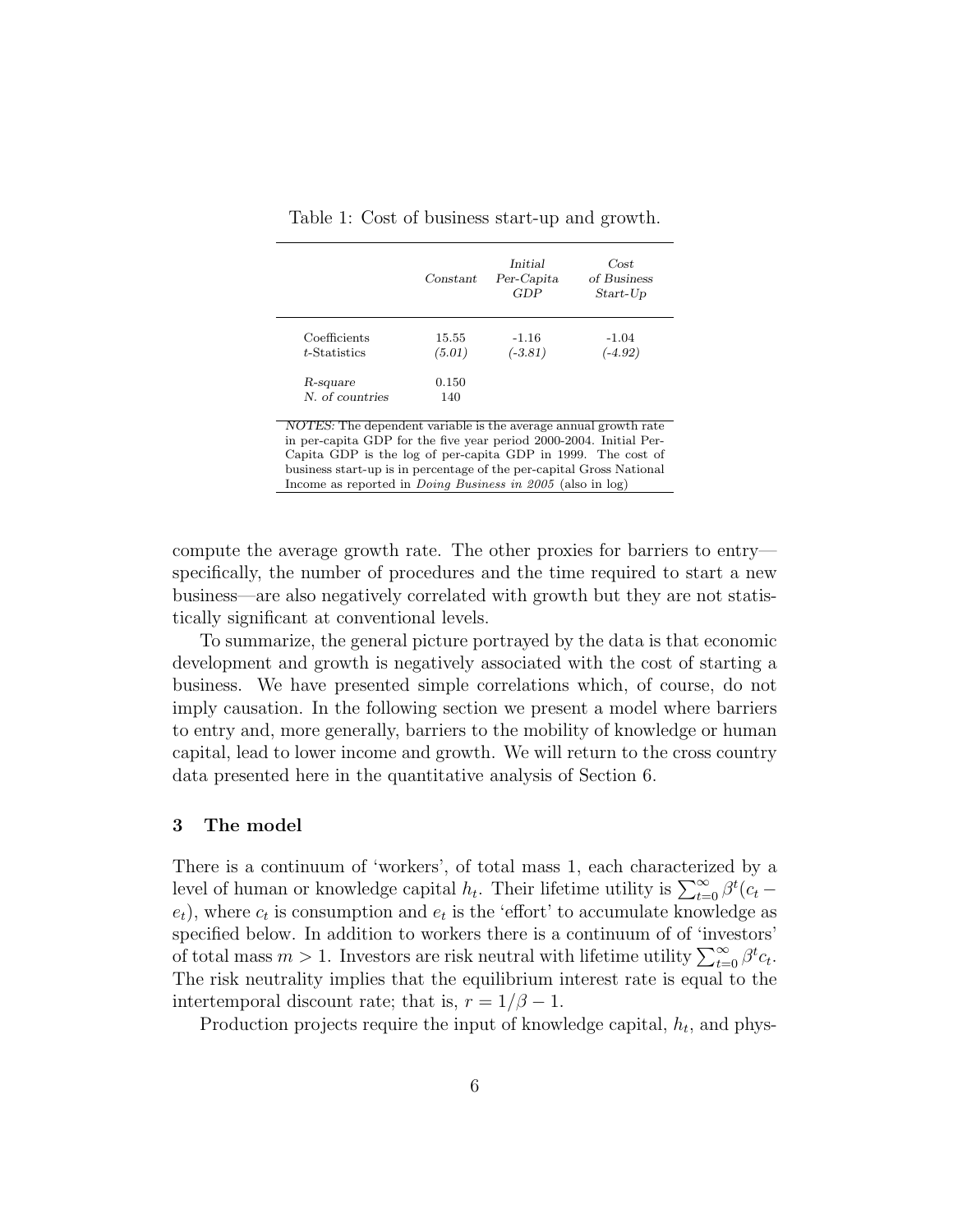ical capital,  $k_t$ . They generate output according to:

$$
y_t = h_t^{1-\alpha} k_t^{\alpha}.
$$

We assume that workers do not save, and therefore, physical capital must be provided by investors. The goal of this assumption is to differentiate the roles of workers and investors: the first as providers of human capital and the second of financial resources. If workers saved, they would be able to selffinance the purchase of physical capital eliminating the contractual frictions between investors and workers.<sup>2</sup>

Investors compete to hire workers in a Walrasian market by offering contracts that determine the investment in human and physical capital and the compensation structure. We refer to the contractual arrangement between an investor and a worker as a firm. For expositional simplicity we assume that each investor can hire only one worker. However, the investor-worker pair can also be interpreted as a specific project or unit within a large firm with certain common features. First, the relationship with each worker is governed by a specific contract; second, investors behave competitively (for example, they can not collude to prevent workers' mobility); third, workers are in the short side of the market; that is, the ability to hire workers exceeds the number of workers. In the model this is obtained by assuming that the mass of investors is bigger than the number of workers  $(m > 1)$ .

As anticipated above, an investment in knowledge,  $h_{t+1} - h_t$ , requires effort from the worker. The effort cost function is denoted by:

$$
e_t = \varphi(h_t, h_{t+1}; H_t),
$$

where  $H_t$  is the economy-wide knowledge. The dependence on the aggregate knowledge captures possible leakage or spillover effects.

The function  $\varphi$  is strictly decreasing in  $H_t$  and  $h_t$ , strictly increasing and convex in  $h_{t+1}$ , and satisfies  $\varphi(h_t, h_t; H_t) > 0$ . It is further assumed to be homogeneous of degree  $\rho > 1$ . With this homogeneity assumption the model generates only long-term differences in income levels, and therefore, this is a semi-endogenous growth model as in Jones (1995). The analysis can be

<sup>2</sup>Zero savings could also be interpreted as an endogenous outcome if workers discount more heavily than investors. As long as the discount differential is sufficiently high, workers will not save in equilibrium.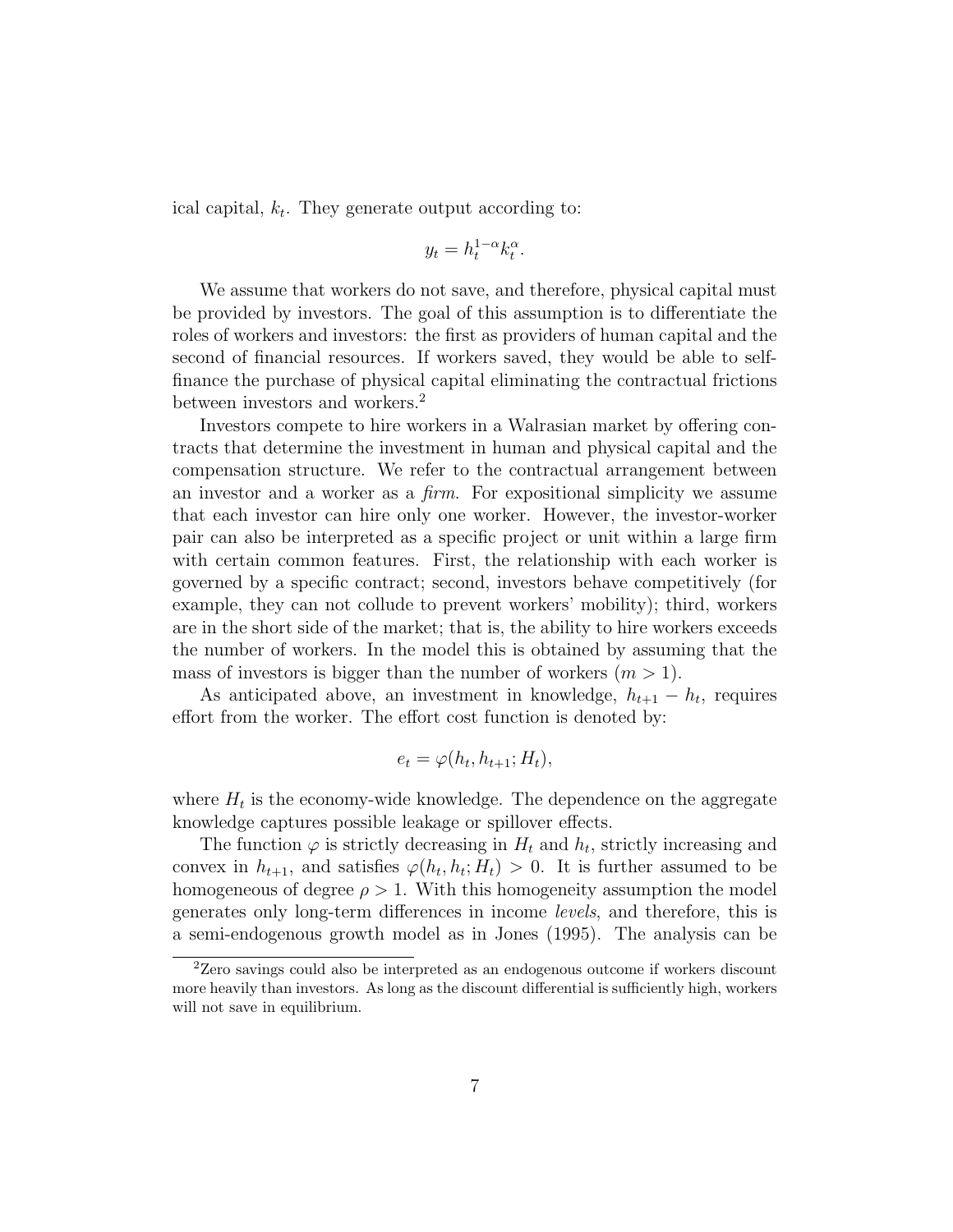easily extended to  $\rho = 1$ , in which case we would have long-term growth differences.<sup>3</sup>

Physical capital is knowledge-specific. When a worker upgrades the knowledge capital, only part of the existing capital is usable with the new knowledge. Knowledge upgrading is equivalent to the adoption of a new technology that makes part of the existing equipment obsolete. Capital obsolescence increases with the degree of knowledge upgrading. This is formalized by assuming that the depreciation rate of physical capital is:

$$
\delta_t = \delta \cdot \left(\frac{h_{t+1}}{h_t}\right).
$$

Because of capital obsolescence, there is an asymmetry between incumbent firms—whose capital depreciates with the use of more advanced knowledge and new firms, which, without capital in place, have a greater incentive to hire workers with higher knowledge (Arrow's 'replacement effect').

Firms remain productive with probability  $p$ . Whether a firm survives is revealed after the investment in knowledge. The assumption guarantees that, after the investment, the mass of workers is larger than incumbent (surviving) firms. As we will see, it also guarantees that the equilibrium is unique when neither the investors nor the workers commit to the contract. Because the uniqueness is achieved for any positive probability of firms' exit from the market, not matter how small, to facilitate the exposition we first consider  $p$  close to 1 and, in the characterization of the individual problems we will ignore it. This would be the limiting equilibrium as  $p$  converges to 1. The characterization of the equilibrium with any value of p is provided in Appendix G.

Competitive structure and barriers: In each period there is a mass 1 of investors who are in a contractual relationship with workers, and a mass  $m-1 > 0$  who are idle and could start new firms. Investors can borrow from and lend to each other to finance the capital  $k$  at the interest rate  $r$ . The labor market is competitive and opens twice, before and after the accumulation

<sup>3</sup>The model can be interpreted as a detrended version of an economy that grows at the exogenous rate dictated by worldwide knowledge. Let  $\overline{H}_t$  be worldwide knowledge growing at rate  $\bar{g}$ , with the effort cost function,  $e_t = \tilde{\varphi}(h_t, h_{t+1}; H_t, \overline{H}_t)$ , homogeneous of degree 1. After normalizing all variables by  $\overline{H}_t$ , the effort cost function can be rewritten as  $\varphi(h_t, h_{t+1}; H_t)$ , which is homogeneous of degree  $\rho > 1$ .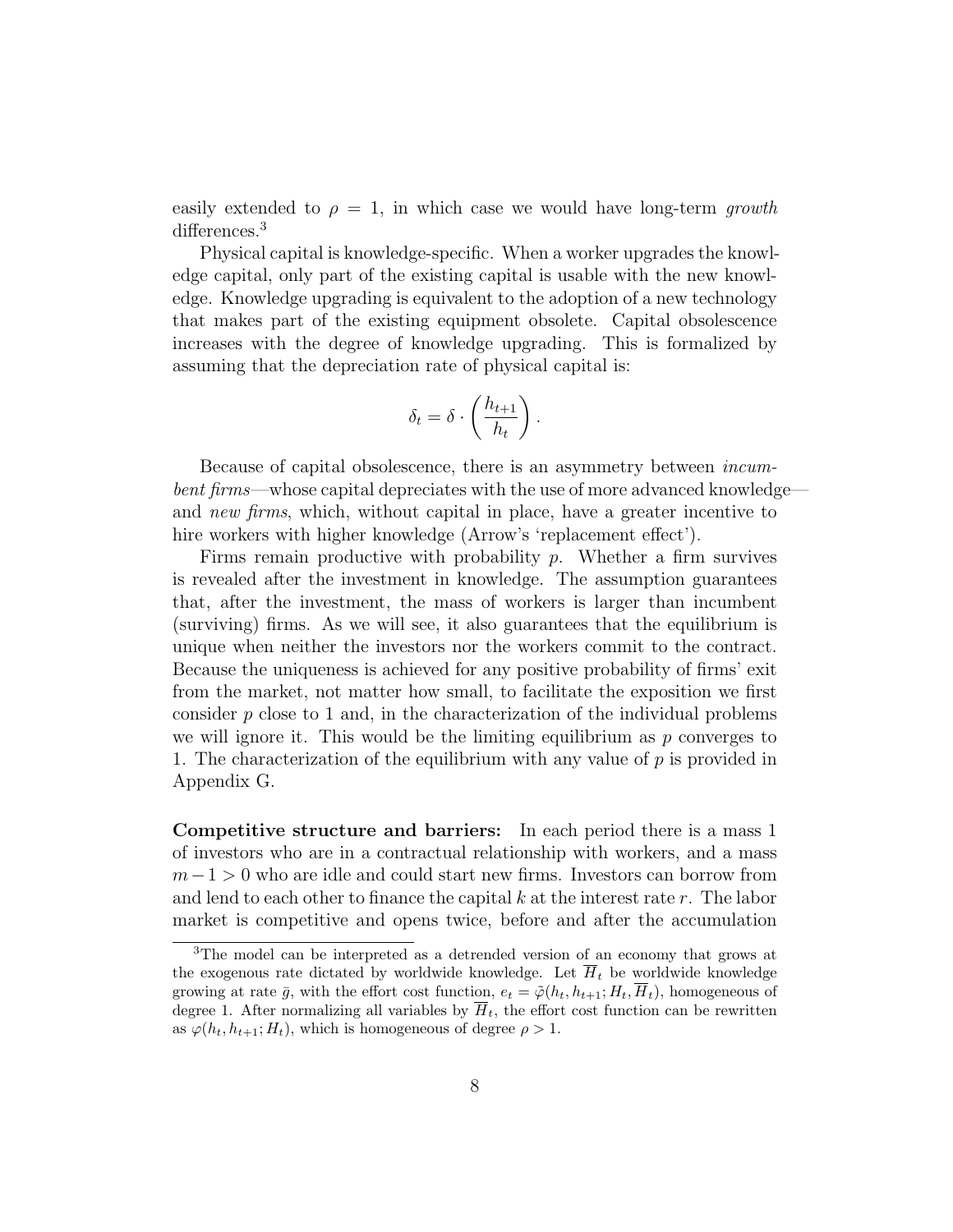of knowledge. Active and idle investors can participate, but the effective competition for workers created by potential new firms is limited by several types of barriers. For the moment, we consider only barriers to business start-up. The analysis of other barriers, such as the strict enforcement of covenants, will be conducted in Section 7 with similar results.

Barriers to entry are modeled as a deadweight cost proportional to the initial level of knowledge chosen by the firm. Given the initial knowledge  $h_{t+1}$ , the entry cost is  $\tau \cdot h_{t+1}$ . The key results of the paper are robust to alternative specifications of the entry cost. Our choice is only motivated by its analytical convenience.<sup>4</sup>

#### 4 One-period model

Before studying the general model with infinitely lived agents, we first consider a simplified version with only one period that facilitates the intuition for the key results of the paper. The analysis of the infinite horizon model, however, is still important because it allows us to derive the initial conditions endogenously as steady state values and, more importantly, it allows us to quantitatively explore our model in Section 6.

There are two stages: before and after the investment in knowledge. The states at the beginning of the period are  $h_0$  and  $k_0$ . After making the investment decisions,  $h_1$  and  $k_1$ , the firm generates output  $y_1 = h_1^{1-\alpha} k_1^{\alpha}$  in the second stage. In this simple version of the model we assume that physical capital fully depreciates after production. The worker receives a payment  $w$ at the end of the period, i.e. after the choice of  $h_1$ . Payments before the choice of  $h_1$  are not incentive-compatible because of the limited enforcement of contracts for the worker. With only one period, we can ignore discounting, as well as leakage or spillover effects.

The timing of the model is as follows: The firm starts with initial states  $h_0$  and  $k_0$ . At this stage the worker decides whether to stay or quit the firm. If the worker quits, she can be hired either by an incumbent firm or by a new firm (funded by a new investor). If the worker decides to stay, she will exercise effort to upgrade the knowledge capital to  $h_1$  and the investor provides the

<sup>4</sup>For example, we could assume that the cost is proportional to the initial capital  $k_{t+1}$ , or to the initial output  $h_{t+1}^{1-\alpha} k_{t+1}^{\alpha}$ , or to the discounted flows of outputs. The basic theory and results also apply when the entry cost is a fixed payment. The assumption of proportionality allows for a continuous impact of  $\tau$  while a fixed cost would have an impact only after it has reached the prohibitive level.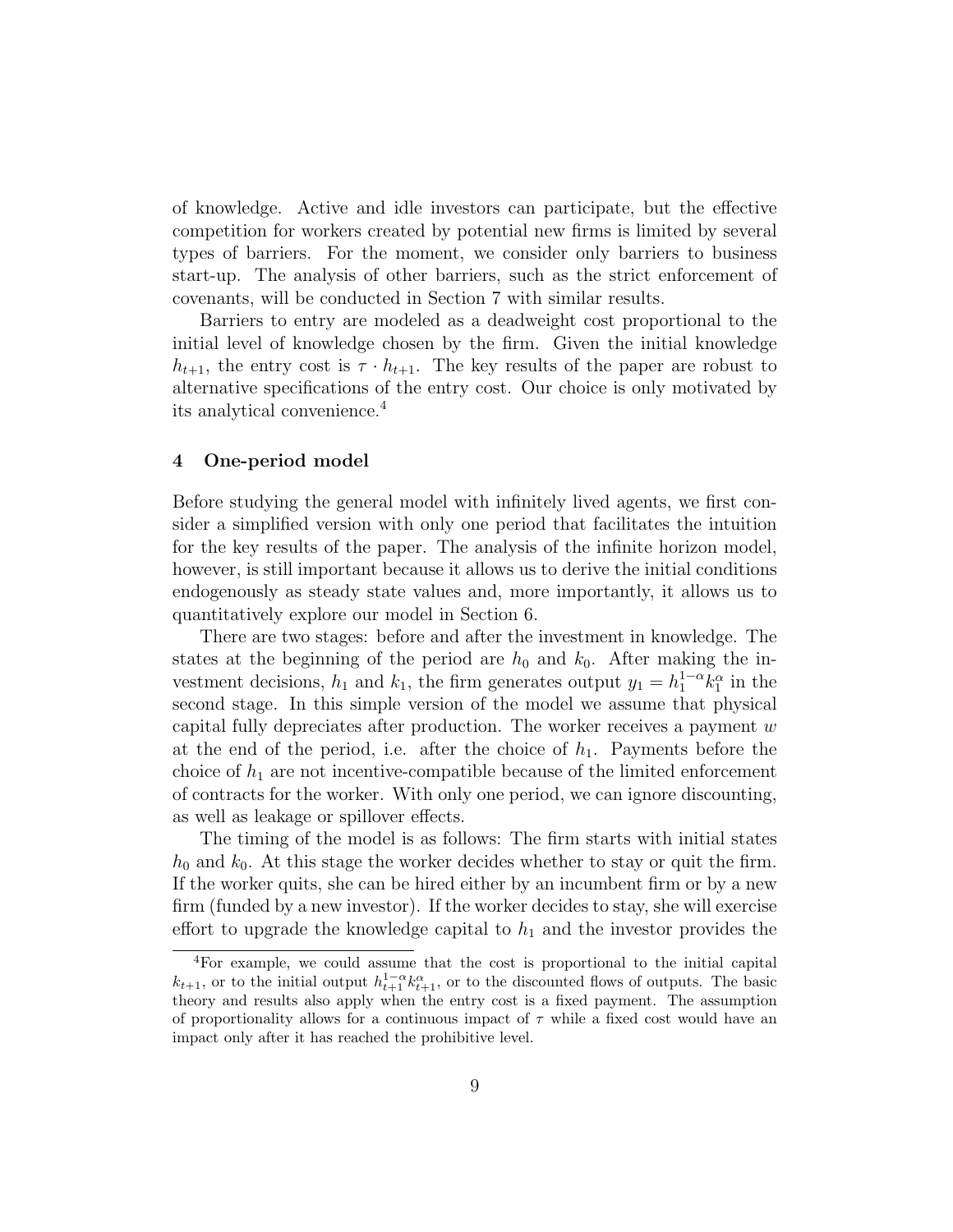funds to upgrade the physical capital to  $k_1$ . After the investment, the firm pays w. At this stage the worker can still quit, but she cannot change the level of knowledge  $h_1$ . The investor is the residual claimant of the firm's output.

#### 4.1 Equilibrium with one-sided limited commitment

We first characterize the equilibrium when at least one of the parties, either the investor or the worker, commits to the contract. The commitment of one party is sufficient for the implementation of the optimal investment. As we will see, it is the limited commitment of both parties (double-sided limited enforcement) that induces a deviation from the optimal investment. We start with the characterization of the equilibrium when only the investor commits. It will then be trivial to show that this is also the allocation when contracts are enforceable for the worker only, or for both the worker and the investor.

With the investor's commitment, the optimal contract can be characterized by choosing all variables at the beginning of the period to maximize the total surplus, subject to the enforcement constraints for the worker. Let  $D(h_0)$  be the repudiation value for the worker before choosing  $h_1$ , and  $D(h_1)$ the repudiation value after choosing  $h_1$ . These functions are endogenous and will be derived below as the values that the worker would get by quitting the firm. From now on we will use the *hat* sign to denote the functions that are defined after the investment in knowledge (second stage). The participation of the worker requires that the value of staying is greater than the repudiation value before and after the knowledge investment; that is,

$$
w - \varphi(h_0, h_1) \geq D(h_0)
$$
  

$$
w \geq \widehat{D}(h_1).
$$

As we will show, the second constraint is always satisfied if the first constraint is satisfied. Therefore, in the derivation of the optimal policy, we can neglect the second constraint and write the optimization problem as:

$$
\max_{h_1, k_1, w} \left\{ -\varphi(h_0, h_1) - k_1 + \left[ 1 - \delta \cdot \left( \frac{h_1}{h_0} \right) \right] k_0 + h_1^{1-\alpha} k_1^{\alpha} \right\} \tag{1}
$$

s.t.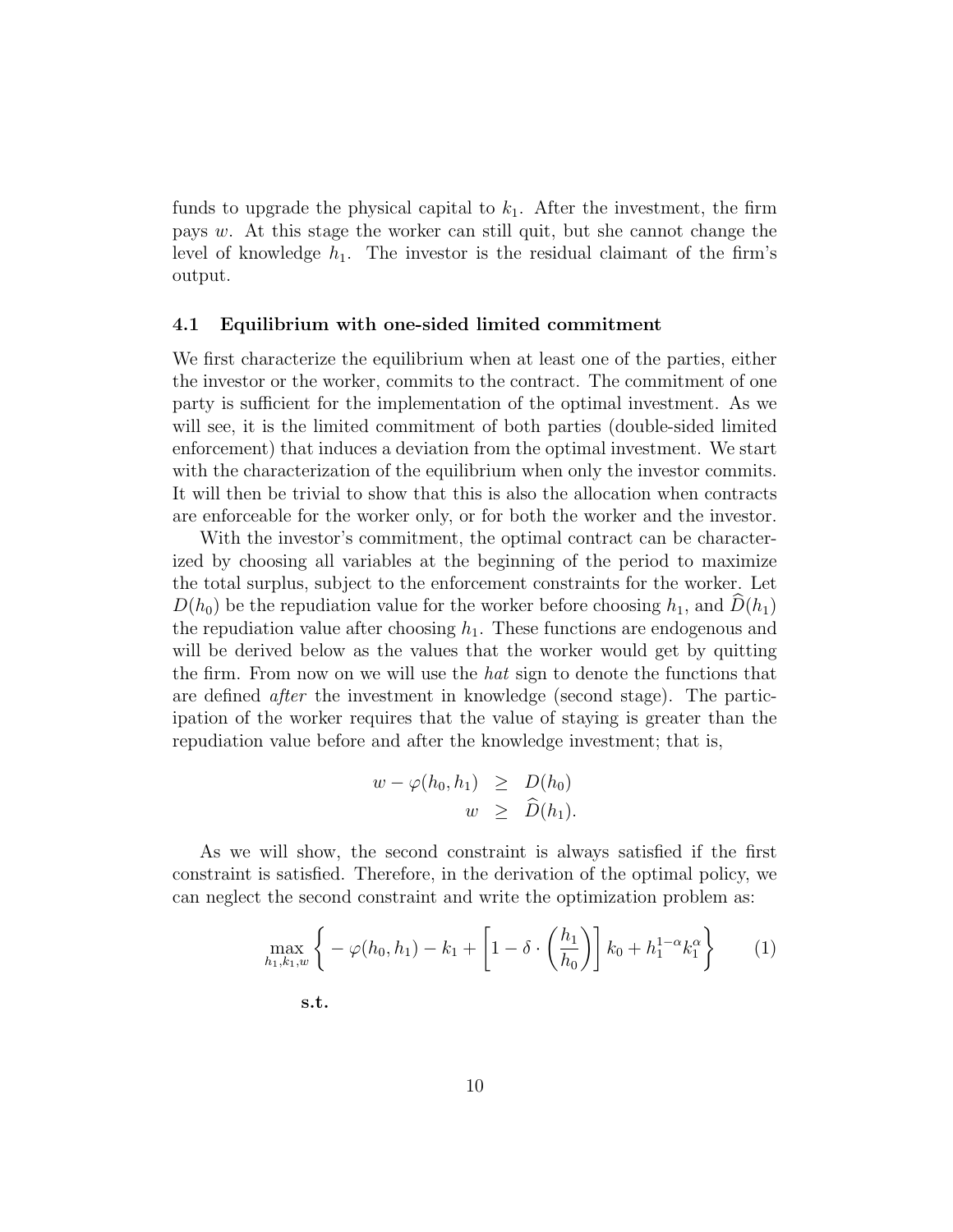$$
w - \varphi(h_0, h_1) \ge D(h_0)
$$
  

$$
-w - k_1 + \left[1 - \delta \cdot \left(\frac{h_1}{h_0}\right)\right] k_0 + h_1^{1-\alpha} k_1^{\alpha} \ge 0,
$$

where the second constraint is the participation condition for the investor.

A quick glance at the optimization problem reveals that the investment choices are independent of the payment  $w$ . The value of  $w$  is determined by the division of the surplus which, at this stage, we do not have to specify. As long as w does not violate the enforcement and participation constraints, it does not affect the investment in human and physical capital.

To determine the repudiation value before the choice of  $h_1$ , we have to solve for the value that the worker would get by switching to a new firm. Because of competition among potential entrants, the value received by the worker is the surplus created by a new firm. This is given by:

$$
S(h_0) = \max_{h_1, k_1, w} \left\{ -\varphi(h_0, h_1) - \tau h_1 - k_1 + h_1^{1-\alpha} k_1^{\alpha} \right\}
$$
  
s.t.  

$$
w - \varphi(h_0, h_1) \ge D(h_0)
$$

$$
-w - \tau h_1 - k_1 + h_1^{1-\alpha} k_1^{\alpha} \ge 0.
$$

$$
(2)
$$

Therefore,  $D(h_0) = S(h_0)$  and, if the worker stays with the incumbent firm, the payment w must be at least  $\varphi(h_0, h_1) + S(h_0)$ . Formally, the participation constraint in problem (1) becomes  $w - \varphi(h_0, h_1) \geq S(h_0)$ .

Problems (1) and (2) show the different incentive to invest for an incumbent versus a new firm. On the one hand, new firms do not have any physical capital and knowledge upgrading does not generate capital obsolescence. On the other, they must pay the entry cost  $\tau h_1$ , which discourages knowledge and capital accumulation. This is clearly shown by the first order conditions in problems (1) and (2), with respect to  $h_1$ . These can be written as:

$$
(1 - \alpha) \left(\frac{k_1}{h_1}\right)^{\alpha} = \varphi_{h_1}(h_0, h_1) + \delta \cdot \left(\frac{k_0}{h_0}\right)
$$
 (3)

$$
(1 - \alpha) \left(\frac{k_1}{h_1}\right)^{\alpha} = \varphi_{h_1}(h_0, h_1) + \tau \tag{4}
$$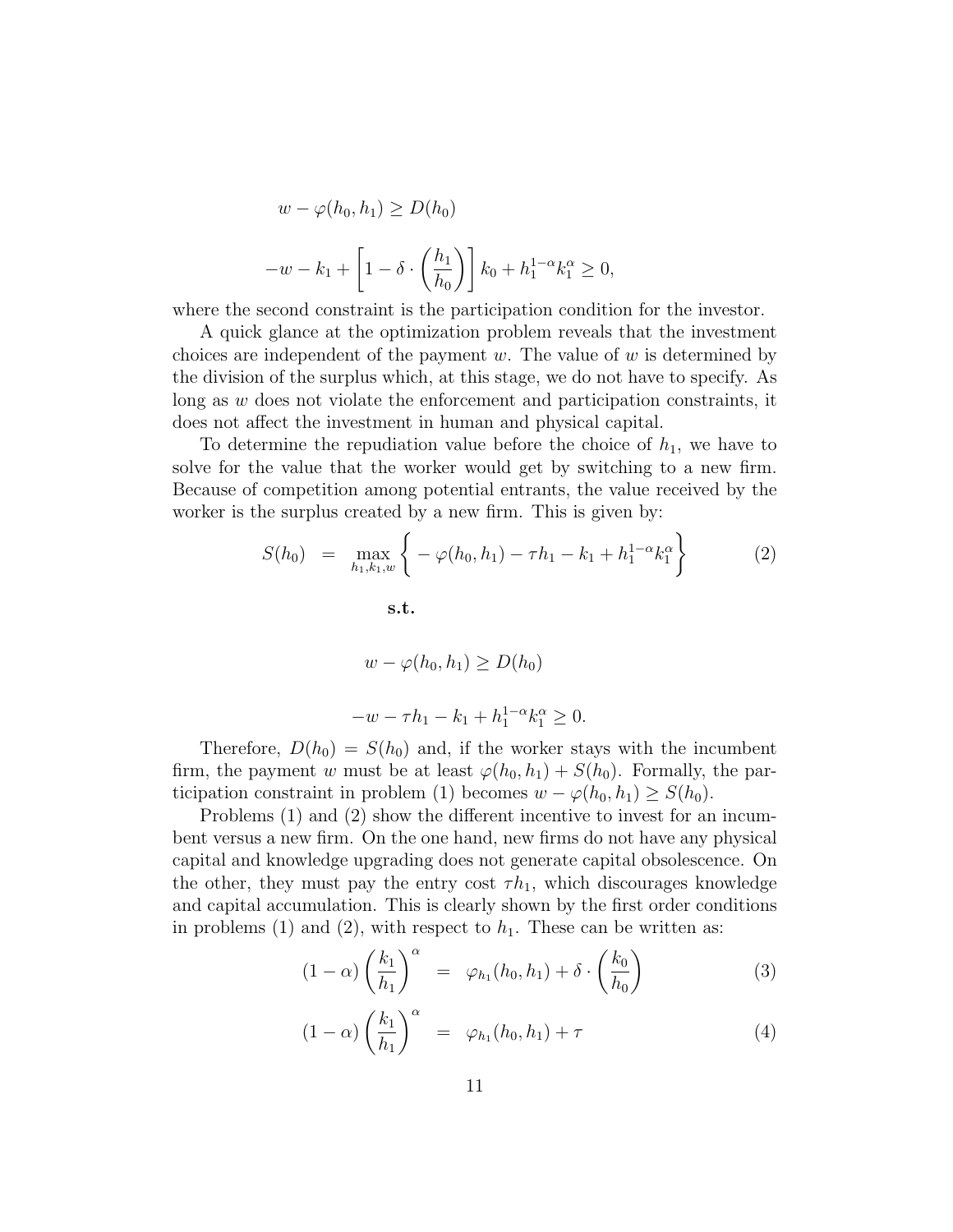where the subscripts denote derivatives. The left-hand terms are the marginal productivity of knowledge. The right-hand terms are the marginal costs. For an incumbent firm, the marginal cost derives from the effort incurred by the worker plus the obsolescence of physical capital. For a new firm the obsolescence cost is replaced by the entry cost.

Let  $h_1^{Old}$  be the optimal knowledge investment of an incumbent (old) firm and  $h_1^{New}$  the optimal investment of a new firm. The following proposition formalizes the relation between barriers to entry and knowledge investment.

**Proposition 1** The knowledge investment of a new firm,  $h_1^{New}$ , is strictly decreasing in the entry cost  $\tau$  and there exists  $\bar{\tau} > 0$  such that  $h_1^{New} = h_1^{Old}$ .

**Proof 1** The first order condition for the choice of  $k_1$  is  $\alpha (k_1/h_1)^{\alpha-1} = 1$ for both incumbent and new firms. Using this condition,  $(3)$  and  $(4)$  become:

$$
(1 - \alpha)\alpha^{\frac{\alpha}{1 - \alpha}} = \varphi_{h_1}(h_0, h_1^{Old}) + \delta \cdot \left(\frac{k_0}{h_0}\right)
$$

$$
(1 - \alpha)\alpha^{\frac{\alpha}{1 - \alpha}} = \varphi_{h_1}(h_0, h_1^{New}) + \tau.
$$

The proposition follows directly from these two conditions.  $Q.E.D.$ 

In equilibrium there is no entrance of new firms at the beginning of the period and the investment in knowledge is  $h_1 = h_1^{Old}$ , where  $h_1^{Old}$  is determined by (3). The potential entrance of new firms only affects the payment received by the worker. In the second stage there will be the entrance of new firms (although the number is negligible because  $p \simeq 1$ ). However, the level of knowledge cannot be changed at this stage.

Before continuing we show that the equilibrium investment does not change if both parties (or the investor only) commit. Because  $h_1^{Old}$  maximizes the total surplus, this must also be the equilibrium investment if both parties commit to the contract. The same result applies if it is the worker who commits. In this case the investor can renege on the promised payments after the investment in knowledge. However, this problem can be solved by making the payment  $w$  before the investment in knowledge. As long as the contract is enforceable for the worker, there is no risk that she runs away or does not exercise the effort to acquire knowledge.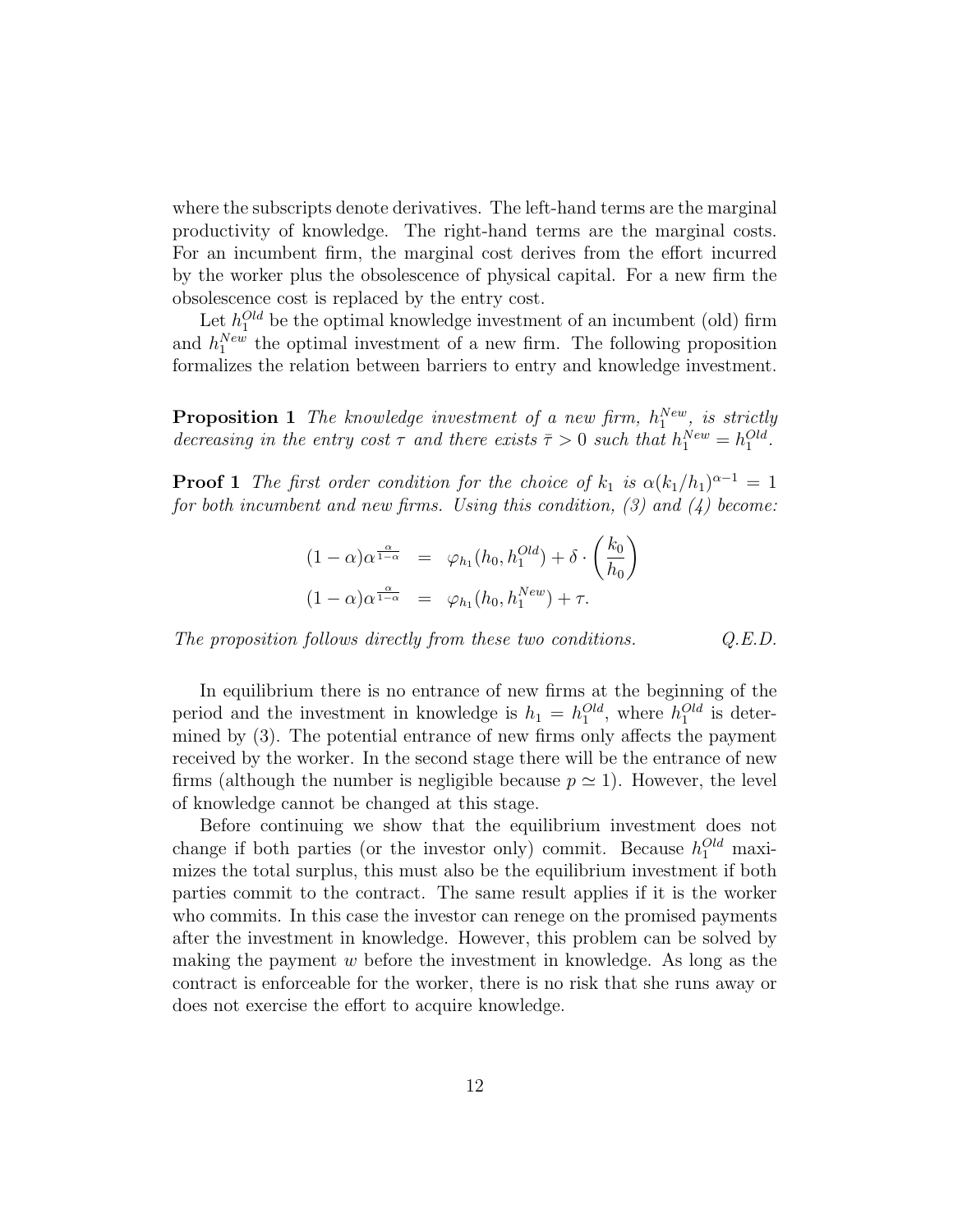#### 4.2 Equilibrium with double-sided limited commitment

We want to show first that, when the investor can not commit to fulfill his promises, he will renegotiate the contract after the choice of  $h_1$ . To see this, we must derive the value that the worker would get by quitting the firm when her knowledge has already been chosen to be  $h_1$ . This is the surplus generated by a new firm that hires a worker with knowledge  $h_1$ ; that is,

$$
\widehat{S}(h_1) = \max_{k_1, w} \left\{ -\tau h_1 - k_1 + h_1^{1-\alpha} k_1^{\alpha} \right\}
$$
\n
$$
\text{s.t.}
$$
\n
$$
w \ge \widehat{D}(h_1)
$$
\n
$$
-w - \tau h_1 - k_1 + h_1^{1-\alpha} k_1^{\alpha} \ge 0.
$$
\n(5)

Because of competition among potential entrants, the worker gets the whole surplus, and therefore,  $\widehat{D}(h_1) = \widehat{S}(h_1)$ . An incumbent firm will renegotiate the promised payment w if this is higher than  $\widehat{S}(h_1)$ . The renegotiation threat after the accumulation of knowledge is credible because the firm can always replace the current worker with other workers. This could be either a worker still employed by an incumbent (surviving) firm, or a worker who separated from an exiting firm. Because in the second stage there are only  $p < 1$  firms that are still alive but the mass of workers is 1, workers are in the long side of the market relatively to incumbent firms. This implies that they only get the reservation value.<sup>5</sup>

Given that the ex-post payment received by the worker is  $w = \hat{S}(h_1)$ , the total utility from staying with the firm is:

$$
-\varphi(h_0, h_1) + w = -\varphi(h_0, h_1) + \widehat{S}(h_1).
$$
 (6)

If instead the worker quits at the beginning of the period, she will get the surplus  $S(h_0)$  generated by a new firm which started before making the investment in knowledge. This is given by:

$$
S(h_0) = \max_{h} \left\{ -\varphi(h_0, h) + \widehat{S}(h) \right\} = -\varphi(h_0, h_1^{New}) + \widehat{S}(h_1^{New}) \tag{7}
$$

<sup>&</sup>lt;sup>5</sup>We have ignored this probability in the contractual problem because we are looking at the limiting case of  $p \simeq 1$ . The explicit analysis of  $p < 1$  will be done in Appendix G.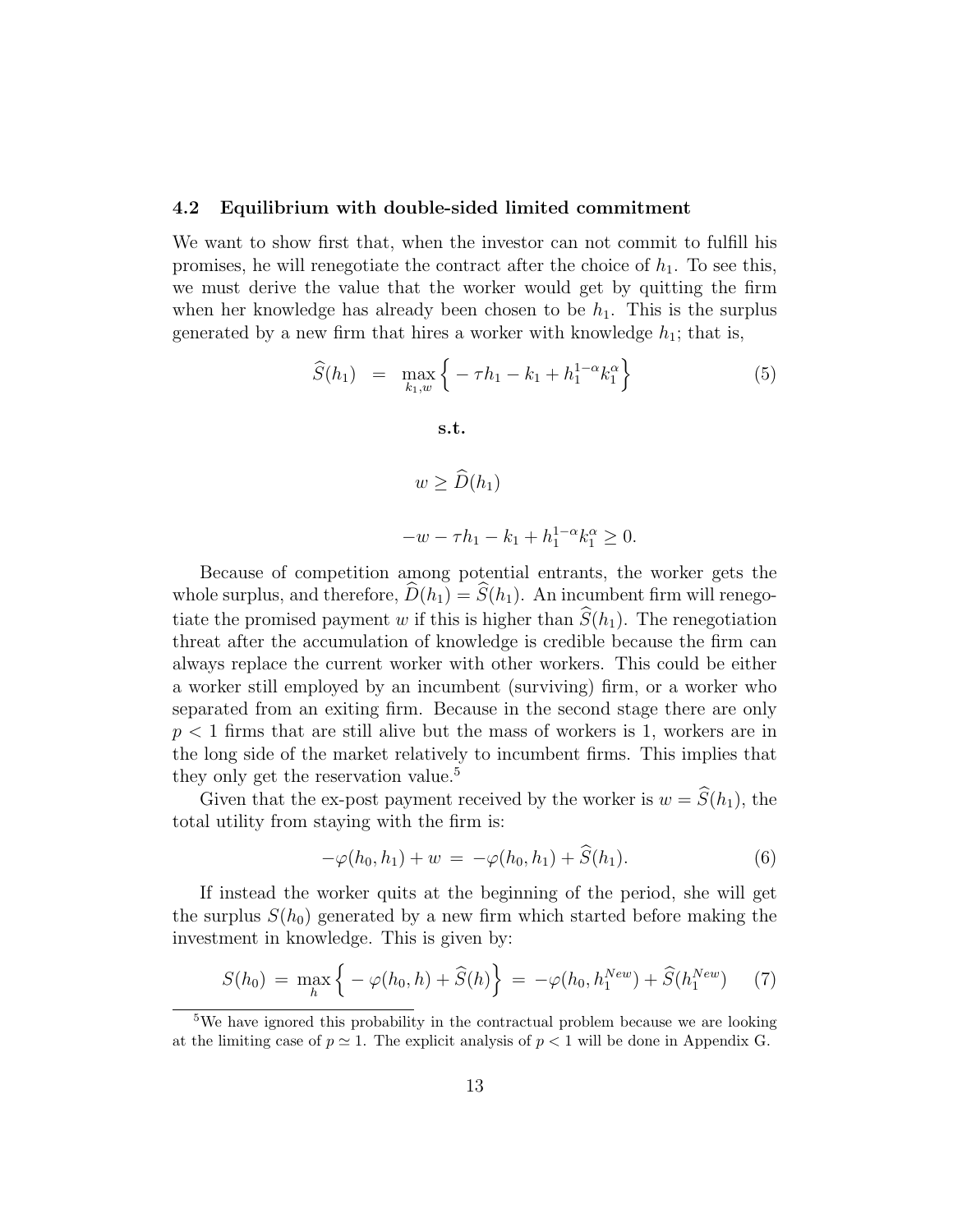Equations  $(6)$  and  $(7)$  show that the value of quitting at the beginning of the period,  $S(h_0)$ , is greater than the value of staying, as long as  $h_1 \neq$  $h_1^{New}$ . Therefore, the worker will quit unless the firm agrees to the same knowledge investment chosen by a new entrant firm; that is,  $h_1 = h_1^{New}$ . In this way the worker keeps the repudiation value high and prevents the firm from renegotiating.<sup>6</sup>

**Proposition 2** Suppose that all firms have the same initial states  $(k_0, h_0)$ . Then there is a unique equilibrium with aggregate knowledge  $H_1 = h_1^{New}$ .

Proof 2 See Appendix A.

Because  $h_1^{New}$  is decreasing in  $\tau$  (see Proposition 1), the accumulation of knowledge decreases with the cost of entry. Therefore, with double-sided limited enforcement, there is a negative correlation between barriers to entry and the accumulation of knowledge.

To summarize, greater competition (lower barriers to entry) leads to higher investment in knowledge. Because the investment is determined by the optimality condition of new firms, this level is not necessarily efficient for incumbent firms. In particular, if  $\tau$  is small, incumbent firms accumulate too much knowledge. The presence of spillovers, however, may make the higher investment socially desirable. We will re-introduce spillovers in the analysis of the infinite horizon model.

Remarks: There are two points to be emphasized. First, the importance of  $p < 1$ . If p was equal to 1, we would have the same number of workers as incumbent firms in the second stage. This may lead to multiple equilibria. Figure 2 illustrates the issue. The left-hand panel plots the demand and supply of workers when  $p = 1$ . The supply is equal to 1 because there is a mass one of workers. The demand comes from incumbent firms, which is in this case is equal to 1, and from potential entrants. Incumbent firms are willing to hire for any wage between  $h_1^{1-\alpha}k_1^{\alpha}$  and  $\widehat{S}(h_1)$ . Potential entrants, instead, are willing to hire only if the wage is not greater than  $\widehat{S}(h_1)$ . This gives rise to the dotted line which overlaps with the supply of workers for a range of wages. This implies that the wage is not uniquely determined

 $6$ This proves that, if the enforcement constraint for the worker is satisfied at the beginning of the period, it is also satisfied after the investment in knowledge.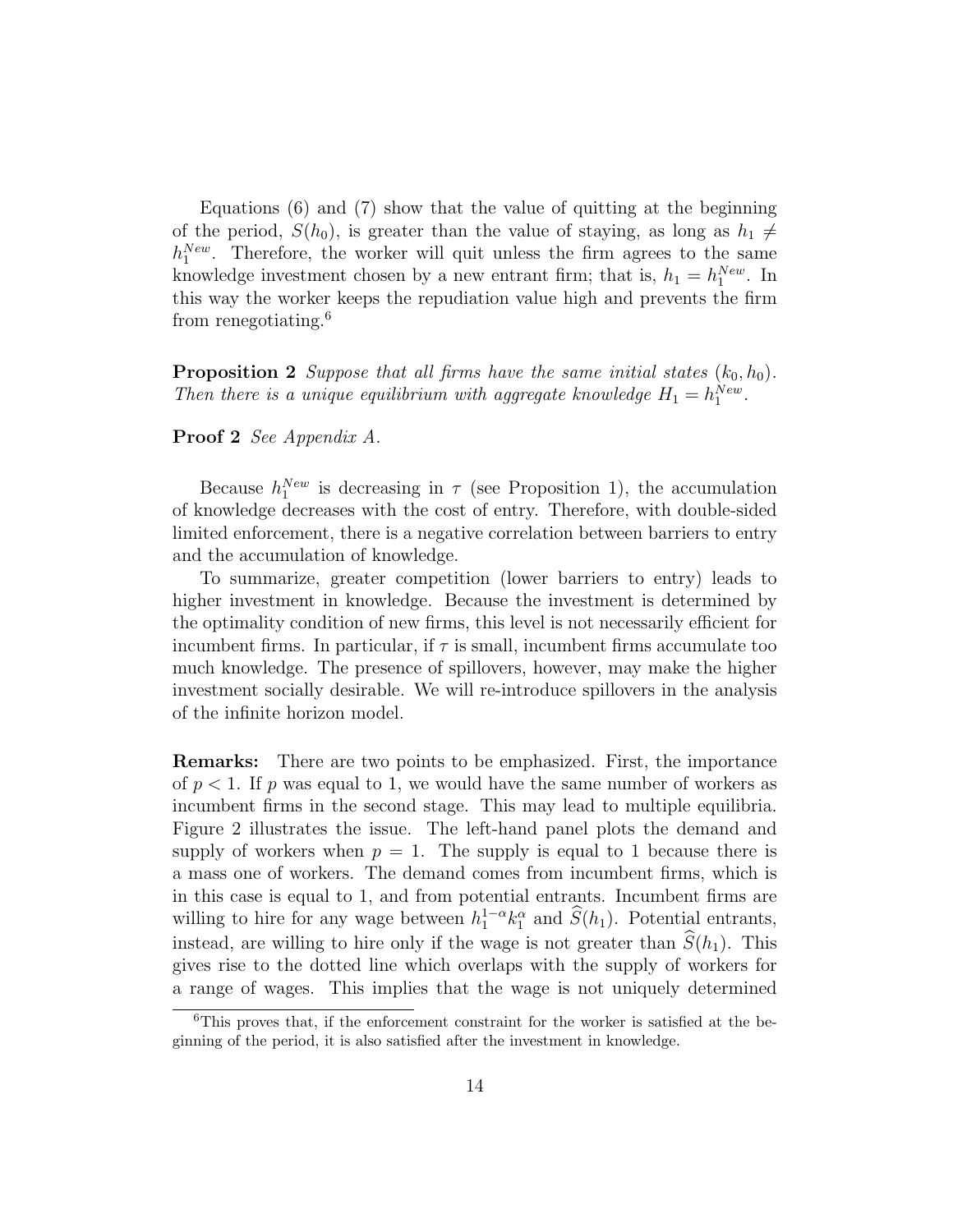in the second stage of the model. The right-hand panel, instead, shows the market equilibrium when  $p < 1$ . In this case there are only  $p < 1$  firms that are willing to hire for a wage greater than  $S(h_1)$ . As a result, the aggregate demand of workers intersects the supply only once and the equilibrium wage is uniquely determined at  $w = S(h_1)$ .



Figure 2: Labor market equilibrium after the accumulation of knowledge.

The second point to be emphasized is that output sharing is equivalent to promised payments. Thus, the assumption of limited enforcement for the investor also applies to the promise of a share of output.

#### 5 The infinite horizon model

In this section we generalize the model to an infinite horizon set-up. There are two important gains. First, it allows us to derive the initial conditions  $k_0$  and  $h_0$  endogenously as steady state values. Second, the infinite horizon structure is better suited to the quantitative analysis of Section 6.

We first characterize the equilibrium with commitment and then we turn to the case of double-sided limited commitment. The comparison between these two environments clarifies the importance of double-sided limited enforcement for barriers to entry affecting the accumulation of knowledge. To present the results more compactly, we relegate most of the technicalities and proofs to the appendix.

Before continuing, it will be convenient to define the gross output func-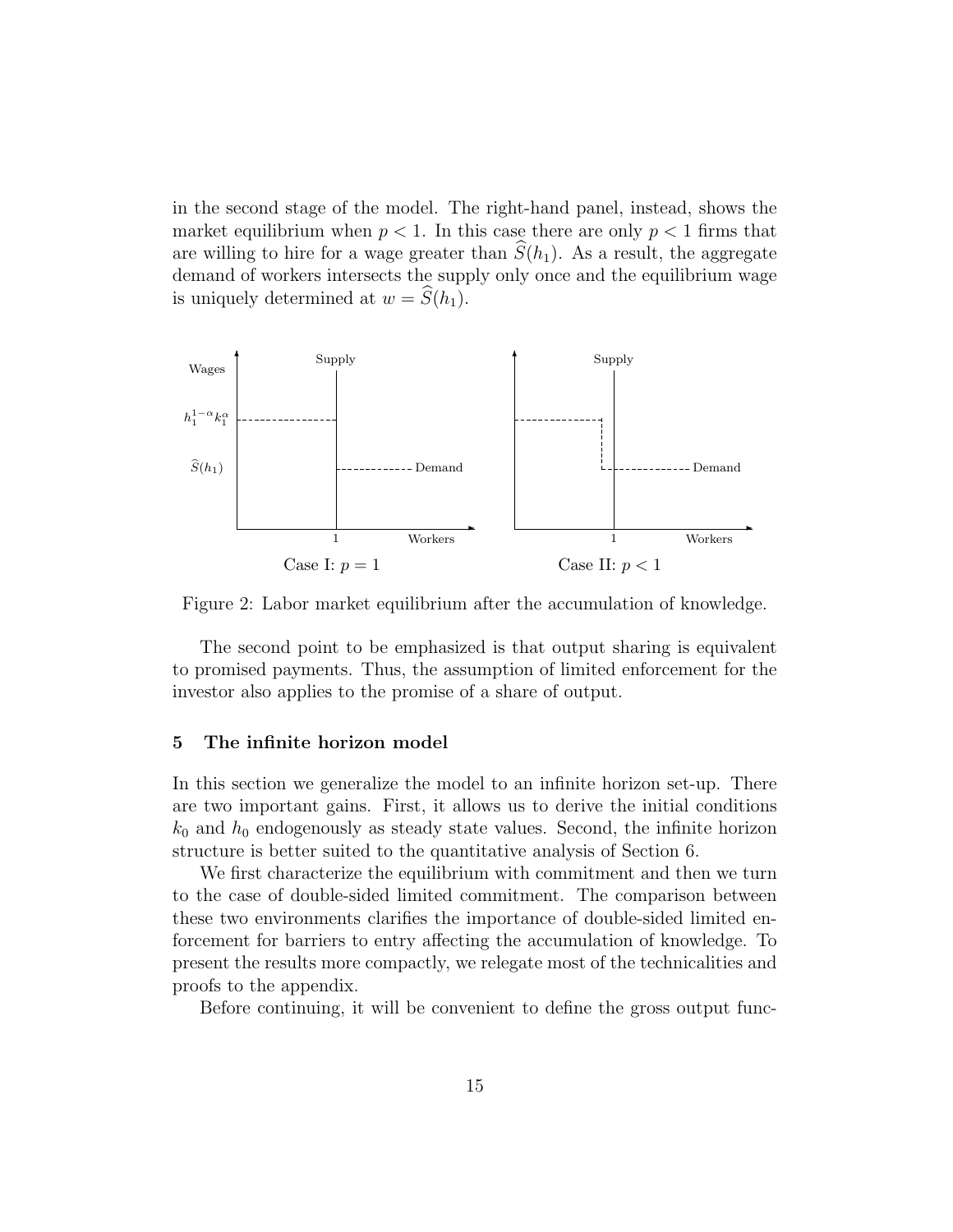tion, inclusive of undepreciated capital, as follows:

$$
\pi(h_t, k_t, h_{t+1}) = \left[1 - \delta \cdot \left(\frac{h_{t+1}}{h_t}\right)\right] k_t + h_t^{1-\alpha} k_t^{\alpha}.
$$
\n(8)

#### 5.1 Equilibrium with one-sided commitment

We start by characterizing the environment where only the investor commits. As in the one-period model, the equilibrium allocation with investor's commitment is equivalent to the allocation achieved when the worker commits (with or without commitment from the investor). What changes the equilibrium outcome is the limited commitment of both.

The analysis of the infinite horizon model will concentrate on steady state equilibria. Therefore, in the analysis that follows we ignore the aggregate states as an explicit argument of the value functions.

Although in equilibrium there is no entrance of firms (more precisely the number of firms entering is negligible), we still need to solve for the dynamics of a new firm in order to determine the outside or repudiation value for the worker. Even though the analysis is limited to steady states, newly created firms do experience a transition to the long-term level of physical and knowledge capital.

Let  $V(h_t)$  be the repudiation value for the worker at the beginning of the period, before investing in knowledge. This is the value that a worker with knowledge  $h_t$  would receive by switching to a new firm. Similarly, let  $\hat{V}(h_{t+1})$ be the value of quitting after the investment in knowledge, and therefore, after exercising the effort to accumulate knowledge. The optimization problem solved by a new firm that hires a worker with knowledge capital  $h_0$  at the beginning of period 0 is:

$$
V(h_0) = \max_{\{w_t, k_{t+1}, h_{t+1}\}_{t=0}^{\infty}} \sum_{t=0}^{\infty} \beta^t \Big[ w_t - \varphi(h_t, h_{t+1}; H) \Big] \tag{9}
$$

subject to

$$
\sum_{j=t}^{\infty} \beta^{j-t} \Big[ w_j - \varphi(h_j, h_{j+1}; H) \Big] \ge V(h_t), \qquad \text{for } t > 0
$$
  

$$
w_t + \sum_{j=t+1}^{\infty} \beta^{j-t} \Big[ w_j - \varphi(h_j, h_{j+1}; H) \Big] \ge \widehat{V}(h_{t+1}), \qquad \text{for } t \ge 0, \text{ and}
$$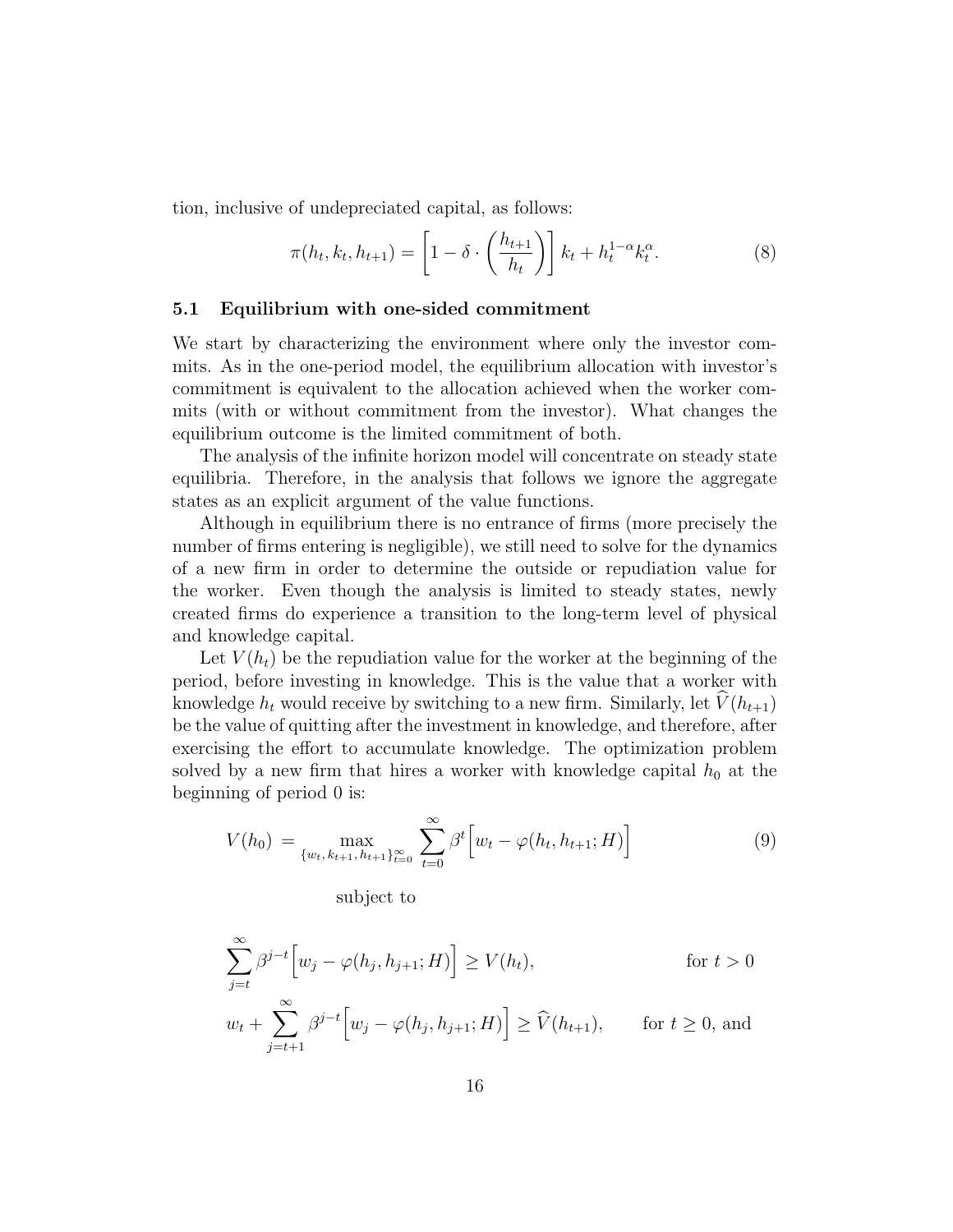$$
-\tau h_1 - w_0 - k_1 + \sum_{t=1}^{\infty} \beta^t \Big[ \pi(h_t, k_t, h_{t+1}) - w_t - k_{t+1} \Big] \ge 0.
$$

The optimal contract maximizes the value for the worker, subject to the enforcement constraints for the worker (the first two conditions) and the participation constraint for the investor (non-negative profits). The problem is also subject to a non-negative constraint for  $w_t$ .

For a worker hired by a new firm at time 0, *after* the investment in knowledge, the value of the contract is:

$$
\widehat{V}(h_1) = \max_{\{w_t, k_{t+1}, h_{t+2}\}_{t=0}^{\infty}} \left\{ w_0 + \sum_{t=1}^{\infty} \beta^t \left[ w_t - \varphi(h_t, h_{t+1}; H) \right] \right\}, \quad (10)
$$

subject to the same constraints as problem (9).

The key difference, with respect to the problem solved by a new firm entering at the beginning of the period, is that the effort to accumulate knowledge has already been exercised and  $h_1$  is given at this point. Hence, the current flow of utility for the worker is only  $w_0$ . This also explains why the choice of knowledge starts in the next period.

Appendix B derives the first order conditions for problem (9). Because of the entry cost and the obsolescence of physical capital, the optimality conditions in the entry period, that is when  $t = 0$ , are different from the optimality conditions in subsequent periods. The first order conditions at  $t = 0$  are:

$$
V(h_t) \le w_t - \varphi(h_t, h_{t+1}; H) + \beta V(h_{t+1})
$$
\n(11)

$$
\beta \pi_2(h_{t+1}, k_{t+1}, h_{t+1}) = 1 \tag{12}
$$

$$
\tau + \varphi_2(h_t, h_{t+1}; H) = \beta \Big[ \pi_1(h_{t+1}, k_{t+1}, h_{t+2}) - \varphi_1(h_{t+1}, h_{t+2}; H) \Big], (13)
$$

where subscripts denote derivatives. A transversality condition must also be satisfied.

The first condition says that the value of quitting the current employer cannot be greater than the current flow of utility plus the discounted value of quitting in the next period. The second condition equalizes the gross marginal return of capital to its marginal cost, which is 1. The last condition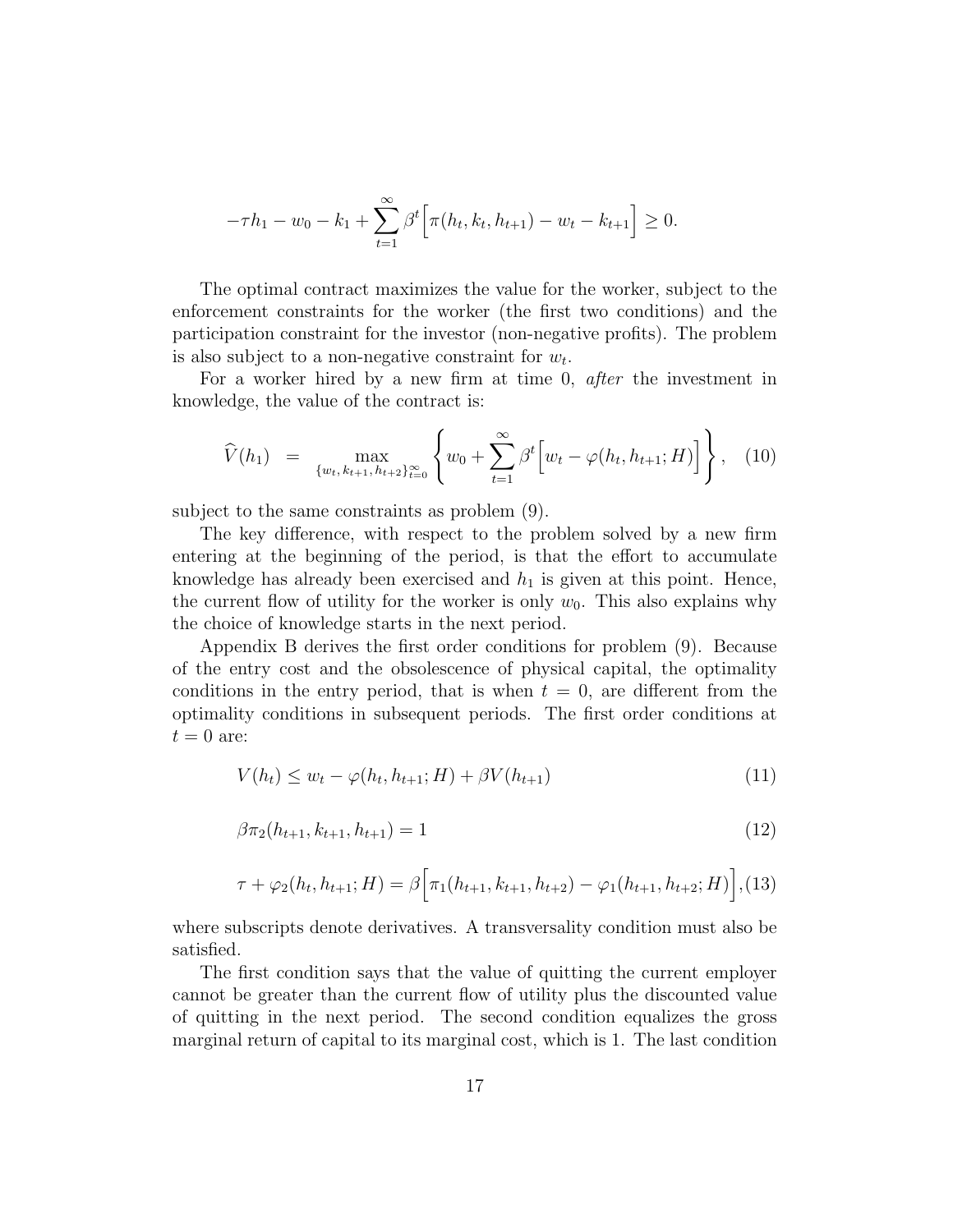equalizes the marginal cost of accumulating knowledge to the discounted value of its return (greater production and lower cost of future knowledge investment).

The first order conditions after entering, that is, for  $t > 0$ , are similar to the ones derived above with the exception of condition (13), which becomes:

$$
-\pi_3(h_t, k_t, h_{t+1}) + \varphi_2(h_t, h_{t+1}; H) = \beta \Big[\pi_1(h_{t+1}, k_{t+1}, h_{t+2}) - \varphi_1(h_{t+1}, h_{t+2}; H)\Big].
$$
\n(14)

Conditions (13) and (14) show the asymmetry between new and incumbent firms. While the marginal benefit from investing in knowledge (the right-hand side) is the same, the marginal cost (the left-hand side) differs. For new firms this includes the entry cost,  $\tau$ . For incumbent firms the entry cost is replaced by the depreciation of physical capital,  $-\pi_3(h_t, k_t, h_{t+1})$ .

We can now characterize the steady state equilibrium. Because in equilibrium there is no entrance, all firms have the economy-wide knowledge  $H$ . The convergence to the economy-wide average is the result of the spillovers in the accumulation of knowledge. Because of this, firms with lower than average knowledge tend to invest more. Thanks to the complementarity of knowledge and physical capital, all firms accumulate the economy-wide level of physical capital. The values of  $H$  and  $K$  are determined by conditions (12) and (14) after imposing the steady state conditions, that is:

$$
\beta \pi_2(H, K, H) = 1\tag{15}
$$

$$
-\pi_3(H, K, H) + \varphi_2(H, H; H) = \beta \Big[\pi_1(H, K, H) - \varphi_1(H, H; H)\Big] (16)
$$

Appendix C shows that the steady state values of  $H$  and  $K$  are unique. After solving for H and K, we can then solve for the steady state payment w. This requires us to solve for the whole transition experienced by a 'new firm', as characterized by the first order conditions  $(11)-(14)$ . Even if in equilibrium workers do not quit and new firms are not created, the payment w depends on the value of a new firm  $V(H)$ .

Conditions (15) and (16) also reveal that the entry cost  $\tau$  does not affect the steady state values of  $K$  and  $H$ . We will see in the next section that this does not hold in the case of double-sided limited commitment.<sup>7</sup>

<sup>&</sup>lt;sup>7</sup>As we will show in Appendix G, when p is not arbitrarily close to 1, the steady state with investor's commitment does depend on  $\tau$ . In this case the limited enforcement from the investor amplifies the negative effects of barriers to entry.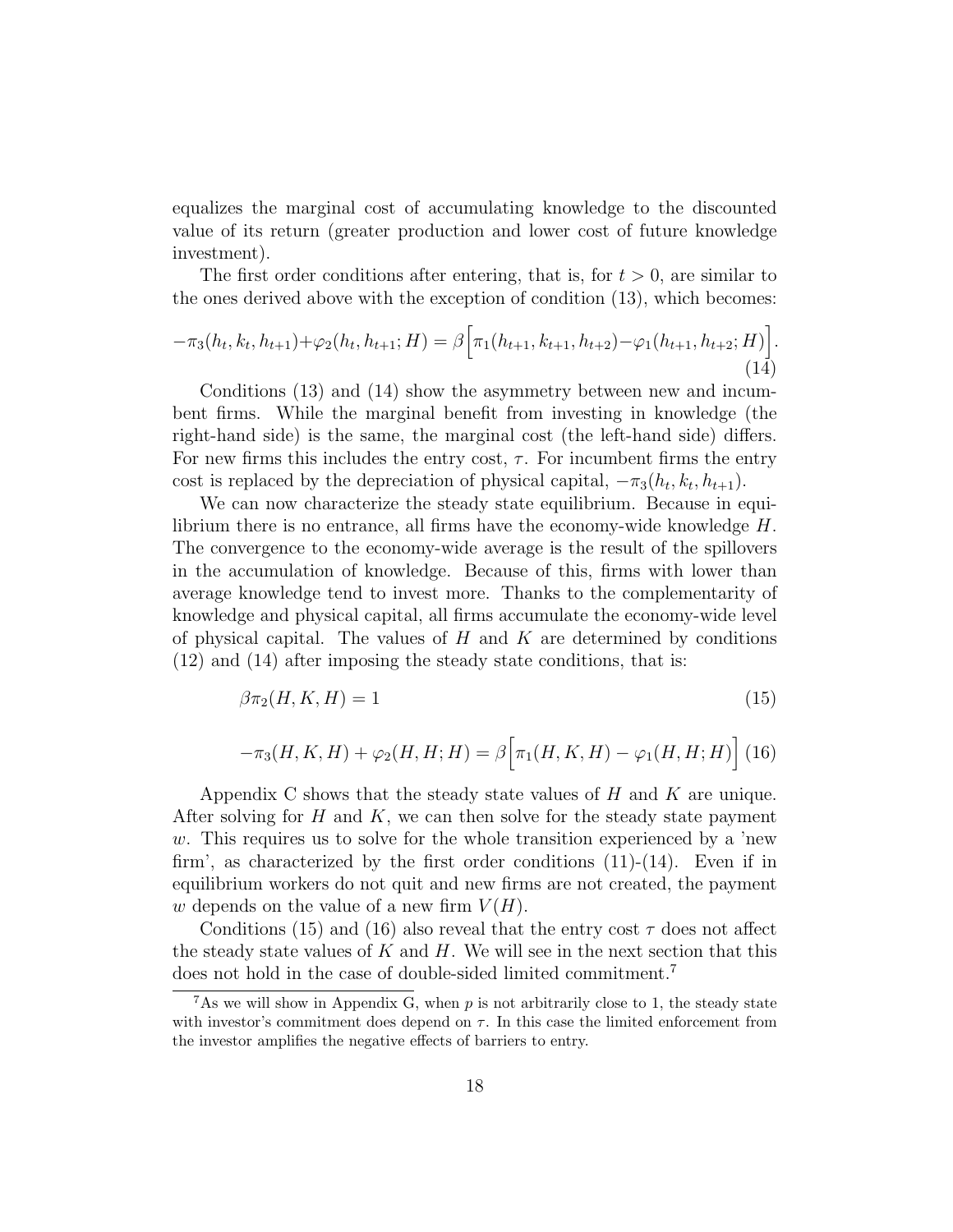#### 5.2 Equilibrium with double-sided limited commitment

Let us start with the enforcement constraints imposed on the previous problem with investor's commitment. These constraints, before and after the investment in knowledge, can be written as:

$$
\sum_{j=t}^{\infty} \beta^{j-t} \Big[ w_j - \varphi(h_j, h_{j+1}; H) \Big] \ge V(h_t)
$$
\n(17)

$$
\sum_{j=t}^{\infty} \beta^{j-t} \Big[ w_j - \varphi(h_j, h_{j+1}; H) \Big] \ge -\varphi(h_t, h_{t+1}; H) + \widehat{V}(h_{t+1}). \tag{18}
$$

Appendix B shows that  $V(h_t) > -\varphi(h_t, h_{t+1}; H) + V(h_{t+1})$ . This implies that the investor has an ex-post incentive to renegotiate the promised payments. That is, the lack of credibility in the one-period economy is recurrent in the infinite horizon economy.

Let  $h_{t+1}^{New} = f(h_t)$  be the investment in knowledge chosen by a new firm in the entry period, when the initial knowledge of the worker is  $h_t$  and the investor does not commit to the contract. The next proposition establishes that, with double-sided limited commitment, incumbent firms choose the same knowledge investment as new firms.

Proposition 3 With double-sided limited commitment, the knowledge investment chosen by an incumbent firm is equal to the knowledge investment chosen by a new firm; that is,  $h_{t+1}^{Old} = h_{t+1}^{New} = f(h_t)$ .

#### Proof 3 See Appendix D.

Since the firm can renegotiate the promised payments after the investment in knowledge, the worker would not stay unless the firm agreed to the same knowledge investment chosen by a new firm. In this way, the worker keeps the outside value high and prevents the firm from renegotiating.

Let  $J(h_t)$  be the repudiation value for the worker when neither the investor nor the worker commit to the contract. Furthermore, let  $\widehat{J}(h_{t+1})$  be the corresponding value after the investment in knowledge. Given the above proposition, the optimization problem for a new firm, which started at  $t = 0$ ,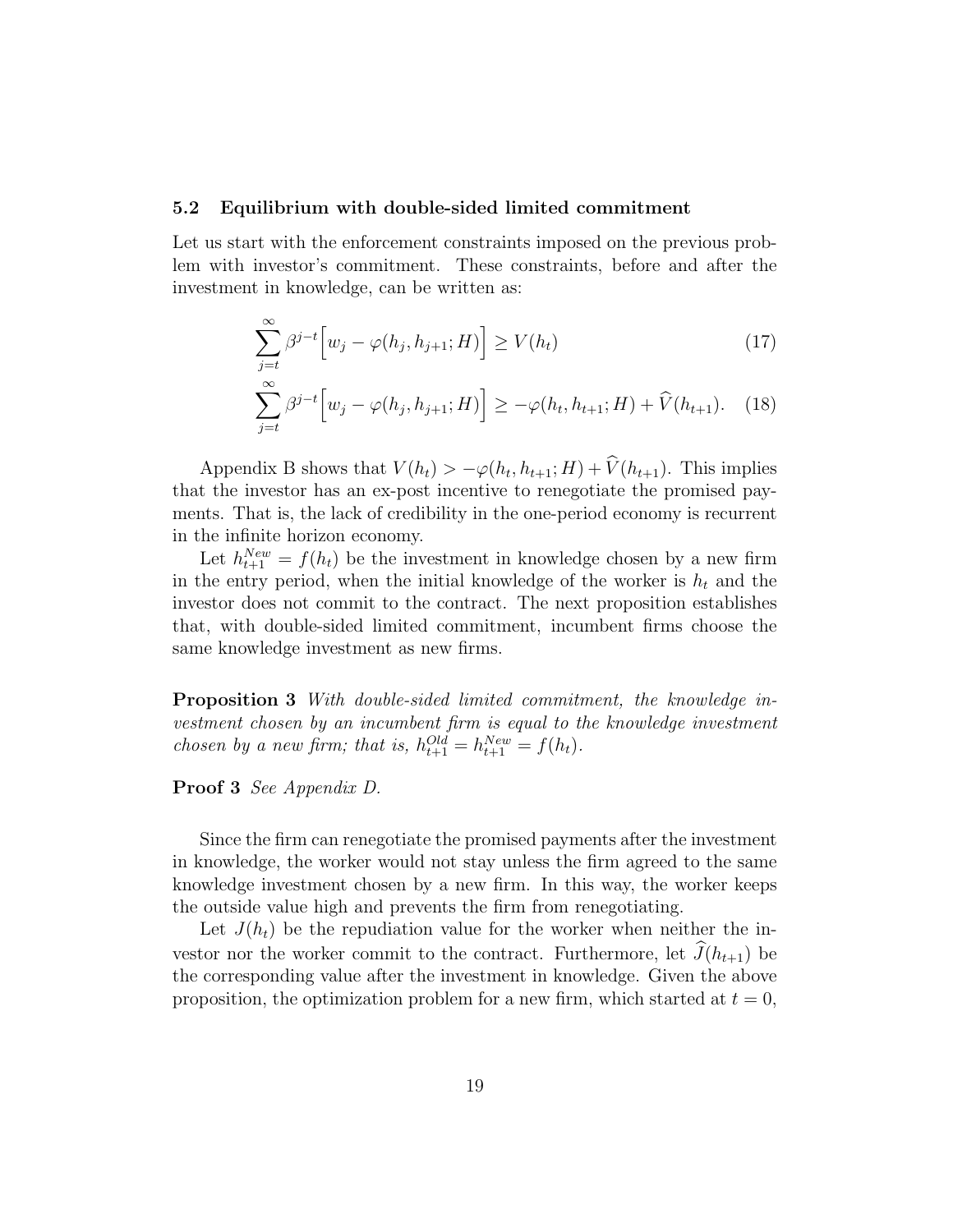can be written as:

$$
J(h_0) = \max_{h_1, \{w_t, k_{t+1}\}_{t=0}^{\infty}} \sum_{t=0}^{\infty} \beta^t \Big[ w_t - \varphi(h_t, h_{t+1}; H) \Big] \tag{19}
$$

subject to

$$
\sum_{j=t}^{\infty} \beta^{j-t} \Big[ w_j - \varphi(h_j, h_{j+1}; H) \Big] \ge J(h_t), \quad \text{for } t \ge 0
$$
  

$$
-\tau h_1 - w_0 - k_1 + \sum_{t=1}^{\infty} \beta^t \Big[ \pi(h_t, k_t, h_{t+1}) - w_t - k_{t+1} \Big] \ge 0,
$$
  
and  $h_{t+1} = f(h_t), \quad \text{for } t > 0.$ 

Notice that only the initial knowledge  $h_1$  is chosen in this problem. Future values are determined by the investment policy of future new firms; that is,  $h_{t+1} = f(h_t)$ . We have not included the enforcement constraint after the investment in knowledge since it is already imbedded in  $f(h_t)$ .

The solution to this problem involves a non-trivial fixed point problem. First, as in the previous problem, the enforcement constraints include the outside value  $J(h_t)$ , which is derived from the optimization problem solved by a new firm. Second, the policy function  $f(h_t)$ , which is taken as given by an incumbent firm, is also the policy function obtained as the solution to the same optimization problem. Solving for endogenous participation constraints is relatively new in the literature since they are often imposed exogenously by assuming autarky values.

A detailed characterization of the solution is given in Appendix E. It should be noticed that conditions (11) and (12), derived in the environment with investor's commitment, are also valid in the case with double-sided limited commitment. The optimality condition for the accumulation of knowledge, however, is different. For new firms this is given by:

$$
\tau + \varphi_2(h_t, h_{t+1}; H) = \beta \Big\{ \pi_1\Big(h_{t+1}, k_{t+1}, f(h_{t+1})\Big) - \varphi_1\Big(h_{t+1}, f(h_{t+1}); H\Big) + \Big[\pi_3\Big(h_{t+1}, k_{t+1}, f(h_{t+1})\Big) + \tau\Big] f_1(h_{t+1}) \Big\} (20)
$$

For incumbent firms there is no optimality condition for the investment in knowledge since they take as given the investment policy  $f(h_t)$ .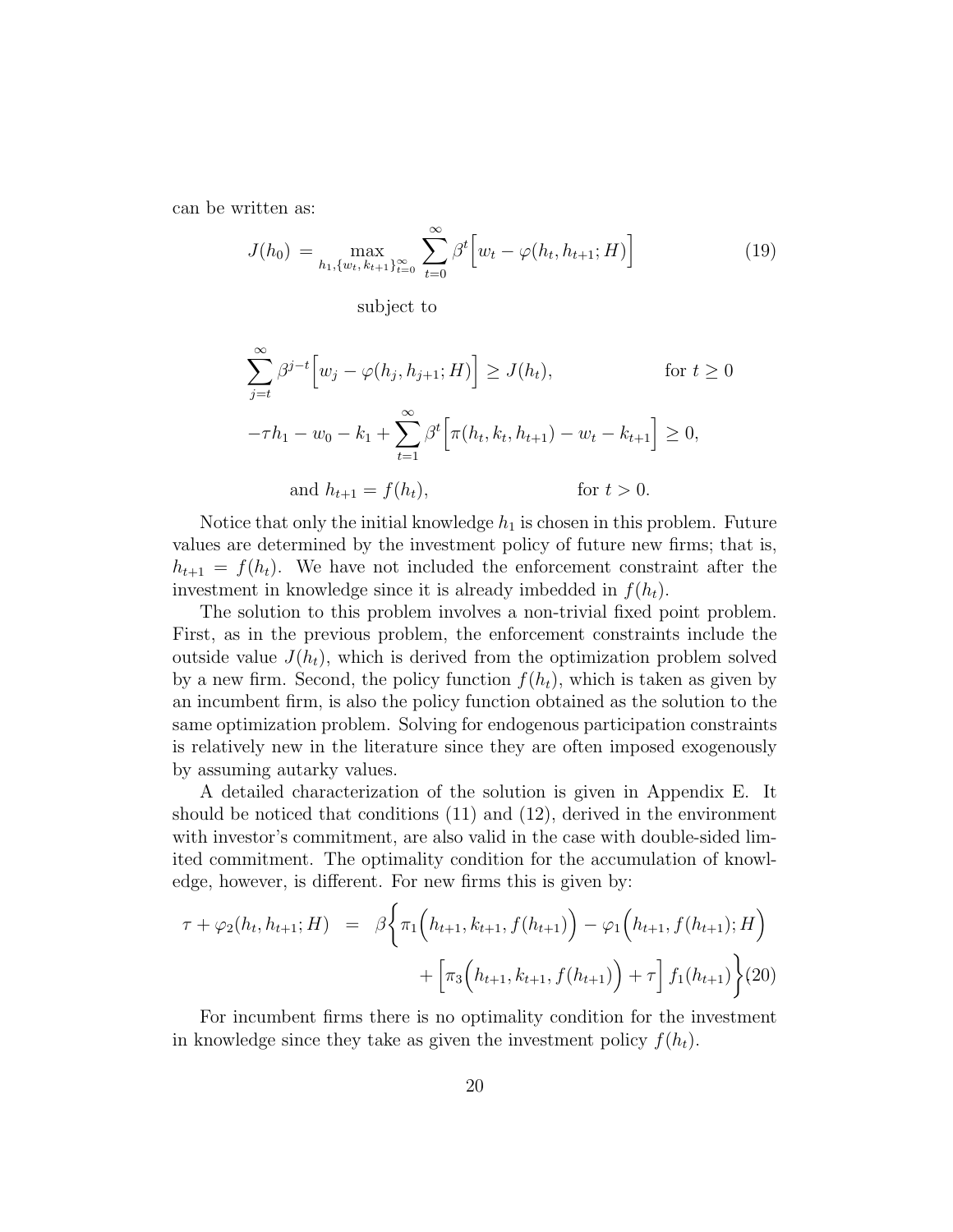Imposing the steady state conditions  $h_t = h_{t+1} = H$  and  $k_t = k_{t+1} = K$ , conditions (12) and (20) become:

$$
\beta \pi_2(H, K, H) = 1 \tag{21}
$$

$$
\tau + \varphi_2(H, H; H) = \beta \Big\{ \pi_1\Big(H, K, f(H)\Big) - \varphi_1\Big(H, f(H); H\Big) + f_1(H) \Big[\pi_3\Big(H, K, f(H)\Big) + \tau \Big] \Big\} . (22)
$$

Unlike the case in which the investor commits to the contract, these two conditions are no longer sufficient to determine the steady state values of H and K. The unknown function  $f(H)$  also needs to be determined. This requires us to solve for a fixed point problem. Denote by  $h' = \psi(h; f)$  the policy function that solves problem  $(19)$ , for given f. The policy function satisfies the first order condition (20) and in equilibrium  $f(H) = \psi(H; f)$ .

Because incumbent firms innovate at the same rate as new firms, condition (20) also determines the investment in knowledge of incumbent firms. Therefore, in order to determine whether lack of commitment leads to higher or lower investment in knowledge, we have to compare condition (22) to the optimality condition when the investor commits to the long-term contract, that is, condition (14).

Let  $H^C$  be the steady state knowledge in the economy in which the investor commits, and  $H^{NC}$  the steady state knowledge without commitment. We then have the following proposition:

**Proposition 4** Suppose that  $f_1(H) \leq 1$ . Then the steady state value of  $H^{NC}$  is strictly decreasing in  $\tau$  and there exists  $\bar{\tau} > 0$  such that  $H^{NC} > H^{C}$ for  $\tau < \overline{\tau}$  and  $H^{NC} < H^{\overline{C}}$  for  $\tau > \overline{\tau}$ .

Proof 4 See Appendix F.

Notice that the proof is based on the assumption that  $f_1(H) \leq 1$ ; that is, the derivative of the policy function at the steady state equilibrium is not greater than one. We have checked this condition numerically. Therefore, when contracts are not enforceable for either party, neither for the worker nor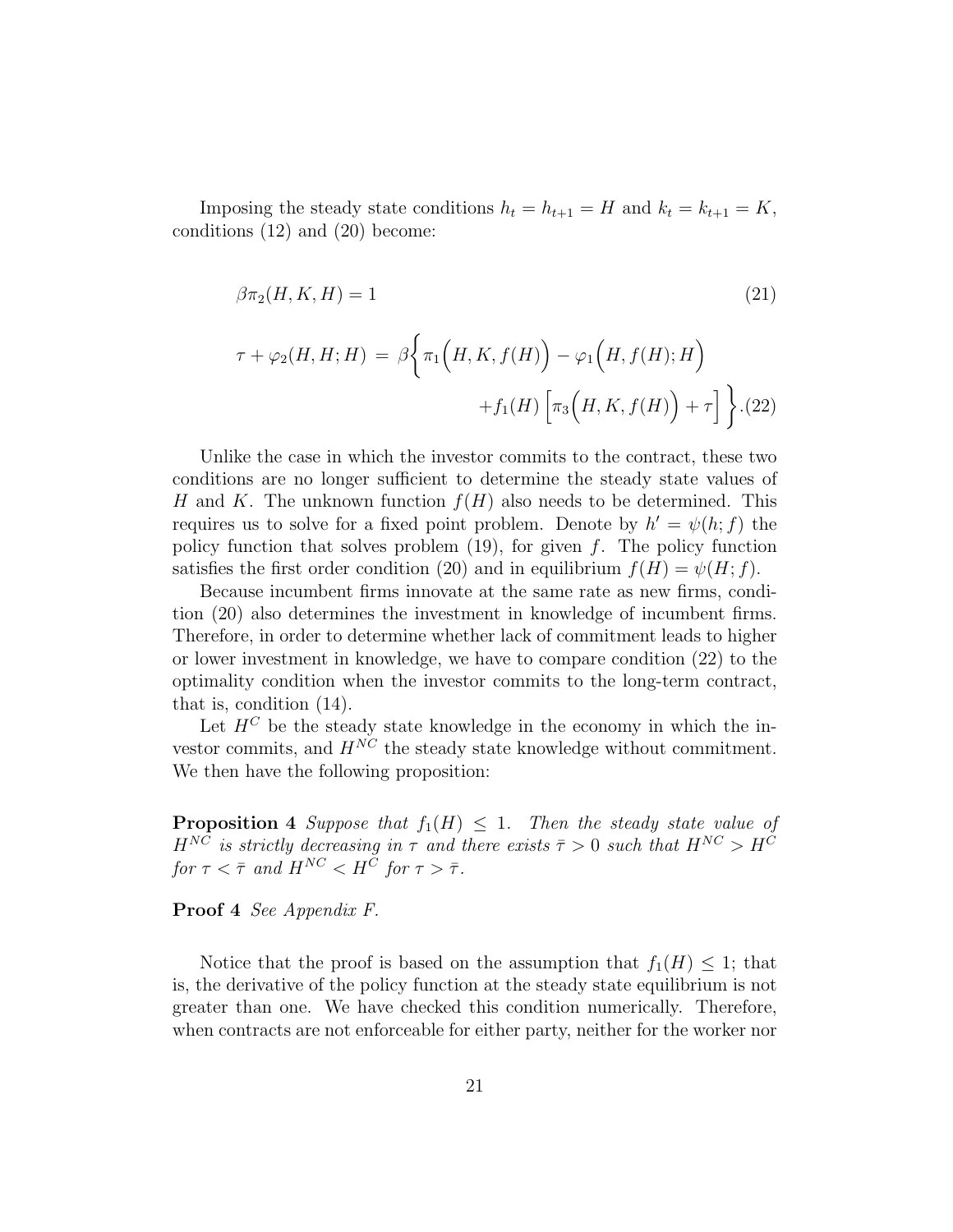for the investor, the start-up cost is harmful for the accumulation of knowledge. With low barriers, the economy experiences a higher level of income than in the economy with commitment. This could be welfare-improving if there are spillovers in the accumulation of knowledge.

#### 6 Quantitative application

In this section we use the model to quantify the contribution of the cost of business start-up in generating cross-country income inequality. In the quantitative application we focus on the 'cost of business start-up' because of data availability. It should be clear, however, that our theory applies more broadly to other barriers affecting the mobility of knowledge.

We calibrate the economy to the United States and then we ask how much of the cross-country income gap from the US can be accounted for by the observed cost of business start-up. The discount factor,  $\beta$ , the production parameter,  $\alpha$ , and the depreciation parameter,  $\delta$ , are calibrated to replicate the following moments: an interest rate of 5 percent, a capital income share of 33 percent, and a capital-output ratio of 3. This implies  $\beta = 0.9524$ ,  $\alpha = 0.33$ , and  $\delta = 0.06$ . Notice that the three moments are invariant to the entry barrier  $\tau$ , and therefore, they are constant across countries.<sup>8</sup>

The effort cost function is derived from the accumulation equation for the stock of knowledge, which is assumed to take the form:

$$
h_{t+1} = (1 - \phi)h_t + \left(H_t^{\theta} e_t^{1-\theta}\right)^{\nu},
$$

where  $H_t$  is the average level of knowledge,  $e_t$  is the effort cost of accumulating knowledge and  $\phi$  is the depreciation rate. The parameter  $\nu < 1$  captures the return to scale in the accumulation of knowledge and  $\theta < 1$  the leakage or spillover effects. Inverting, we get the cost function:

$$
e_t = \varphi(h_t, h_{t+1}; H_t) = \frac{[h_{t+1} - (1 - \phi)h_t]^{\frac{1}{(1 - \theta)\nu}}}{H_t^{\frac{\theta}{1 - \theta}}},
$$

<sup>8</sup>While it is easy to see the mapping between the first two moments and the first two parameters  $(\beta = 1/(1+r)$  and  $\alpha = rK/Y$ , less obvious is the mapping between  $\delta$ and the capital-income ratio. From condition(12), evaluated at the steady state, we have  $\beta \pi_2(H,K,H) = \beta[1-\delta + \alpha(K/H)^{\alpha-1}] = 1.$  Given the output function  $Y = H^{1-\alpha}K^{\alpha}$ , the capital-output ratio can be written as  $K/Y = (K/H)^{1-\alpha}$ . Using this expression to eliminate  $K/H$  in the previous condition, we get  $\beta[1-\delta+\alpha/(K/Y)] = 1$ . Therefore, after choosing  $\beta$  and  $\alpha$ , the parameter  $\delta$  is uniquely determined by the capital-output ratio.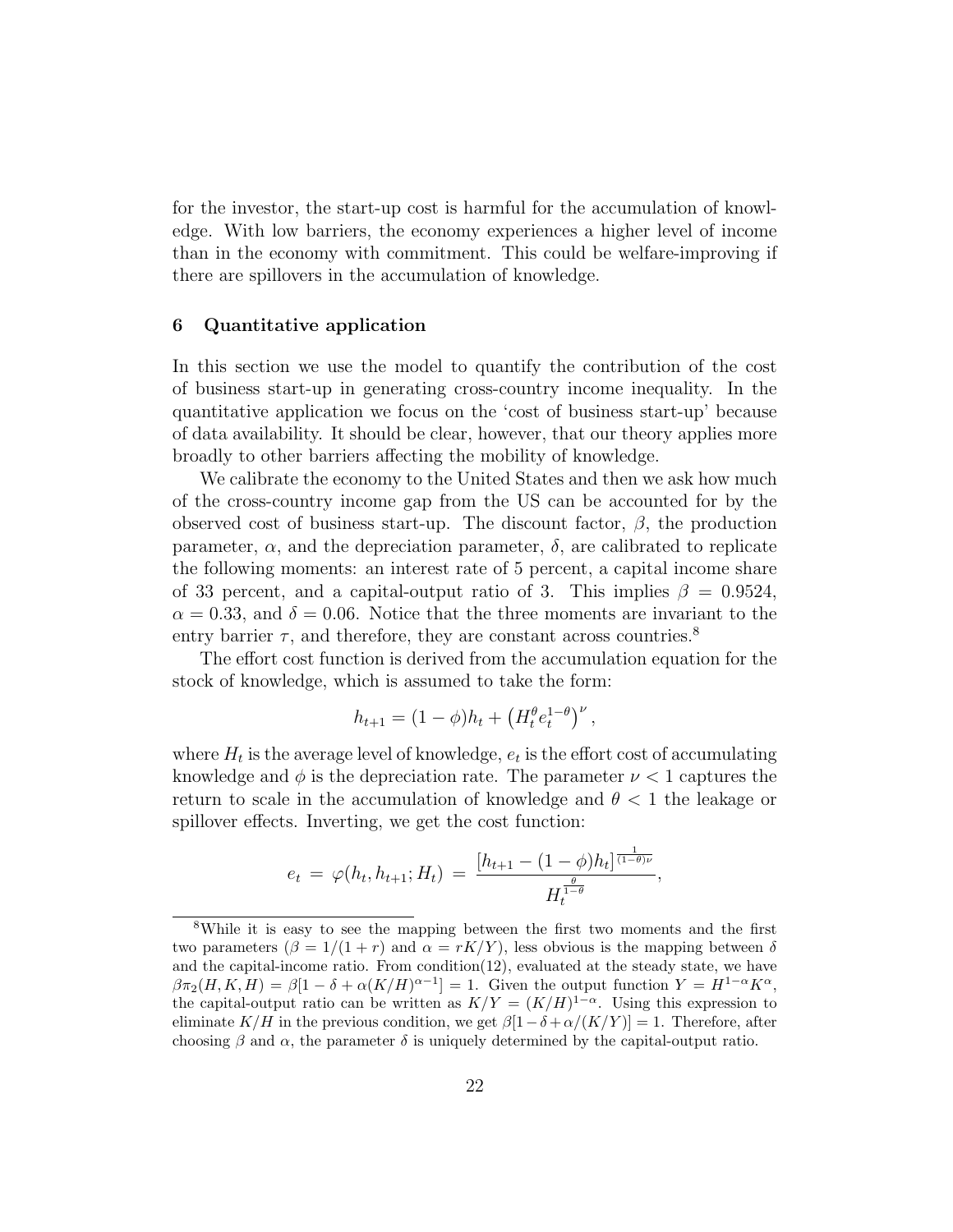which is homogeneous of degree  $\rho = (1 - \theta \nu)/(1 - \theta) \nu$ .

The depreciation of knowledge results from working directly with the stationary version of the model, detrended by the rate of worldwide knowledge. The parameter  $\phi$  is then approximately equal to the exogenous rate of growth.<sup>9</sup> Assuming that the economy grows at 1.8 percent per year, we set  $\phi = 0.018$ . This is about the average growth rate in per-capita GDP experienced by the US during the last century.

The values of the other two parameters,  $\theta$  and  $\nu$ , are more controversial. Manuelli & Seshadri (2005) uses a similar specification of the investment function, within an overlapping generation model, but without externalities. In order to generate some key properties of the life-time profile of earnings, they choose a return to scale of 0.93. This is also the value estimated by Heckman, Lochner, & Taber (1998). We use this value to calibrate  $\nu$  on the assumption that there is sufficient intergenerational transmission of human capital.<sup>10</sup> For the baseline parametrization we also follow Manuelli & Seshadri (2005) and assume no externalities, that is,  $\theta = 0$ . The sensitivity analysis will clarify how the results depend on the choice of  $\theta$  and  $\nu$ .

#### 6.1 Results

Figure 3 plots the values of per-capita GDP and start-up costs for different countries. The figure also plots the values predicted by the model. As can be seen, the cost of business start-up captures a substantial amount of crosscountry income variability.

To compute the average income gap from the US captured by the model,

<sup>&</sup>lt;sup>9</sup>The original (undetrended) function for the accumulation of knowledge is  $h_{t+1} = h_t +$  $\overline{H}_t^{1-\nu}$  $\int_t^{1-\nu} (H_t^{\theta} e_t^{1-\theta})^{\nu}$ , where  $\overline{H}_t$  is the worldwide knowledge, external to an individual country, which grows at the constant rate  $\bar{g}$ . Normalizing all terms by  $\bar{H}_t$ , the investment function becomes  $h_{t+1} = (1 - \phi)h_t + A(H_t^{\theta} e_t^{1-\theta})^{\nu}$ , where  $\phi = \bar{g}/(1 + \bar{g}) \simeq \bar{g}$  and  $A = 1/(1 + \bar{g})$ . Because A acts as a rescaling factor, we can set  $A = 1$ .

<sup>&</sup>lt;sup>10</sup>In Manuelli & Seshadri (2005) the cost of human capital investment has two components: time and expenditures. Our specification does not distinguish between these components and the investment cost is captured by the single variable  $e$ . However, this does not alter in important ways the main properties of the model. As Manuelli and Seshadri show, the key parameter to replicate the life-time earning profile is not the relative importance of the two inputs but the return-to-scale parameter. Notice also that the depreciation rate  $\phi = 0.018$  is also equal to the value chosen by Manuelli and Seshadri.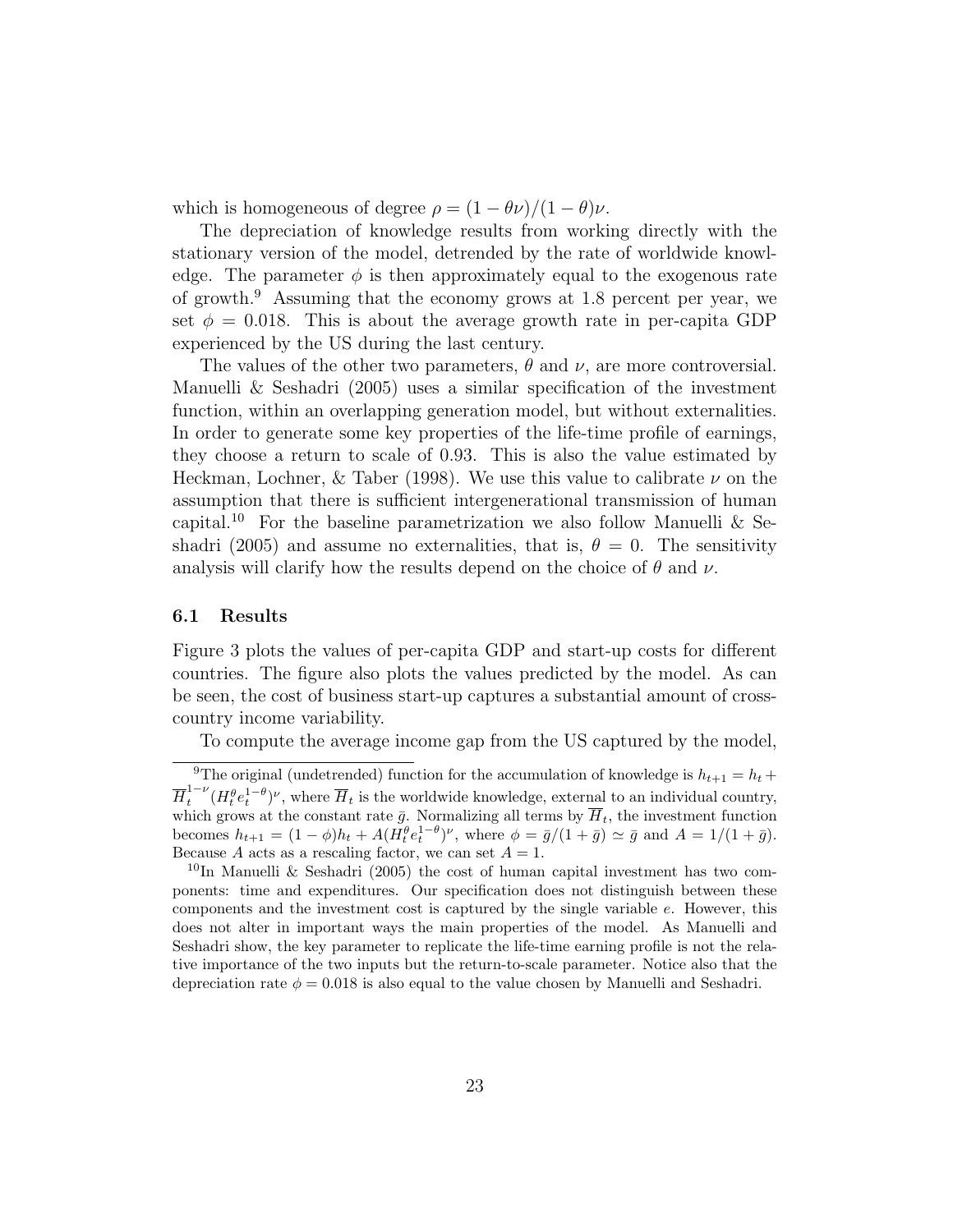



we compute the following index:

$$
Index = 1 - \frac{\sum_{i} |\hat{y}_i - y_i|}{\sum_{i} |y_{US} - y_i|},
$$

where  $y_i$  is the actual income of country i,  $\hat{y}_i$  is the income predicted by the model, given the observed cost of business start-up, and  $y_{US}$  is the US income. The model has been normalized so that it replicates US income; that is,  $\hat{y}_{US} = y_{US}$ . The index is 1 if the model replicates perfectly the actual cross-country incomes, that is,  $\hat{y}_i = y_i$ . It is zero if the cost of business start-up has no impact on the equilibrium income; that is,  $\hat{y}_i = y_{US}$ . For the baseline calibration the index is 0.51. Therefore, the model accounts for roughly half of the cross-country income gaps from the US.

Next we show how the values of  $\theta$  and  $\nu$  affect the results. Table 2 reports the income gaps accounted for by the model for alternative values of these parameters. The general finding is that the model is more successful the higher the return to scale,  $\nu$ , and the lower the externalities,  $\theta$ . The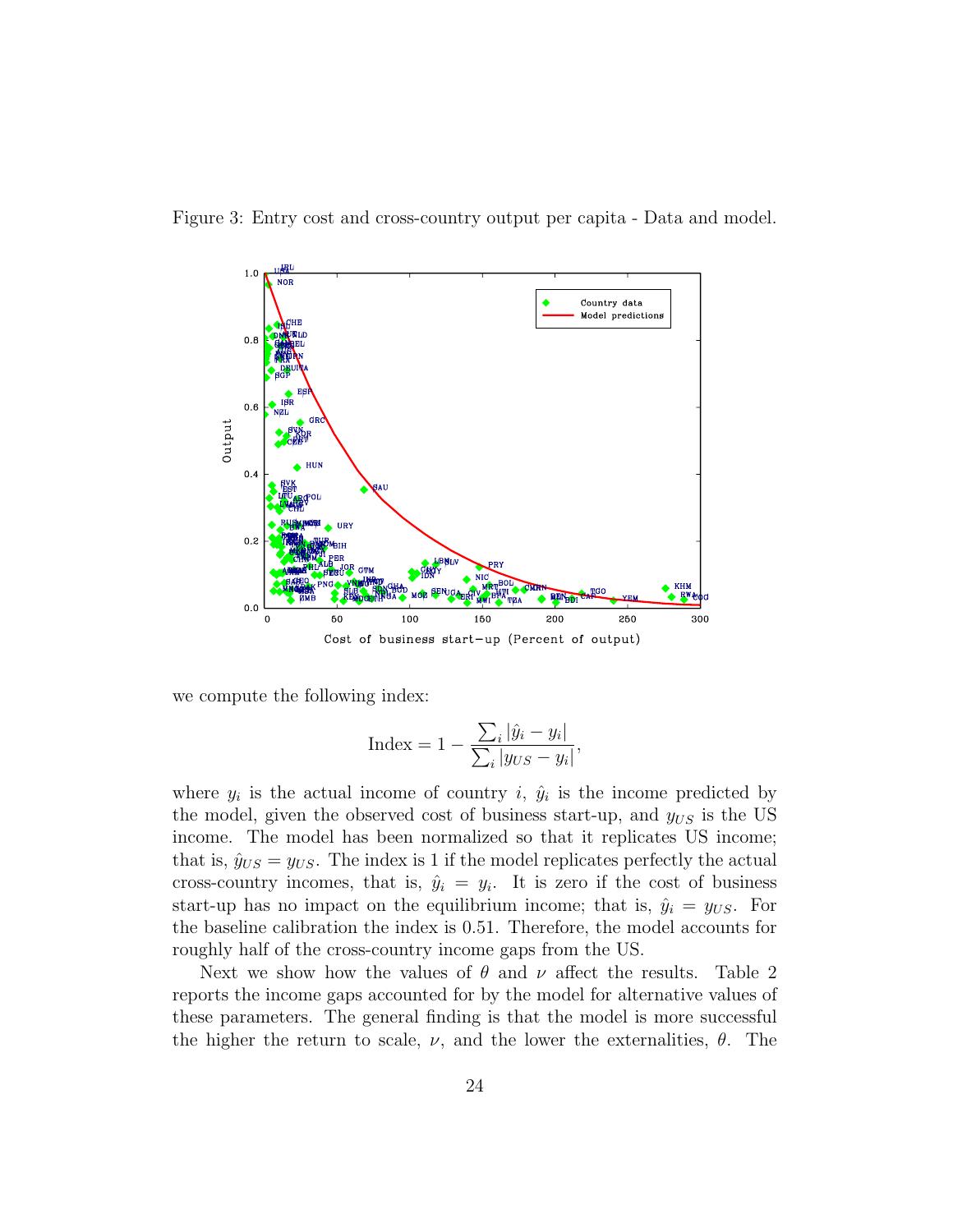sensitivity is especially high for the return to scale. However, even for small returns to scale, the model accounts for a non-negligible fraction of crosscountry income gaps. Even if we take the extreme parametrization chosen by Parente & Prescott (2002),  $\nu = 0.6$ , the model still accounts for about 11 percent of the income gaps.

|                   | Value of $\nu$ |      |                   |      |      |      |  |
|-------------------|----------------|------|-------------------|------|------|------|--|
|                   | 0.97           | 0.93 | $0.90 \quad 0.80$ |      | 0.70 | 0.60 |  |
| Value of $\theta$ |                |      |                   |      |      |      |  |
| 0.0               | 0.68           | 0.51 | $0.42 \quad 0.26$ |      | 0.18 | 0.13 |  |
| 0.1               | 0.66           | 0.48 | $0.40 \quad 0.25$ |      | 0.17 | 0.12 |  |
| 0.2               | 0.64           | 0.46 | 0.37              | 0.23 | 0.15 | 0.11 |  |
| 0.3               | 0.62           | 0.43 | $0.35 \quad 0.21$ |      | 0.14 | 0.10 |  |
| 0.4               | 0.59           | 0.40 | 0.32              | 0.19 | 0.12 | 0.09 |  |
|                   |                |      |                   |      |      |      |  |

Table 2: Income gaps accounted for by the model.

We have also calculated the 'domestic socially optimal' steady-state level of output, that is, the output resulting from solving the problem of a country's planner. This differs from the competitive output because of the externality at the domestic level, represented by  $\theta$ . It also differs from the 'global socially optimal' steady-state level of output, which is the solution to the problem of a 'global planner', which internalizes the worldwide leakage, or spillover, represented by  $\nu$ . The steady-state values of H and K in the domestic planner allocation are found by solving the first order conditions:

$$
\beta \pi_2(H, K, H) = 1
$$
  

$$
\varphi_2(H, H; H) - \pi_3(H, K, H) = \beta \Big[ \pi_1(H, K, H) -\varphi_1(H, H; H) - \varphi_3(H, H; H) \Big].
$$

These are similar to conditions (15) and (16) except for the additional term  $\varphi_3(H, H; H)$  in the second equation. This term captures the externality taken into account by the planner but ignored by the atomistic agents.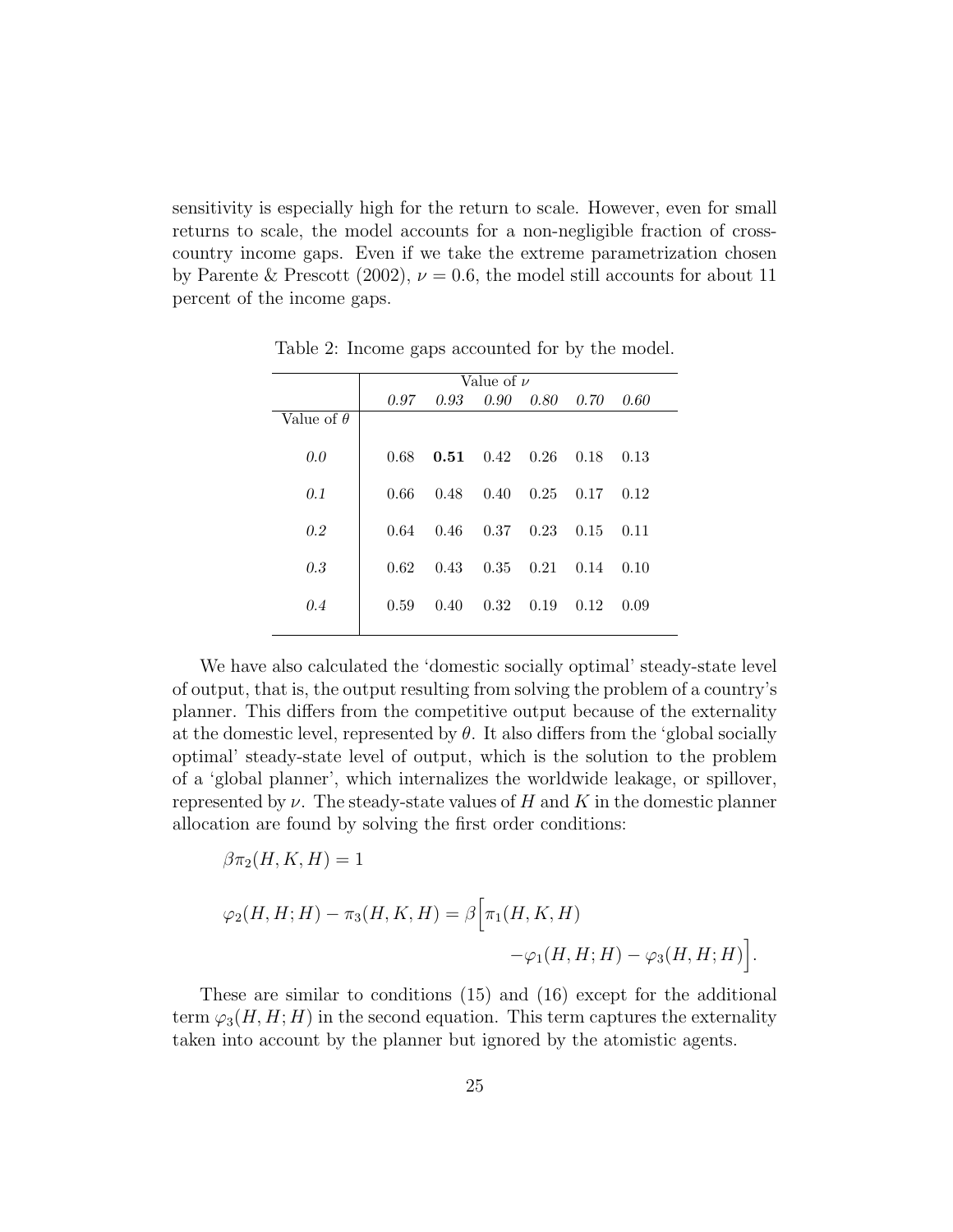Table 3 reports the 'competitive' output as a fraction of the 'domestic socially optimal' output when there are no barriers to entry. A value greater than 1 means that there is over-accumulation of knowledge compared to the socially optimal level. As expected, this arises when the spillovers are small or zero; that is, when  $\theta$  is small. In this case moderate barriers to business start-up would be welfare improving. On the other hand, values smaller than 1 mean that there is under-accumulation of knowledge compared to the socially optimal level. In this case barriers to entry are always suboptimal, while moderate subsidies could improve welfare. As can be seen from the table, the under-accumulation of knowledge arises for moderate spillovers.

Table 3: Steady-state output when contracts are not enforceable and there are no barriers to entry. Numbers are relative to the socially optimal output.

|                   | Value of $\nu$ |      |                               |  |      |      |  |
|-------------------|----------------|------|-------------------------------|--|------|------|--|
|                   |                |      | 0.97 0.93 0.90 0.80 0.70 0.60 |  |      |      |  |
| Value of $\theta$ |                |      |                               |  |      |      |  |
| 0.0               | 1.81           | 1.28 | 1.18 1.08                     |  | 1.04 | 1.03 |  |
| 0.1               | 0.80           | 0.92 | $0.95$ 0.99                   |  | 1.00 | 1.00 |  |
| 0.2               | 0.41           | 0.71 | $0.80 \quad 0.92 \quad 0.96$  |  |      | 0.98 |  |
| 0.3               | 0.25           | 0.58 | $0.70 \quad 0.88$             |  | 0.94 | 0.97 |  |
| 0.4               | 0.17           | 0.51 | $0.64$ 0.84                   |  | 0.92 | 0.96 |  |
|                   |                |      |                               |  |      |      |  |

#### 7 Covenants and other barriers to mobility

Other barriers to the mobility of knowledge capital may have an effect in our model which is similar to the cost of business start-up. As we have discussed in the Introduction, even within a similar legal and economic environment resulting in similar costs for business start-up—there may be differences in other barriers. Covenants is one of them. A covenant which is ex-post enforced prevents the worker from using her acquired knowledge if she moves to another firm.

A natural way to model non-competitive covenants is by assuming that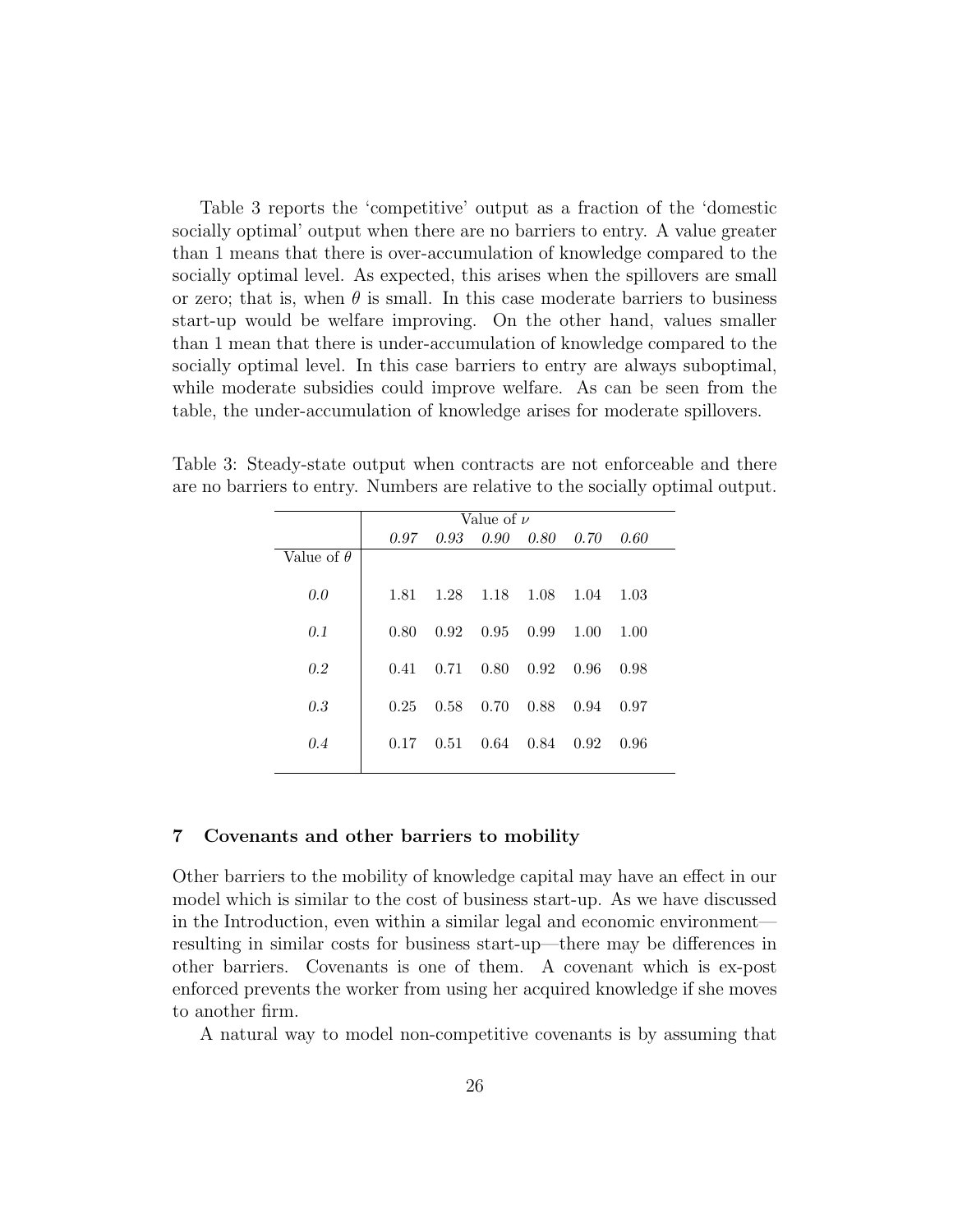a quitting worker can only use a fraction  $\xi$  of her accumulated knowledge in a new firm. This formulation also captures the case in which part of the knowledge can not be used by the worker due to the enforcement of IPR if she does not have full control of the patent. In our formulation, a more stringent enforcement of covenants (or IPRs) is captured by a lower fraction ξ.

To keep the presentation brief, we limit the analysis to the one-period model. The extension to an infinite horizon will follow the same logic as in the analysis with entry costs. The problem solved by a new firm which started at the beginning of the period can be written as:

$$
S(h_0) = \max_{h_1, k_1, w} \left\{ -\varphi(h_0, h_1) - k_1 + (\xi h_1)^{1-\alpha} k_1^{\alpha} \right\}
$$
 (23)  
s.t.  

$$
w - \varphi(h_0, h_1) \ge D(h_0)
$$

$$
-w - k_1 + (\xi h_1)^{1-\alpha} k_1^{\alpha} \ge 0.
$$

The problem solved by an incumbent firm is as in problem (1). The first order conditions with respect to  $h_1$ , for incumbent and new firms respectively, are:

$$
(1 - \alpha) \left(\frac{k_1}{h_1}\right)^{\alpha} = \varphi_{h_1}(h_0, h_1) + \delta \cdot \left(\frac{k_0}{h_0}\right)
$$
 (24)

$$
(1 - \alpha) \left(\frac{k_1}{h_1}\right)^{\alpha} = \varphi_{h_1}(h_0, h_1) \cdot \xi^{\alpha - 1}.
$$
 (25)

Because  $\xi < 1$  and  $\alpha < 1$ , the term  $\xi^{\alpha-1} > 1$ . Therefore, covenants have the effect of increasing the cost of accumulating knowledge and act similarly to the entry cost  $\tau$ . Proposition 1 becomes:

**Proposition 5** The knowledge investment of a new firm  $h^{New}$  is strictly increasing in  $\xi$  and there exists  $\bar{\xi} > 0$  such that  $h^{New} = h^{Old}$ .

**Proof 5** Using the first order condition for the choice of physical capital, which is  $\alpha (k_1/h_1)^{\alpha-1} = 1$  for both incumbent and new firms, the above first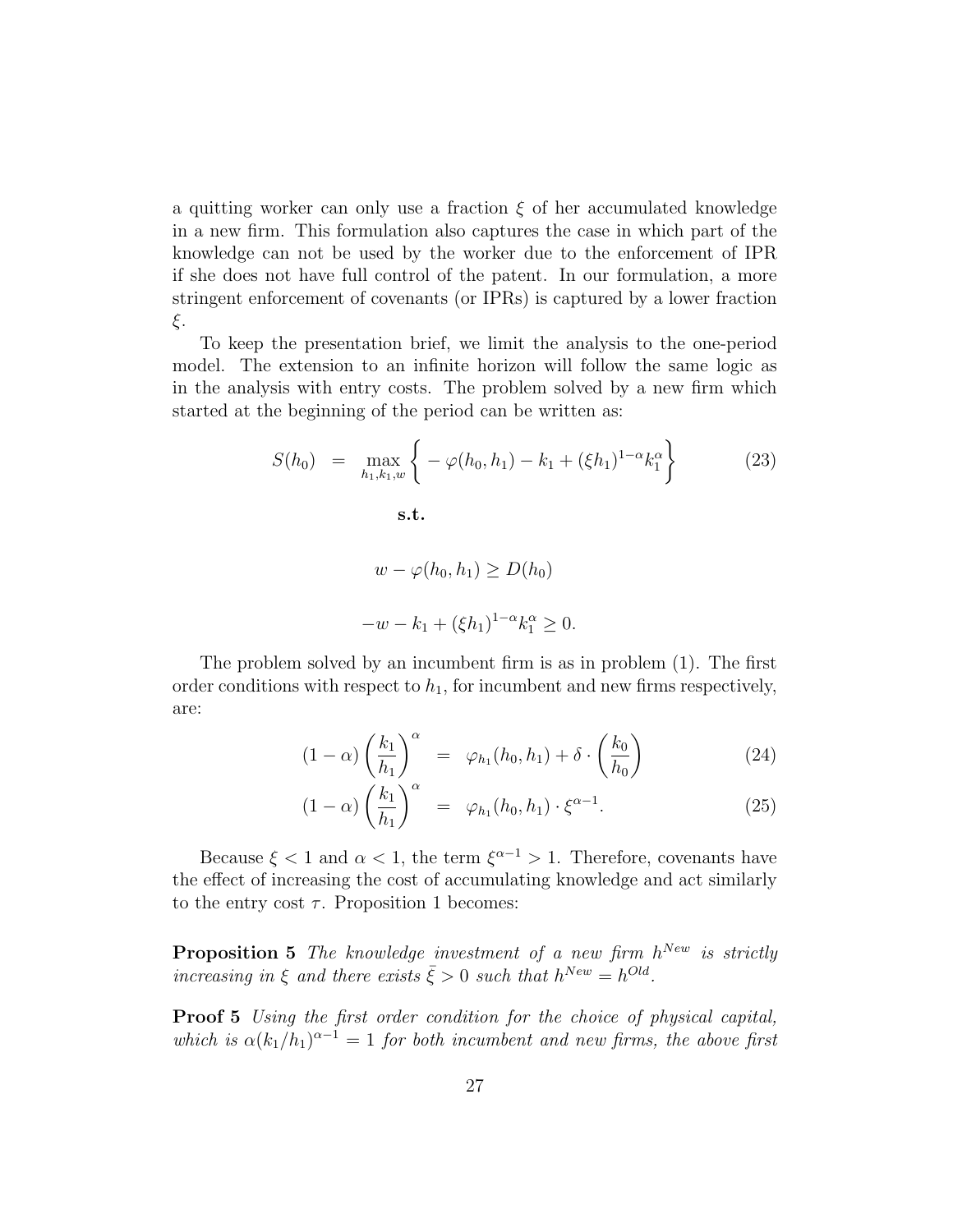order conditions can be rewritten as:

$$
(1 - \alpha)\alpha^{\frac{\alpha}{1 - \alpha}} = \varphi_{h_1}(h_0, h^{Old}) + \delta \cdot \left(\frac{k_0}{h_0}\right)
$$

$$
(1 - \alpha)\alpha^{\frac{\alpha}{1 - \alpha}} = \varphi_{h_1}(h_0, h^{New})\xi^{-1}
$$

The proposition follows directly from these two conditions.  $Q.E.D.$ 

All the results obtained in Section 4 trivially extend to the case of covenants and other similar barriers to the mobility of knowledge.

#### 8 Conclusion

We have developed a theory in which *barriers* to *knowledge mobility* affect the accumulation of knowledge, and therefore the level of income. The theory does not simply say that "competition enhances income". It shows how different forms of contract enforcement affect the relation between competition, accumulation of human capital and economic development. In particular, when both investors and workers can not commit to long-term contracts, the accumulation of human capital is determined by those firms that value human capital the most, that is, start-up firms. As a result, high levels of human capital accumulation are associated with low barriers to the mobility of knowledge. In the absence of barriers the accumulation of knowledge can be suboptimal at the firm level but could be welfare improving if there are spillovers.

In a semi-endogenous growth model we have shown that *barriers to busi*ness start-up have the potential to explain significant cross-country income differences. This is the first step to bringing our theory to the data. We have also shown that other barriers to knowledge mobility, such as strict enforcement of Covenants or Intellectual Property Rights, can have similar effects, suggesting a wide scope for the empirical application of the theory.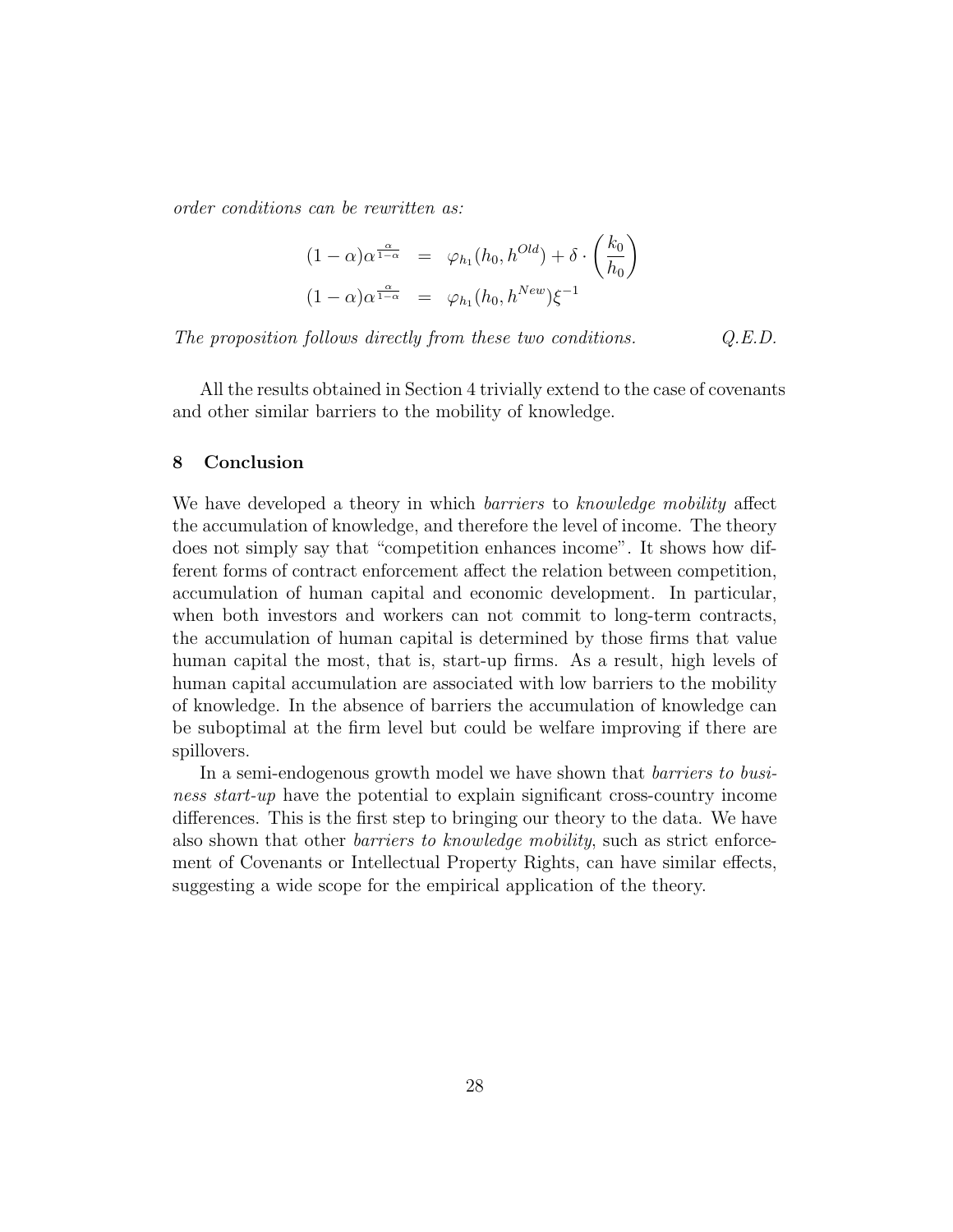#### A Proof of Proposition 2

We show that there is a unique equilibrium in which all firms implement  $h_1 = h_1^{New}$ , with the exception of one firm implementing the policy  $h_1 = h_1^{Old}$ . Because each firm is of mass zero, the deviating firm is negligible to the aggregate outcome.

Let  $h_1$  be the policy choice given  $h_0$ . The promised payment associated with this policy is  $w(h_1) = S(h_0) + \varphi(h_0, h_1)$ , where we make explicit the dependence of the payment on the investment policy  $h_1$ . Define  $h(h_1)$  the knowledge that makes the worker ex-post indifferent between keeping the promised payment  $w(h_1)$ , or moving to a new firm with initial knowledge  $\tilde{h}(h_1)$ . Formally,  $\tilde{S}(\tilde{h}(h_1)) = w(h_1)$ . From the definition of  $\widehat{S}$  provided in equation (5), we have that  $\hat{h}(h_1^{New}) = h_1^{New}$ . Moreover, from (4), (6) and (7) we have that, if  $h_1 \neq h_1^{New}$ , then  $w(h_1) > \widehat{S}(h_1)$ . Because  $\widehat{S}(h_1)$  is strictly increasing in  $h_1$ , this implies that  $\tilde{h}(h_1) > h_1$ .

Now consider a firm implementing the policy  $h_1 = h_1^{Old}$ . If  $h_1^{Old} \neq h_1^{New}$ , as long as there is one worker outside the firm with  $h_1 \in [h_1^{Old}, \tilde{h}(h_1^{Old})),$  the investor will not pay the promised  $w(h_1^{Old})$  since he can always hire such worker with a lower payment. Anticipating this, the worker will not participate because the exante value of quitting the firm,  $S(h_0)$ , is higher (recall (7)). On the other hand, if no other worker outside the firm has knowledge  $h_1 \in [h_1^{Old}, \tilde{h}(h_1^{Old})),$  then the investor's promise  $w(h_1^{Old})$  is credible.

The above argument shows that the unique optimal policy (up to removal of weakly dominated strategies) is:

$$
h_1 = \begin{cases} h_1^{Old} & \text{if } \nexists \text{ another firm with } h_1 \in [h_1^{Old}, \tilde{h}(h_1^{Old})) \\ h_1^{New} & \text{if } \exists \text{ another firm with } h_1 \in [h_1^{Old}, \tilde{h}(h_1^{Old})) \end{cases}
$$

This policy induces a unique equilibrium where only one firm implements  $h_1 =$  $h_1^{Old}$ , while all other firms implement  $h_1 = h_1^{New}$ .

To complete the proof we only need to show that, if  $h_1^{New} > h_1^{Old}$ , then  $h_1^{New} >$  $\tilde{h}(h_1^{Old})$ . This ensures that workers with  $h_1 = h_1^{New}$  are not used to replace workers with  $h_1 = h_1^{Old}$ . To show this, consider condition (7). This implies that  $w(h_1^{Old}) =$  $\varphi(h_0, h_1^{Old}) - \varphi(h_0, h_1^{New}) + \widehat{S}(h_1^{New})$ . From this we see that, if  $h_1^{New} > h_1^{Old}$ , then  $w(h_1^{Old}) < \hat{S}(h_1^{New})$ . Because  $w(h_1^{Old}) = \hat{S}(\tilde{h}(h_1^{Old}))$ , we must have  $h_1^{New} > \tilde{S}(h_1^{Old})$  $\tilde{h}(h_1^{Old}$  $Q.E.D.$ 

#### B First order conditions with investor's commitment

We first prove the following lemma: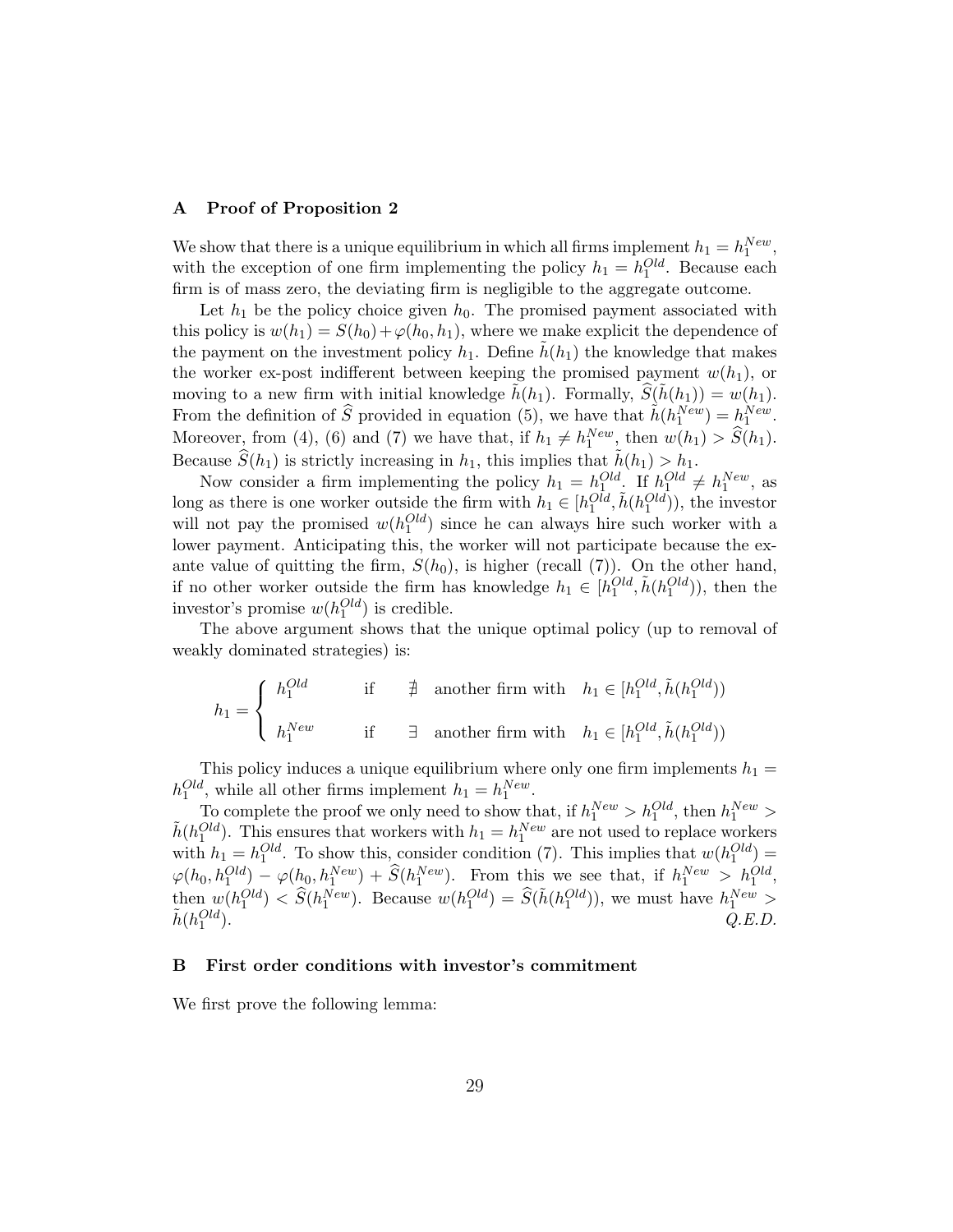**Lemma 1** The enforcement constraint 'after' the investment in knowledge is satisfied if the enforcement constraint is satisfied 'before' the investment in knowledge.

**Proof 1** The enforcement constraints can be rewritten as:

$$
\sum_{j=t}^{\infty} \beta^{j-t} \Big[ w_j - \varphi(h_j, h_{j+1}; H) \Big] \geq V(h_t)
$$
  

$$
\sum_{j=t}^{\infty} \beta^{j-t} \Big[ w_j - \varphi(h_j, h_{j+1}; H) \Big] \geq -\varphi(h_t, h_{t+1}; H) + \widehat{V}(h_{t+1}).
$$

Therefore, to show that the second constraint is satisfied when the first constraint is satisfied, it is enough to show that  $V(h_t) \ge -\varphi(h_t, h_{t+1}; H) + V_t(h_{t+1})$  for any value of  $h_{t+1}$ . Because  $V(h_t) = \max_h \{-\varphi(h_t, h; H) + V(h)\}$ , we have that:

$$
V(h_t) = \max_h \left\{ -\varphi(h_t, h; H) + \widehat{V}(h) \right\} \ge -\varphi(h_t, h_{t+1}; H) + \widehat{V}(h_{t+1})
$$
  
for any  $h_{t+1}$ .  
Q.E.D.

Let us now consider problem (9). Thanks to the above lemma we can ignore the enforcement constraint after the investment in knowledge. Let  $\gamma_t$  be the Lagrange multiplier associated with the enforcement constraint before the investment in knowledge and  $\lambda_0$  the Lagrange multiplier associated with the participation constraint for the investor. The Lagrangian can be written as:

$$
\mathcal{L} = \sum_{t=0}^{\infty} \beta^t \Big[ w_t - \varphi(h_t, h_{t+1}; H) \Big] \n+ \sum_{t=0}^{\infty} \beta^t \gamma_t \left\{ \sum_{j=t}^{\infty} \beta^{j-t} \Big[ w_j - \varphi(h_j, h_{j+1}; H) \Big] - V_t(h_t) \right\} \n+ \lambda_0 \left\{ -w_0 - \tau h_1 - k_1 + \sum_{t=1}^{\infty} \beta^t \Big[ \pi(h_t, k_t, h_{t+1}) - w_t - k_{t+1} \Big] \right\}.
$$

Define  $\mu_t$  recursively as follows:  $\mu_{t+1} = \mu_t + \gamma_t$ , with  $\mu_0 = 0$ . Using this variable and rearranging terms, the Lagrangian can be written as:

$$
\mathcal{L} = \sum_{t=0}^{\infty} \beta^{t} \left\{ (1 + \mu_{t+1}) \left[ w_t - \varphi(h_t, h_{t+1}; H) \right] - (\mu_{t+1} - \mu_t) V(h_t) \right\} + \lambda_0 \left\{ -w_0 - \tau h_1 - k_1 + \sum_{t=1}^{\infty} \beta^{t} \left[ \pi(h_t, k_t, h_{t+1}) - w_t - k_{t+1} \right] \right\}.
$$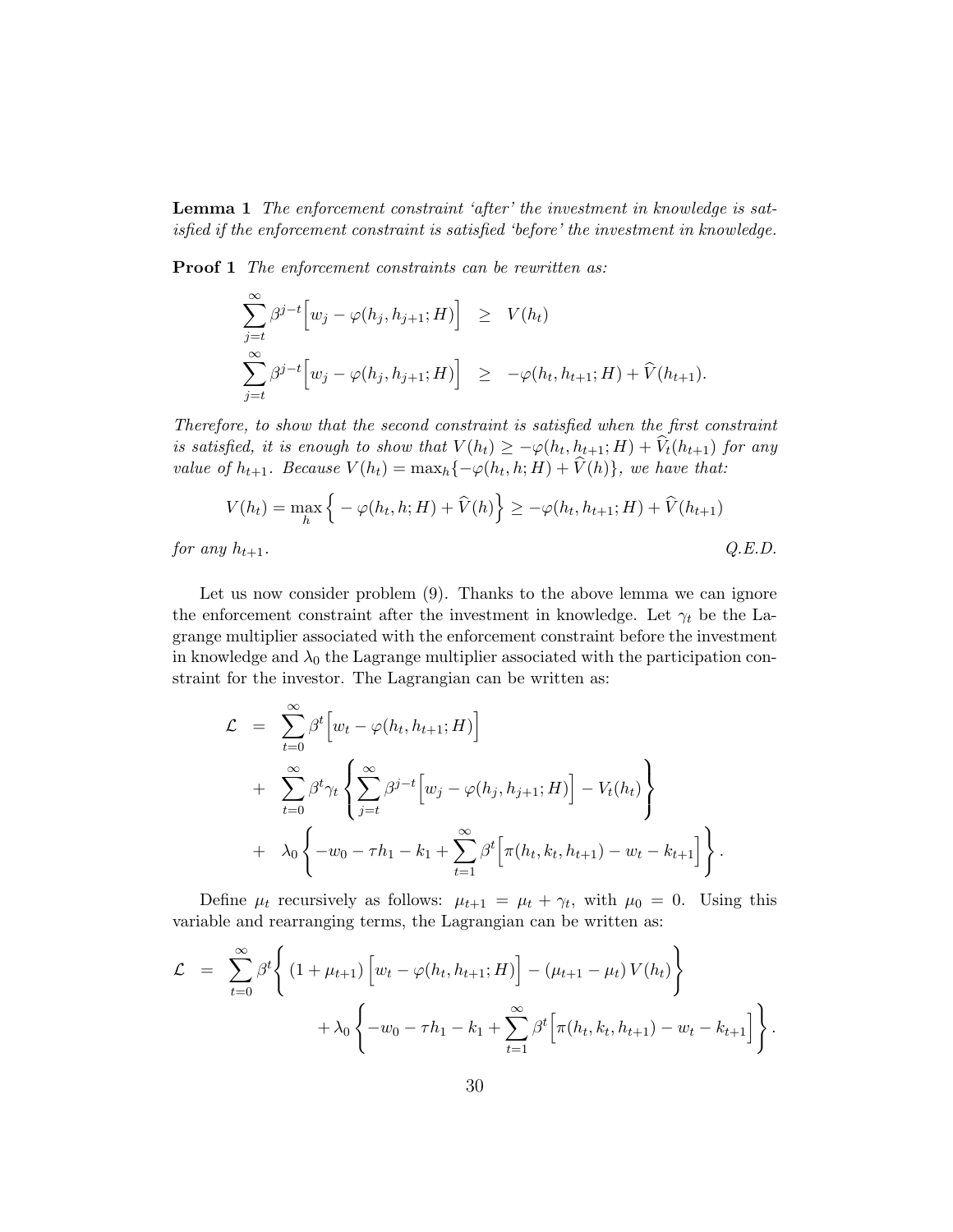This problem becomes recursive at any  $t > 0$ . Therefore, we can rewrite it as follows:

$$
\mathcal{L} = \min_{\mu_1 \geq 0} \max_{\substack{w_0 \geq 0, \\ k_1, h_1}} \left\{ \lambda_0 \Big[ -w_0 - \tau h_1 - k_1 \Big] + (1 + \mu_1) \Big[ w_0 - \varphi(h_0, h_1; H) \Big] \right\} (26) - \mu_1 V(h_0) + \beta W(\mu_1, h_1, k_1) \right\},\,
$$

with the function  $W$  is defined recursively as follows:

$$
W(\mu_t, h_t, k_t) = \min_{\mu_{t+1} \ge \mu_t} \max_{\substack{w_t \ge 0, \\ k_{t+1}, h_{t+1}}} \left\{ \lambda_0 \Big[ \pi(h_t, k_t, h_{t+1}) - w_t - k_{t+1} \Big] + (1 + \mu_{t+1}) \Big[ w_t - \varphi(h_t, h_{t+1}; H) \Big] - (\mu_{t+1} - \mu_t) V(h_t) + \beta W(\mu_{t+1}, h_{t+1}, k_{t+1}) \right\},
$$
\n(27)

for all  $t > 0$ .

The first optimization problem (equation (26)) is the problem solved by a new firm with initial state  $h_0$  and for a given  $\lambda_0$ . The Lagrange multiplier  $\lambda_0$ is determined such that the participation constraint for the investor is satisfied. The tighter this constraint is, the higher the value of  $\lambda_0$ . The second optimization problem (equation (27)) is the one solved after entering. Therefore, this is the problem solved by an incumbent firm that starts with states  $\mu_t$ ,  $h_t$  and  $k_t$ .

Taking derivatives in problem (26) gives:

$$
V(h_t) \le -\varphi(h_t, h_{t+1}; H) + w_t + \beta V(h_{t+1})
$$
\n(28)

$$
1 + \mu_{t+1} \le \lambda_0 \tag{29}
$$

$$
\beta \pi_2(h_{t+1}, h_{t+1}, k_{t+1}) = 1 \tag{30}
$$

$$
\lambda_0 \tau + (1 + \mu_{t+1}) \varphi_2(h_t, h_{t+1}; H) = \beta W_2(\mu_{t+1}, h_{t+1}, k_{t+1}), \tag{31}
$$

for  $t = 0$  and with the envelope term given by:

$$
W_2(\mu_t, h_t, k_t) = \lambda_0 \pi_1(h_t, k_t, h_{t+1}) - (1 + \mu_{t+1})\varphi_1(h_t, h_{t+1}; H) - (\mu_{t+1} - \mu_t) V_1(h_t).
$$

The first-order conditions in problem (27) are (28)-(30) and

$$
-\lambda_0 \pi_3(h_t, k_t, h_{t+1}) + (1 + \mu_{t+1})\varphi_2(h_t, h_{t+1}; H) = \beta W_2(\mu_{t+1}, h_{t+1}, k_{t+1}).
$$
 (32)

As emphasized above, the value of  $\lambda_0$  depends on the tightness of the participation constraint for the investor. Assume that a new firm can choose  $h_1 < h_0$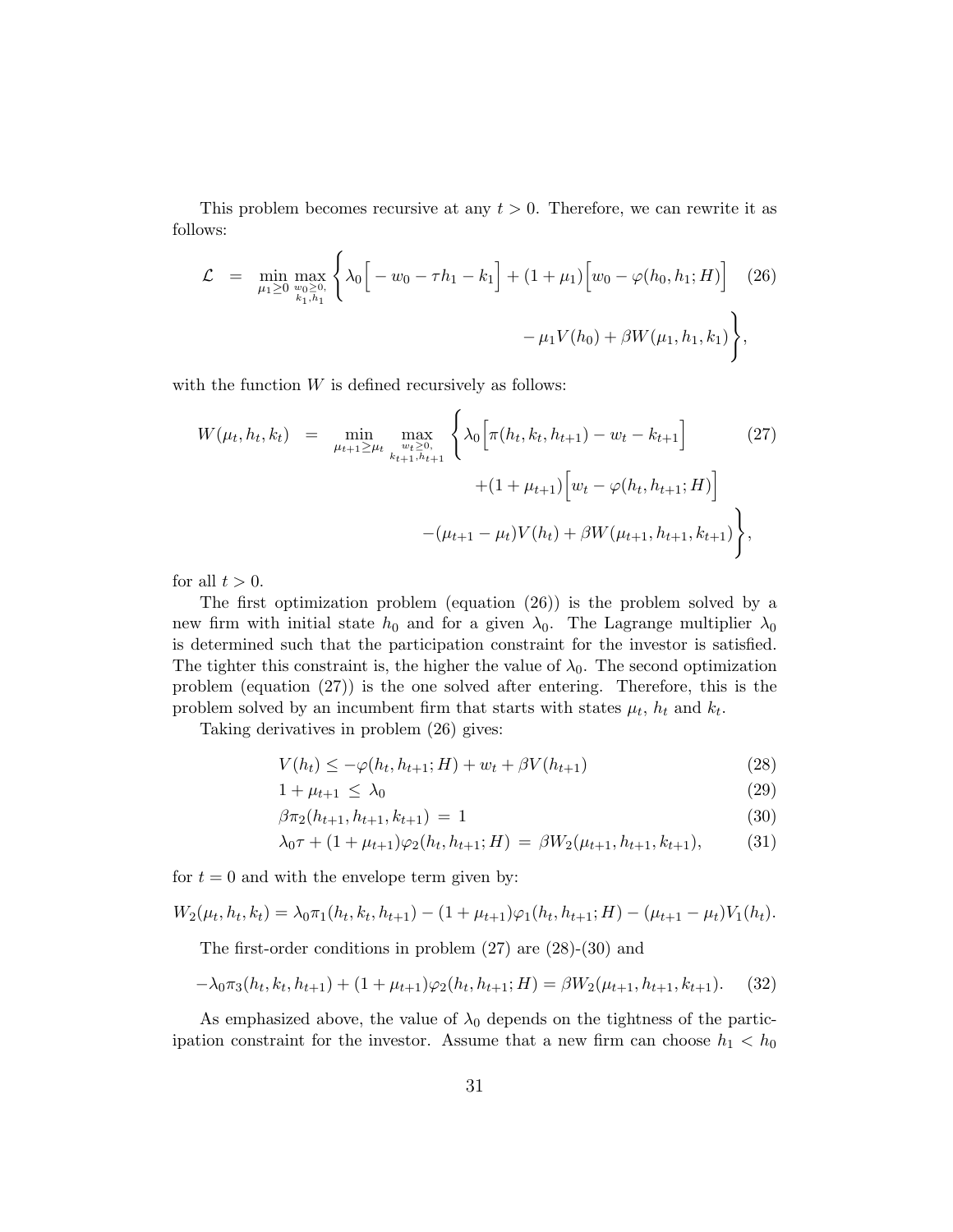without any cost. This is equivalent to assuming that the worker chooses to destroy part of her knowledge. We can then prove that the investor is able to break even if the contract chooses the unconstrained sequence of  $h$ . This implies that  $\lambda_0 = 1$  and, from condition (29),  $\mu_t = 0$  for all t. Using this and substituting the envelope term, conditions  $(28)$ ,  $(30)$ ,  $(31)$  and  $(32)$  become  $(11)-(14)$ .  $Q.E.D.$ 

#### C Steady state equilibrium when the investor commits

**Proposition 6** There is a unique steady state equilibrium in which all firms have the same knowledge H and physical capital K.

**Proof 6** Consider condition (16), which we rewrite here as follows:

$$
\varphi_2(H, H; H) + \beta \varphi_1(H, H; H) = \pi_3(H, K, H) + \beta \pi_1(H, K, H).
$$

The right-hand term remains constant for any value of H. In fact, taking into account the functional form of  $\pi$  (see equation (8)), we have  $\pi_3(H, K, H)$  =  $-\delta(K/H)$  and  $\pi_1(H,K,H) = \delta(K/H) + (1-\alpha)(K/H)^{\alpha}$ . These two terms only depend on the ratio K/H. From condition (15) we have  $\beta \pi_2(H, K, H) = \beta[1 +$  $\alpha(K/H)^{\alpha-1}$  = 1, which uniquely determines the ratio  $K/H$ .

Let us now look at the left-hand term. Because  $\varphi$  is homogenous of degree  $\rho > 1$ , the derivatives  $\varphi_1$  and  $\varphi_2$  are homogeneous of degree  $\rho - 1$ . Therefore, the left-hand-side term can be written as

$$
\varphi_2(H, H; H) + \beta \varphi_1(H, H; H) = \left[ \varphi_2(1, 1; 1) + \beta \varphi_1(1, 1; 1) \right] H^{\rho - 1}.
$$

Because  $\rho > 1$ , this term is strictly increasing in H, converges to zero as  $H \to 0$ and to infinity as  $H \to \infty$ . Therefore, there exists a unique value of H that solves this condition. The uniqueness of H then implies the uniqueness of K.  $Q.E.D.$ 

#### D Proof of Proposition 3

Suppose that the knowledge investment chosen by a new firm is different from that chosen by an incumbent firm. Denote by  $h_{t+1}^{New}$  and  $h_{t+1}^{Old}$  the investment of new and incumbent firms, respectively. Because  $h_{t+1}^{New}$  solves the problem  $V_t(h_t)$  =  $\max_{h_{t+1}} \{-\varphi(h_t, h_{t+1}; H) + V_t(h_{t+1})\},\$ it follows that:

$$
V_t(h_t) > -\varphi(h_t, h_{t+1}^{Old}; H) + \hat{V}_t(h_{t+1}^{Old}),
$$

if  $h_{t+1}^{Old} \neq h_{t+1}^{New}$ . But then constraints (17) and (18) cannot both be satisfied. Therefore, the only feasible solution is  $h_{t+1} = h_{t+1}^{New}$  $Q.E.D.$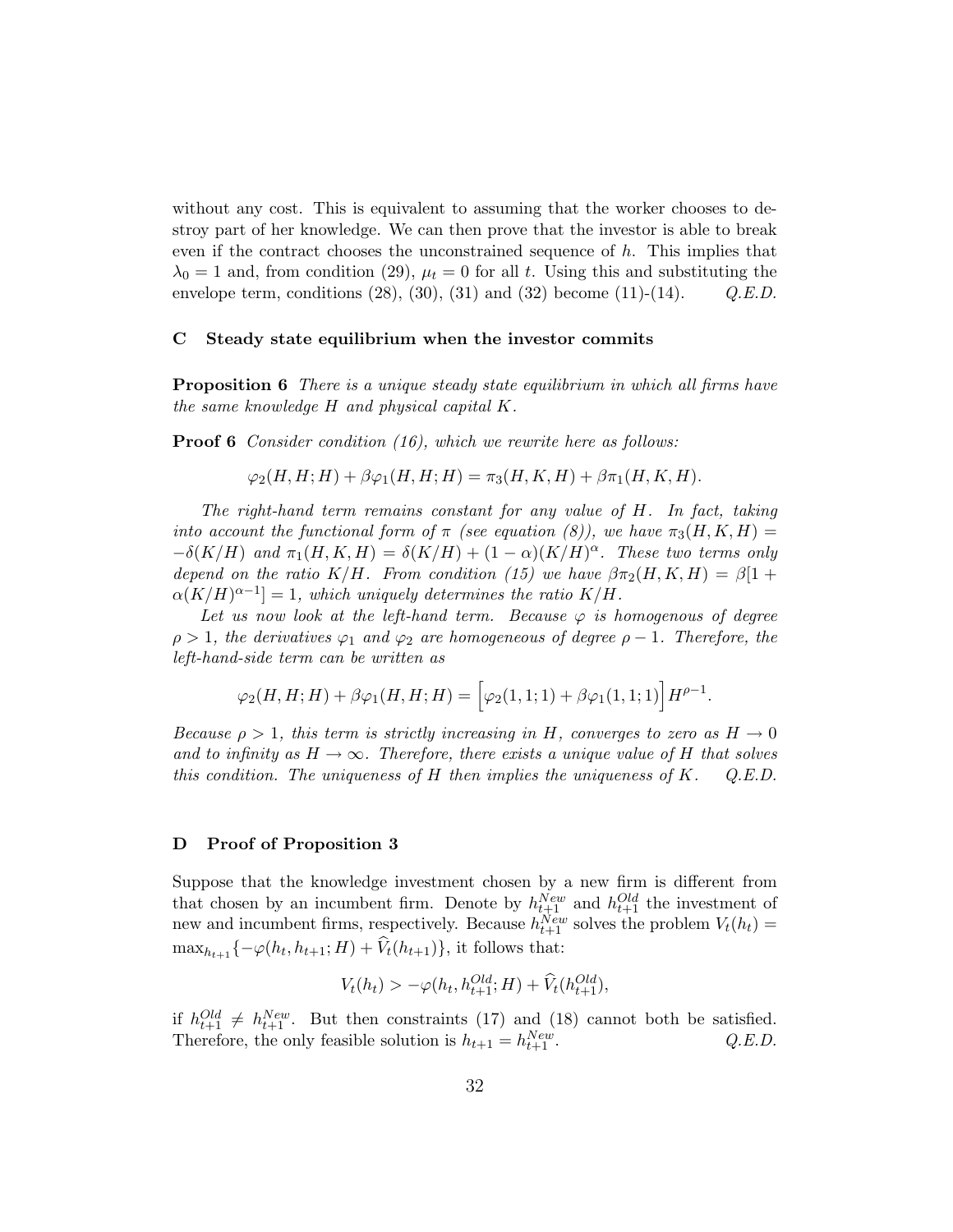#### E Derivation of the first order condition (20)

Following the same steps as Appendix B, we can show that in a steady state equilibrium, problem (19) can be reformulated as:

$$
\mathcal{L} = \min_{\mu_1 \ge 0} \max_{\substack{w_0 \ge 0, \\ k_1, h_1}} \left\{ \lambda_0 \Big[ -w_0 - \tau h_1 - k_1 \Big] + (1 + \mu_1) \Big[ w_0 - \varphi(h_0, h_1; H) \Big] \right\} (33)
$$

$$
- \mu_1 J(h_0) + \beta W(\mu_1, h_1, k_1) \Big\},
$$

with the function  $W$  is defined recursively as follows:

$$
W(\mu_t, h_t, k_t) = \min_{\mu_{t+1} \ge \mu_t} \max_{\substack{w_t \ge 0, \\ k_{t+1}}} \left\{ \lambda_0 \Big[ \pi(h_t, k_t, f(h_t)) - w_t - k_{t+1} \Big] + (1 + \mu_{t+1}) \Big[ w_t - \varphi(h_t, f(h_t); H) \Big] - (\mu_{t+1} - \mu_t) J(h_t) + \beta W(\mu_{t+1}, f(h_t), k_{t+1}) \right\}
$$
(34)

for all  $t > 0$ .

The first order condition with respect to  $h_1$  in problem (33) gives:

$$
\lambda_0 \tau + (1 + \mu_1) \varphi_2(h_0, h_1; H) = \beta W_2(\mu_1, h_1, k_1), \tag{35}
$$

with the envelope condition given by:

$$
W_2(\mu_t, h_t, k_t) = \lambda_0 \pi_1 \Big( h_t, k_t, f(h_t) \Big) + \lambda_0 \pi_3 \Big( h_t, k_t, f(h_t) \Big) f_1(h_t)
$$
\n
$$
-(1 + \mu_{t+1}) \varphi_1 \Big( h_t, f(h_t); H \Big) - \mu_{t+1} \varphi_2 \Big( h_t, f(h_t); H \Big) f_1(h_t)
$$
\n
$$
-(\mu_{t+1} - \mu_t) J_1(h_t) + \beta W_2(\mu_{t+1}, h_{t+1}, k_{t+1}) f_1(h_t).
$$
\n(36)

With limited enforcement, condition (35) must be satisfied at any point in time. Substituting this condition in (36), we get:

$$
W_2(\mu_t, h_t, k_t) = \lambda_0 \pi_1 \Big( h_t, k_t, f(h_t) \Big) - (1 + \mu_{t+1}) \varphi_1 \Big( h_t, f_t(h_t); H \Big) - (\mu_{t+1} - \mu_t) J_1(h_t) + \lambda_0 \Big[ \pi_3 \Big( h_t, k_t, f(h_t) \Big) + \tau \Big] f_1(h_t).
$$

Also, in this case we can prove that the unconstrained investment in knowledge capital allows the investor to break even. Therefore,  $\lambda_0 = 1$  and  $\mu_t = 0$ . Using this result and substituting the envelope in  $(35)$  we get condition  $(20)$ .  $Q.E.D.$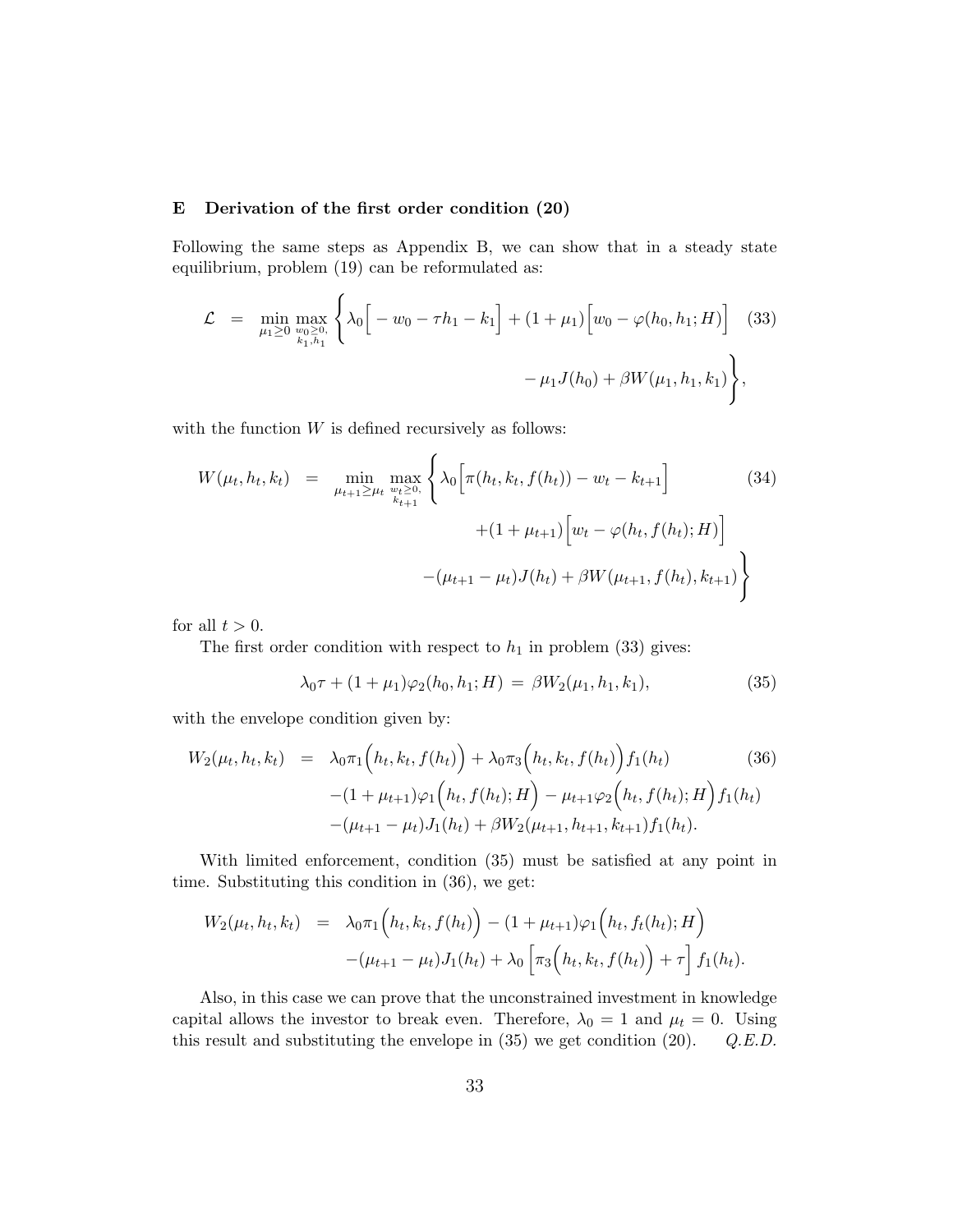#### F Proof of Proposition 4

In the steady state without commitment, potential new firms start with the same knowledge H as incumbents. Because  $H = f(H)$ , (22) can be written as:

$$
\tau + \varphi_2(H, H; H) = \beta \Big[ \pi_1(H, K, H) - \varphi_1(H, H; H) \Big] + \beta f_1(H) \Big[ \pi_3(H, K, H) + \tau \Big],
$$

which determines the steady state knowledge for incumbent and new firms when the investor does not commit (double-sided limited enforcement).

This condition must be compared to the optimality condition that determines the steady state knowledge when the investor commits to the contract (one-side limited enforcement). This is given by equation (16), which we rewrite as:

$$
\varphi_2(H, H; H) = \beta \Big[ \pi_1(H, K, H) - \varphi_1(H, H; H) \Big] + \pi_3(H, K, H).
$$

The homogeneity of degree  $\rho$  of the cost function  $\varphi$  implies that the derivatives are homogeneous of degree  $\rho - 1$ . Therefore, the above two conditions can be rewritten as:

$$
\left[\varphi_2(1,1;1) + \beta \varphi_1(1,1;1)\right] H^{\rho-1} = \beta \pi_1(H,K,H) + \beta f_1(H) \pi_3(H,K,H) (37)
$$

$$
- \tau \left[1 - \beta f_1(H)\right]
$$

$$
\left[\varphi_2(1,1;1) + \beta \varphi_1(1,1;1)\right] H^{\rho-1} = \beta \pi_1(H,K,H) + \pi_3(H,K,H). \tag{38}
$$

Because  $\rho - 1 > 0$ , the left-hand terms are strictly increasing in H, converge to zero as  $H \to 0$  and to infinity as  $H \to \infty$ . We further observe that, as shown in the proof of Proposition 6, the terms  $\pi_1$  and  $\pi_3$  only depend on the ratio  $K/H$ . This term is uniquely pinned down by condition (12), which is the same for both economies. Therefore,  $\pi_1(H, K, H)$  and  $\pi_3(H, K, H)$  do not change as H changes.

Consider first the case with zero start-up cost, that is,  $\tau = 0$ . If  $f_1(H) \leq 1$ , as postulated in the proposition, the term  $\beta f_1(H) < 1$ . Because  $\pi_3(H, K, H) < 0$ and  $\beta f_1(H) < 1$ , the right-hand side of (37) is bigger than the right-hand side of (38) for a given  $H$ . This implies that the value of  $H$  in the first equation must be bigger than in the second, that is,  $H^{NC} > H^C$ . Without capital obsolescence,  $\pi_3(H, K, H) = 0$ , and therefore, (37) and (38) are indistinguishable if  $\tau = 0$ .

Let us now consider the case  $\tau > 0$ . This variable only affects condition (37). Because  $\beta f_1(H) < 1$ , an increase in  $\tau$  reduces the right-hand side of (37), which requires a lower value of H. For a sufficiently large  $\tau$ , the steady-state level of knowledge declines to the point in which  $H^{N\tilde{C}} < H^{\tilde{C}}$ .  $Q.E.D.$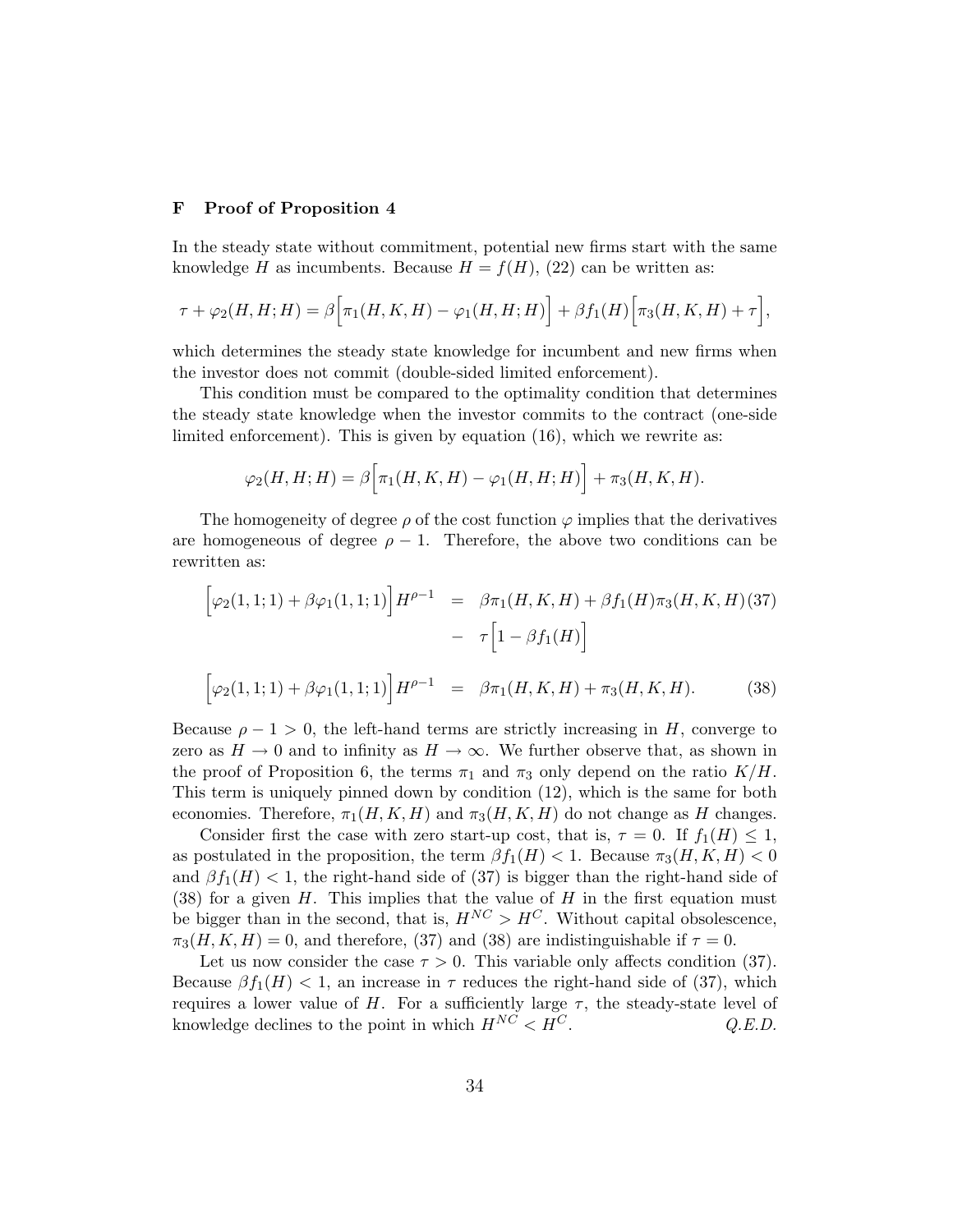#### G The role of barriers when the probability of survival is  $p < 1$

We keep the assumption that the survival of the firm is observed after the investment in knowledge. Therefore, the level of  $h_{t+1}$  is predetermined for new firms. The physical capital, however, is only chosen after it is known that the firm will survive. This is not essential for the properties of the equilibrium but it simplifies its characterization.

If an incumbent firm survives, the worker receives  $w_t$  and stays with her current employer. If the firm exits, the worker is hired by a new firm and receives the lifetime utility  $\hat{V}(h_{t+1})$ . We can then define the pseudo utility flow for the worker as follows:

$$
U(h_t, h_{t+1}, w_t; H) \equiv -\varphi(h_t, h_{t+1}; H) + pw_t + (1 - p)V(h_{t+1}).
$$

The problem with investor's commitment is similar to (9) after making the following changes: the term  $w_t - \varphi(h_t, h_{t+1}; H)$  is replaced with  $U(h_t, h_{t+1}, w_t; H)$ ; future flows are discounted by  $p\beta$ ; the firm pays  $w_t + k_{t+1}$  only in case of survival.

After making these changes, we repeat the steps used in Appendix B for the case with  $p = 1$ . The first order conditions for a new firm at  $t = 0$  are:

$$
V(h_t) \le -\varphi(h_t, h_{t+1}; H) + pw_t + (1 - p)\hat{V}(h_{t+1}) + p\beta V(h_{t+1})
$$
\n(39)

$$
1 + \mu_{t+1} \le \lambda_0 \tag{40}
$$

$$
\beta \pi_2(h_{t+1}, k_{t+1}, h_{t+1}) = 1 \tag{41}
$$

$$
\lambda_0 \tau + (1 + \mu_{t+1}) \varphi_2(h_t, h_{t+1}; H) =
$$
  

$$
(1 + \mu_{t+1})(1 - p)\widehat{D}_1(h_{t+1}) + p\beta W_2(\mu_{t+1}, h_{t+1}, k_{t+1}),
$$
 (42)

with the envelope term given by:

$$
W_2(\mu_t, h_t, k_t) = \lambda_0 \pi_1(h_t, k_t, h_{t+1}) - (1 + \mu_{t+1})\varphi_1(h_t, h_{t+1}; H) - (\mu_{t+1} - \mu_t) V_1(h_t).
$$

The first order conditions for  $t > 0$  (incumbent firm) are (39)-(41) and

$$
-\lambda_0 \pi_3(h_t, k_t, h_{t+1}) + (1 + \mu_{t+1})\varphi_2(h_t, h_{t+1}; H) =
$$
  

$$
(1 + \mu_{t+1})(1 - p)\widehat{V}_1(h_{t+1}) + p\beta W_2(\mu_{t+1}, h_{t+1}, k_{t+1}). \tag{43}
$$

Also, in this case the investor breaks even with unconstrained knowledge. Therefore,  $\lambda_0 = 1$  and  $\mu_t = 0$ . With all  $\mu$  set to 0, the function W is the surplus generated by an incumbent firm. Using this, the surplus generated by a new firm, after the investment in knowledge and after the realization of survival, can be written as:

$$
V(h_t) = -\tau h_{t+1} - k_{t+1} - w_t + \beta W(1, h_{t+1}, k_{t+1}),
$$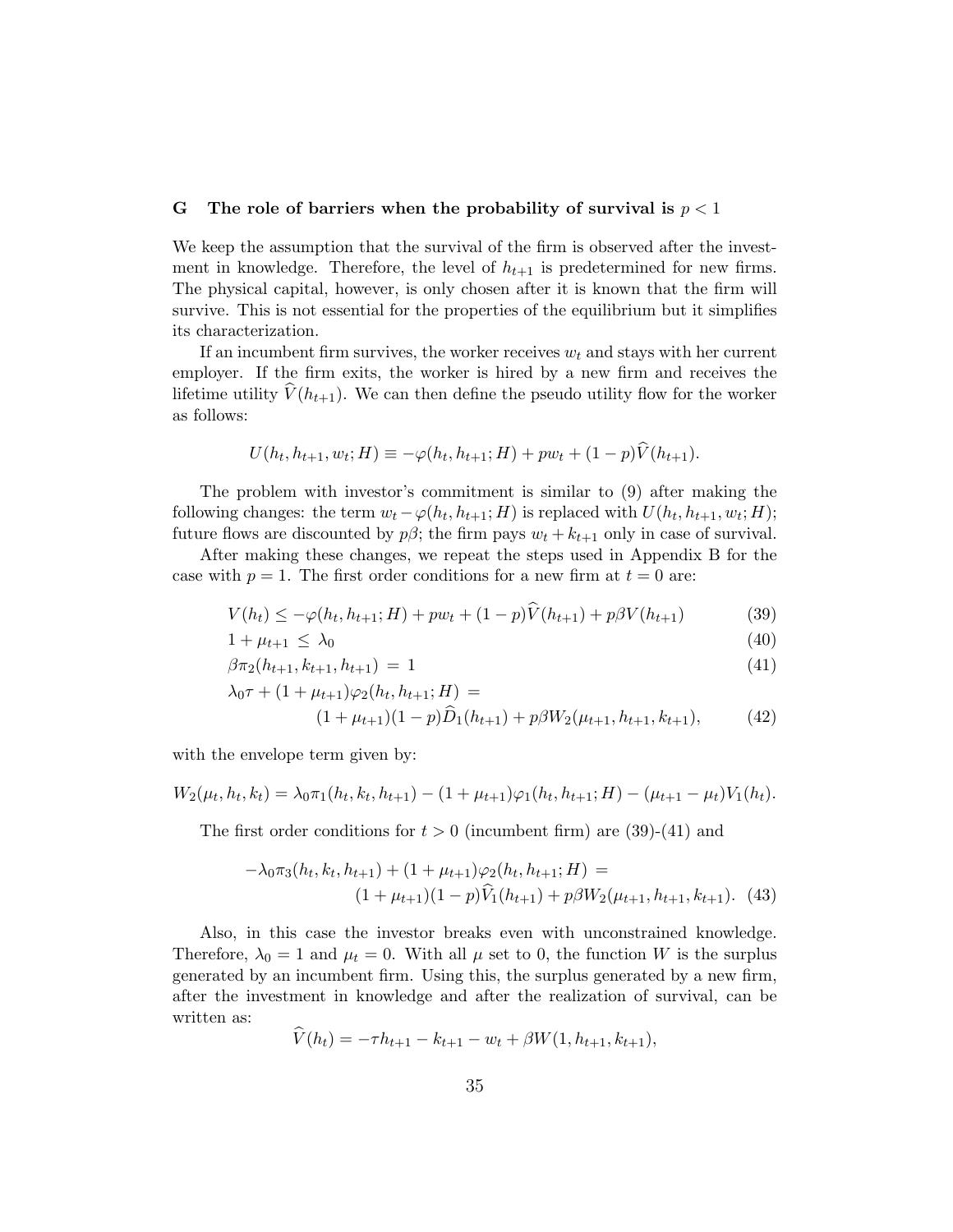from which we have  $\widehat{V}_1(h_{t+1}) = -\tau + \beta W_2(1, h_{t+1}, k_{t+1})$ . Therefore, conditions (42) and (43) can be rewritten as:

$$
(1-p)\tau + \tau + \varphi_2(h_t, h_{t+1}; H) = \beta \left[ \pi_1(h_{t+1}, k_{t+1}, h_{t+2}) - \varphi_1(h_{t+1}, h_{t+2}; H) \right]
$$
  

$$
(1-p)\tau - \pi_3(h_t, k_t, h_{t+1}) + \varphi_2(h_t, h_{t+1}; H) = \beta \left[ \pi_1(h_{t+1}, k_{t+1}, h_{t+2}) - \varphi_1(h_{t+1}, h_{t+2}; H) \right].
$$
  

$$
- \varphi_1(h_{t+1}, h_{t+2}; H) \left[ \frac{1}{2} \right].
$$
 (45)

The conditions for the accumulation of knowledge when the investor commits to the contract are similar to the corresponding conditions derived earlier (see (13) and (14)), with the exception of the constant term  $(1 - p)\tau$ . The most important difference with respect to the case with  $p = 1$  is that now the entry cost negatively affects the steady state value of  $H$  even if the investor commits to the contract.

Higher values of  $p$  (higher survival) increase the steady state value of knowledge because they reduce the term  $(1 - p)\tau$ . This corresponds to a reduction in the marginal cost of accumulating knowledge for both new and incumbent firms.

When both parties are unable to commit, the optimization problem can be written as in (19), once we replace  $w_t - \varphi(h_t, h_{t+1}; H)$  with  $U(h_t, h_{t+1}, w_t; H)$ , discount future flows by  $p\beta$ , and take into account that the firm pays  $w_t + k_{t+1}$ only in case of survival. The first order condition for the accumulation of knowledge of a new firm  $(t = 0)$  can be written as:

$$
(1-p)\tau + \tau + \varphi_2(h_t, h_{t+1}; H) = \beta \Biggl\{ \pi_1\Big(h_{t+1}, k_{t+1}, f(h_{t+1})\Big) -\varphi_1\Big(h_{t+1}, f(h_{t+1}); H\Big) + f_1(h_{t+1}) \Biggl[ \pi_3\Big(h_{t+1}, k_{t+1}, f(h_{t+1})\Big) + \tau \Biggr] \Biggr\}, (46)
$$

which differs from (20) only in the constant term  $(1 - p)\tau$ .

Let  $H^C$  be the steady state knowledge when the investor commits and  $H^{NC}$ when the investor does not commit. Proposition 4 can be reformulated as follows:

**Proposition 7** Assume  $p \in (0, 1)$ . The steady state values of  $H^C$  and  $H^{NC}$  are both strictly decreasing in  $\tau$ . Moreover, there exists  $\bar{\tau} > 0$  such that  $H^{NC} > H^C$ for  $\tau < \bar{\tau}$  and  $H^{NC} < H^C$  for  $\tau > \bar{\tau}$ .

Barriers to entry affect the accumulation of knowledge even when the investor commits to the contract. However, their negative impact is stronger with doublesided limited commitment. The proof of the proposition, which is omitted for economy of space, uses the same logic as the proof of Proposition 4.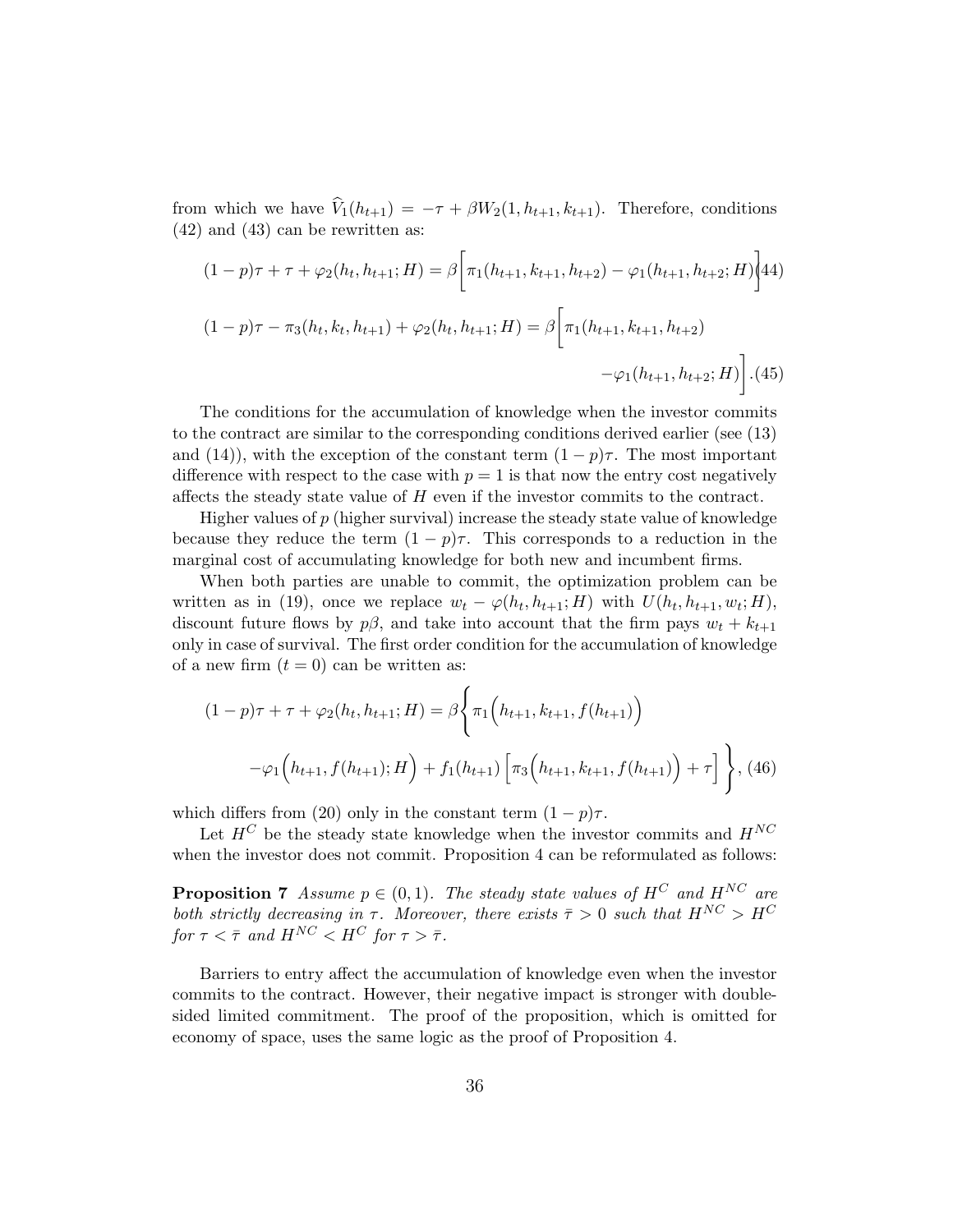#### References

- Acemoglu, D. (1997). Training and innovation in an imperfect labor market. Review of Economic Studies, 64 (3), 445–64.
- Acemoglu, D., Aghion, P., & Zilibotti, F. (2006). Distance to frontier, selection, and economic growth. Journal of the European Economic Asso*ciation*,  $\frac{1}{4}(1)$ , 37–73.
- Acemoglu, D. & Pischke, J. (1999). The structure of wages and investment in general training. Journal of Political Economy,  $107(3)$ , 539–72.
- Acemoglu, D. & Shimer, R. (1999). Holdups and efficiency with search frictions. International Economic Review,  $40(4)$ , 827–50.
- Anton, J. J. & Yao, D. A. (1994). Expropriation and inventions: appropriable rents in the absence of property rights. American Economic Review,  $84(1), 190-209.$
- Baccara, M. & Razin, R. (2004). Curb your innovation: corporate conservatism in the presence of imperfect intellectual property rights. Unpublished manuscript, New York University.
- Bresnahan, T. F. & Malerba, F. (2002). The value of competitive innovation and U.S. policy toward the computer industry. In Bai, C.-E. & Yuen, C.-W. (Eds.), Technology and the New Economy, chap. 2, pp. 49–93. MIT Press, Cambridge, Massachusetts.
- Gilson, R. J. (1999). The legal infrastructure of high technology industrial districts: silicon valley, route 128, and covenants not to compete. New York University Law Review,  $74(3)$ , 575–629.
- Hart, O. & Moore, J. (1994). A theory of debt based on the inalienability of human capital. *Quarterly Journal of Economics*, 109, 841–79.
- Heckman, J., Lochner, L., & Taber, C. (1998). Explaining rising wage inequality: explorations with a dynamics general equilibrium model of labor earnings with heterogeneos agents. Review of Economic Dynamics, 1, 1–58.
- Hyde, A. (2003). Working in Silicon Valley: Economic and Legal Analysis of a High-Velocity Labor Market. Sharpe, M.e., Inc., Armonk, New York.